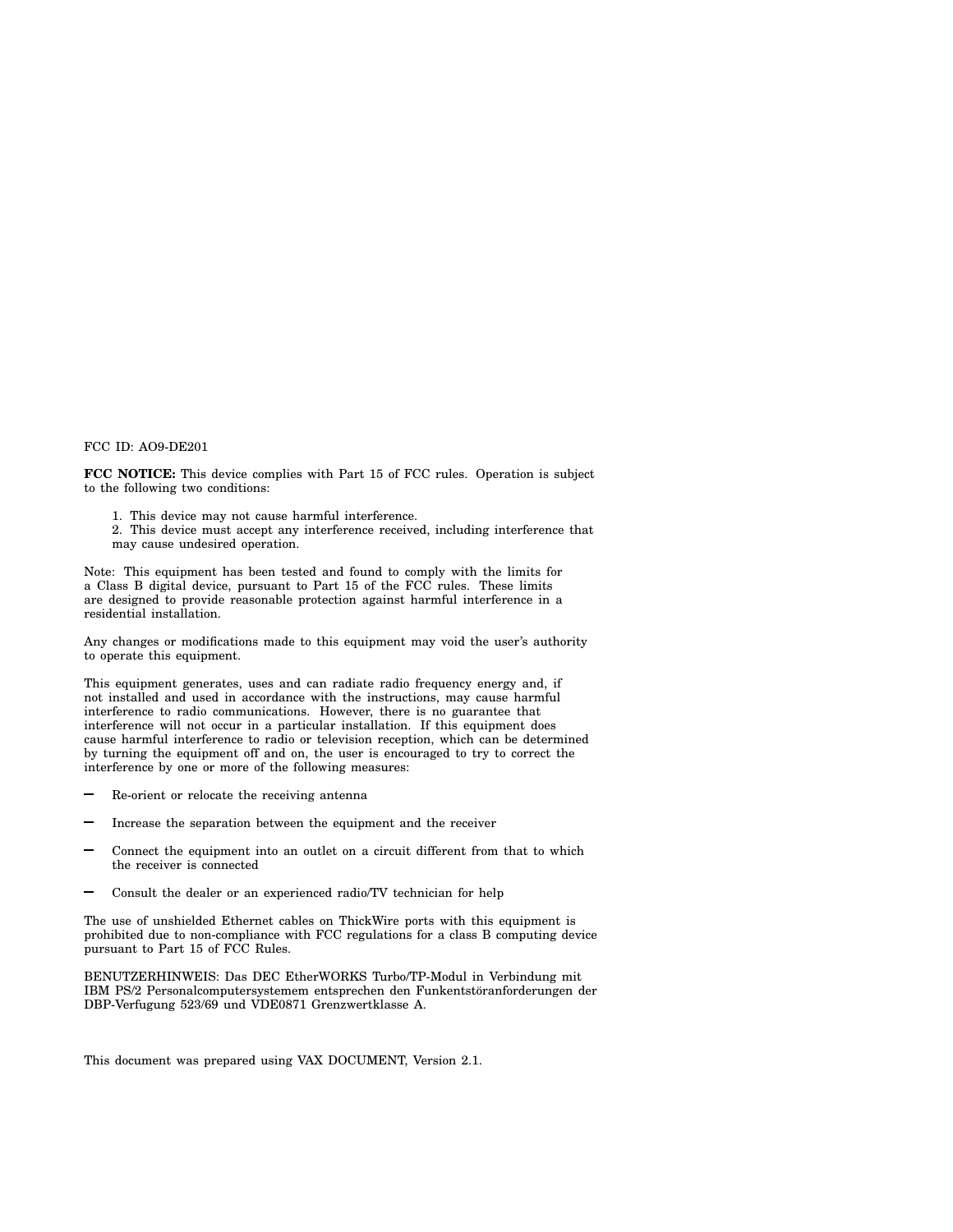# DEC EtherWORKS™ Turbo/TP Ethernet Controller

# User Information

Order Number: EK-DE201-OM. D01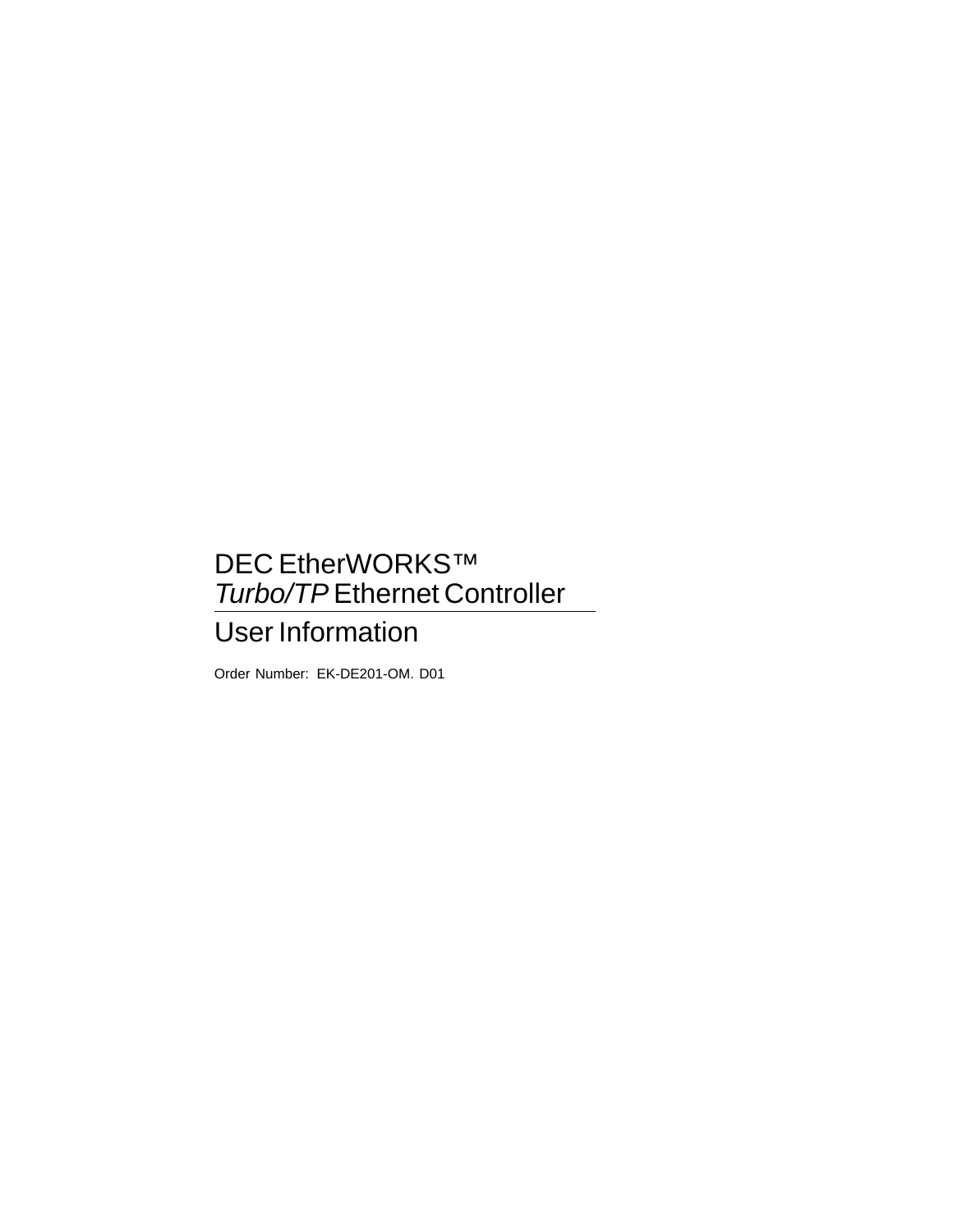#### **January 1993**

The information in this document is subject to change without notice and should not be construed as a commitment by Digital Equipment Corporation. Digital Equipment Corporation assumes no responsibility for any errors that may appear in this document.

The software described in this document is furnished under a license and may be used or copied only in accordance with the terms of such license.

No responsibility is assumed for the use or reliability of software on equipment that is not supplied by Digital Equipment Corporation.

Restricted Rights: Use, duplication, or disclosure by the U.S. Government is subject to restrictions as set forth in subparagraph  $(c)(1)(ii)$  of the Rights in Technical Data and Computer Software clause at DFARS 252.227-7013.

© Digital Equipment Corporation 1991, 1992, 1993.

All Rights Reserved. Printed in Taiwan

The following are trademarks of Digital Equipment Corporation: DEC, EtherWORKS, ThinWire, VAX DOCUMENT, and the DIGITAL logo.

IBM and Personal Computer AT are registered trademarks of International Business Machines Corporation. AT&T is a registered trademark of American Telephone and Telegraph.

This document was prepared using VAX DOCUMENT, Version 2.1.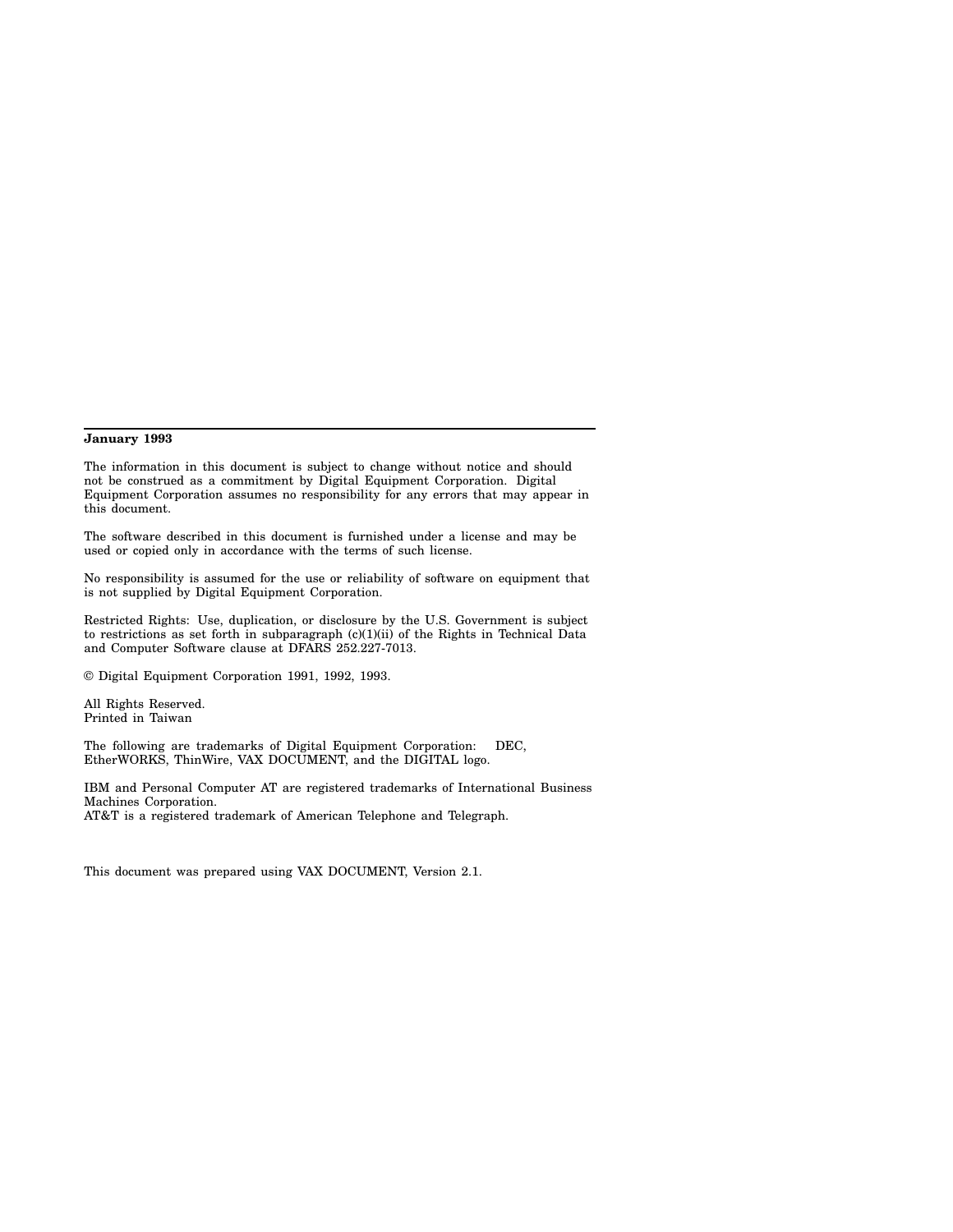# **Contents**

|              |                     |                                            | vii      |
|--------------|---------------------|--------------------------------------------|----------|
| 1            | <b>Installation</b> |                                            |          |
|              | 1 <sub>1</sub>      |                                            | $1 - 1$  |
|              | 12                  | Preparing Your Computer System             | $1 - 2$  |
|              | 1.3                 | Selecting the Network Interface            | $1 - 4$  |
|              | 1.4                 |                                            | $1 - 6$  |
|              | 1.5                 | Running the Power Up Self-Test             | $1 - 8$  |
|              | 1.6                 | Connecting to a Network                    | $1 - 9$  |
|              | 1.6.1               | Connecting to 10BaseT Twisted-Pair         |          |
|              |                     | Ethernet                                   | $1 - 9$  |
|              | 1.6.2               | Connecting to ThickWire Ethernet           | $1 - 10$ |
|              | 1.7                 | Installing the Software                    | $1 - 11$ |
| $\mathbf{2}$ |                     | Configuration                              |          |
|              | 2.1                 |                                            | $2 - 1$  |
|              | 2.2                 | Default Settings                           | $2 - 1$  |
|              | 2.3                 | Check the Other Boards                     | $2 - 4$  |
|              | 2.4                 | Memory Addressing Range and Size Selection |          |
|              |                     |                                            | $2 - 5$  |
|              | 2.5                 | I/O Address Selection $(SW5)$              | $2 - 8$  |
|              | 2.6                 | Remote Boot Selection (SW6)                | $2 - 10$ |
|              | 2.7                 | Remote Boot Period Selection (SW7)         | $2 - 12$ |
|              | 2.8                 | Interrupt Request Line Selection (SW8 -    |          |
|              |                     | $SW12)$                                    | $2 - 13$ |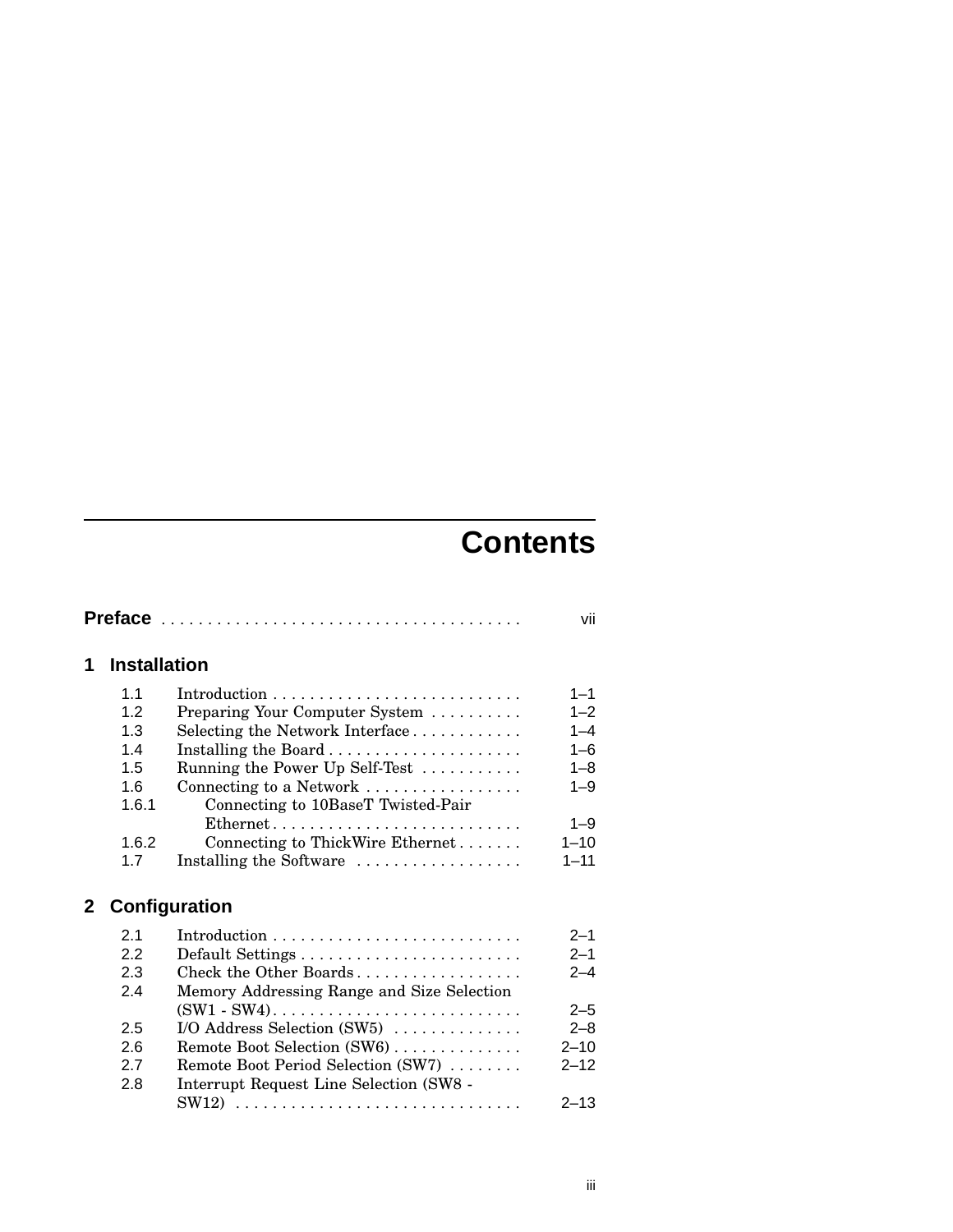### **3 Problem Solving**

| 3.1 | Fault Isolation By Symptom       | $3 - 1$ |
|-----|----------------------------------|---------|
| 3.2 | LED Activity                     | $3 - 4$ |
| 3.3 | Recovering From Self-Test Errors | $3 - 6$ |

#### **A General Information**

| A.1   |                            | $A-1$ |
|-------|----------------------------|-------|
| A.2   | Physical Description       | $A-1$ |
| A.2.1 | Functional Components      | $A-1$ |
| A.2.2 |                            | $A-2$ |
| A.2.3 | Environmental Requirements | $A-2$ |
| A.3   |                            | $A-2$ |

# **B Installing an Option ROM Chip**

| <b>B.1</b> |                            | $B-1$ |
|------------|----------------------------|-------|
| <b>B.2</b> | ROM Installation Procedure | $B-2$ |

# **C Cable Specifications**

| C.1   | Cabling Requirements                                                      | $C-1$   |
|-------|---------------------------------------------------------------------------|---------|
| C.1.1 | Unshielded Twisted-Pair Cable                                             |         |
|       |                                                                           | $C - 2$ |
| C.1.2 | Unshielded Cable Environmental                                            |         |
|       | $Constraints \dots \dots \dots \dots \dots \dots \dots \dots \dots \dots$ | $C - 2$ |
| C.1.3 | Shielded Twisted-Pair Cable                                               |         |
|       | $Constraints \dots \dots \dots \dots \dots \dots \dots \dots \dots \dots$ | $C-3$   |
| C.1.4 | Card Connector Pinning $(RJ45)$                                           | $C-4$   |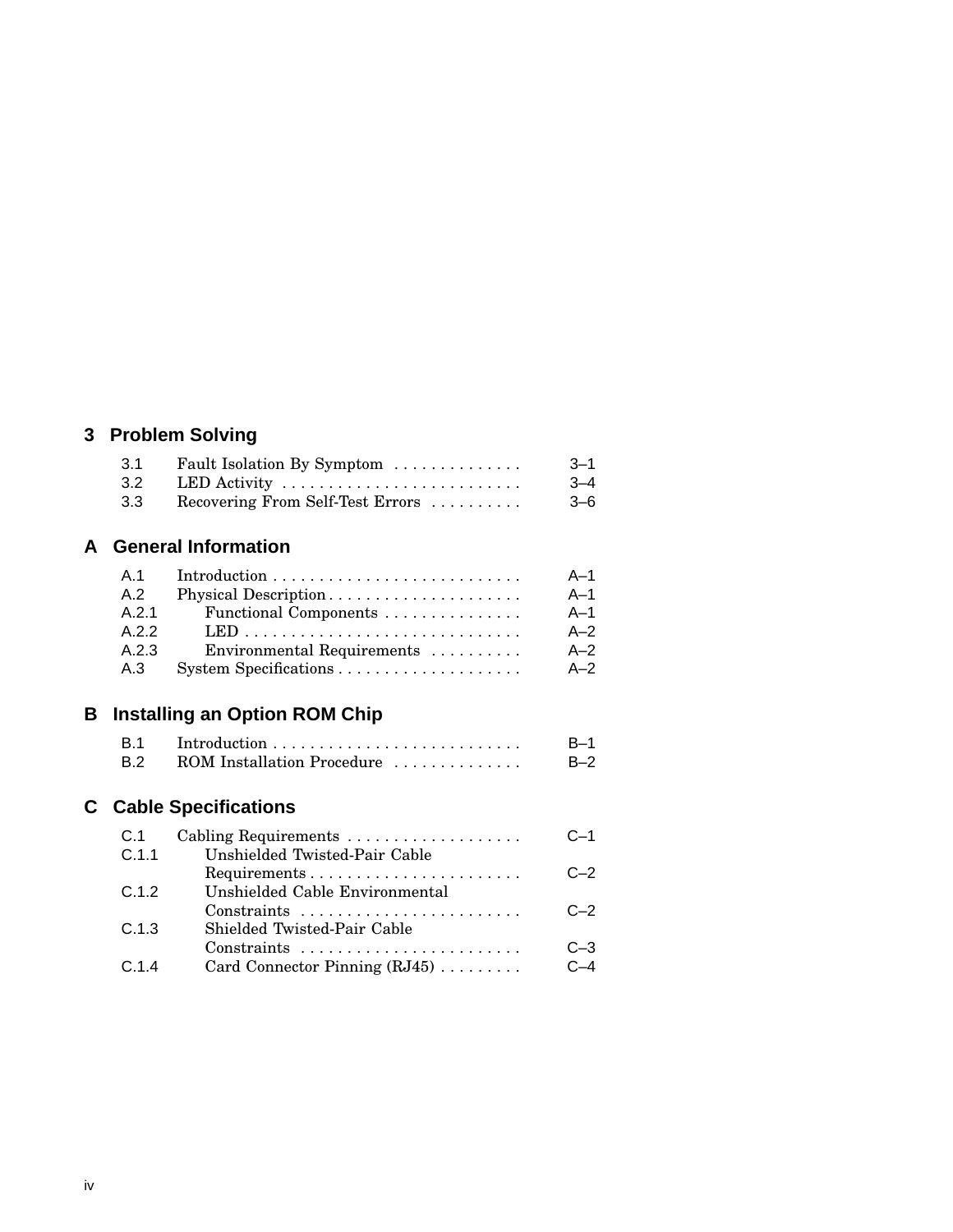# **Figures**

| 1       | $Turbo/TP$ Product Kit (PN DE201)                                         | ix       |
|---------|---------------------------------------------------------------------------|----------|
| $1 - 1$ | Removing the Screws and System Unit                                       |          |
|         | $Cover \dots \dots \dots \dots \dots \dots \dots \dots \dots \dots \dots$ | $1 - 3$  |
| $1 - 2$ | Network Interface Settings                                                | $1 - 5$  |
| $1 - 3$ | Removing the Slot Cover                                                   | $1 - 6$  |
| $1 - 4$ | Installing the $Turbo/TP$ Board $\ldots \ldots$                           | $1 - 7$  |
| $1 - 5$ | Replacing the Screws and the Cover                                        | $1 - 8$  |
| $1 - 6$ | Connecting to a 10BaseT Twisted-Pair                                      |          |
|         | Network                                                                   | $1 - 9$  |
| $1 - 7$ | Connecting To a ThickWire Ethernet                                        |          |
|         |                                                                           | $1 - 10$ |
| $2 - 1$ | Switch Pack Default Settings                                              | $2 - 3$  |
| $2 - 2$ | Setting Memory Range C8000-CFFFF for                                      |          |
|         |                                                                           | $2 - 7$  |
| $2 - 3$ | Switch Selecting I/O Address 200 - 20F                                    |          |
|         |                                                                           | $2 - 9$  |
| $2 - 4$ | Switch Enabling Remote Boot                                               | $2 - 11$ |
| $2 - 5$ | Switch Selecting 150 Seconds for Remote                                   |          |
|         |                                                                           | $2 - 12$ |
| $2 - 6$ | Switch SW10 Selecting $IRQ10$                                             | $2 - 14$ |
| $B-1$   | DEC EtherWORKS Turbo/TP ROM                                               |          |
|         | Installation                                                              | $B-3$    |
| C–1     | RJ45 Connector (Front View)                                               | $C-4$    |
|         |                                                                           |          |

### **Tables**

| $1 - 1$ | Shunt Connector Settings                                                                      | $1 - 4$  |
|---------|-----------------------------------------------------------------------------------------------|----------|
| $2 - 1$ | Switch Pack Default Settings                                                                  | $2 - 2$  |
| $2 - 2$ | Switch Settings and Memory Addressing                                                         | $2 - 5$  |
| $2 - 3$ | Interrupt Request Line Switch<br>Selection $\ldots \ldots \ldots \ldots \ldots \ldots \ldots$ | $2 - 13$ |
| $3 - 1$ | Fault Isolation By Symptom                                                                    | $3 - 1$  |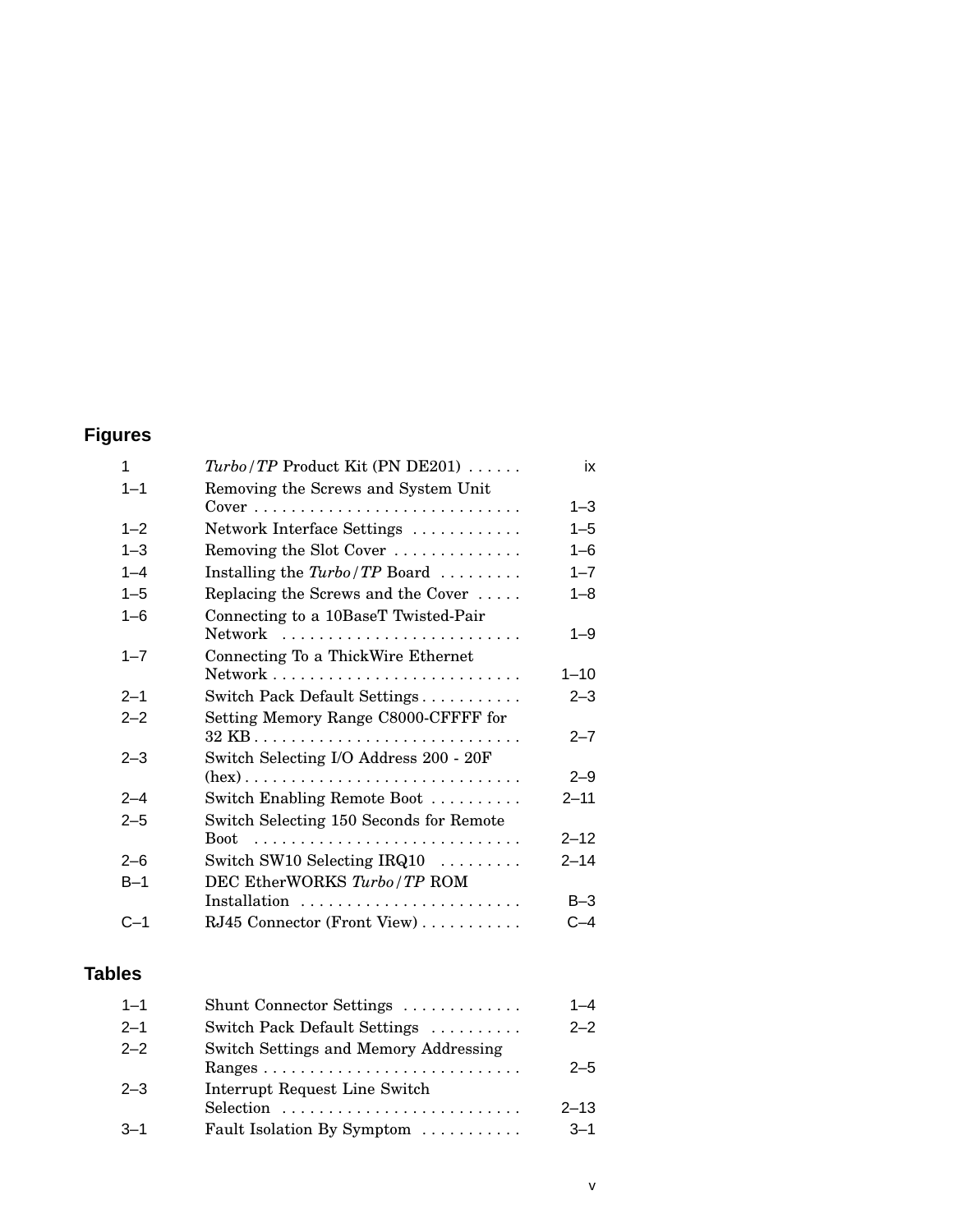| $-2$ | $\text{Self-Test Error Codes} \ldots \ldots \ldots \ldots \ldots$ | $3-6$ |
|------|-------------------------------------------------------------------|-------|
| A–1  | System Specifications                                             | $A-2$ |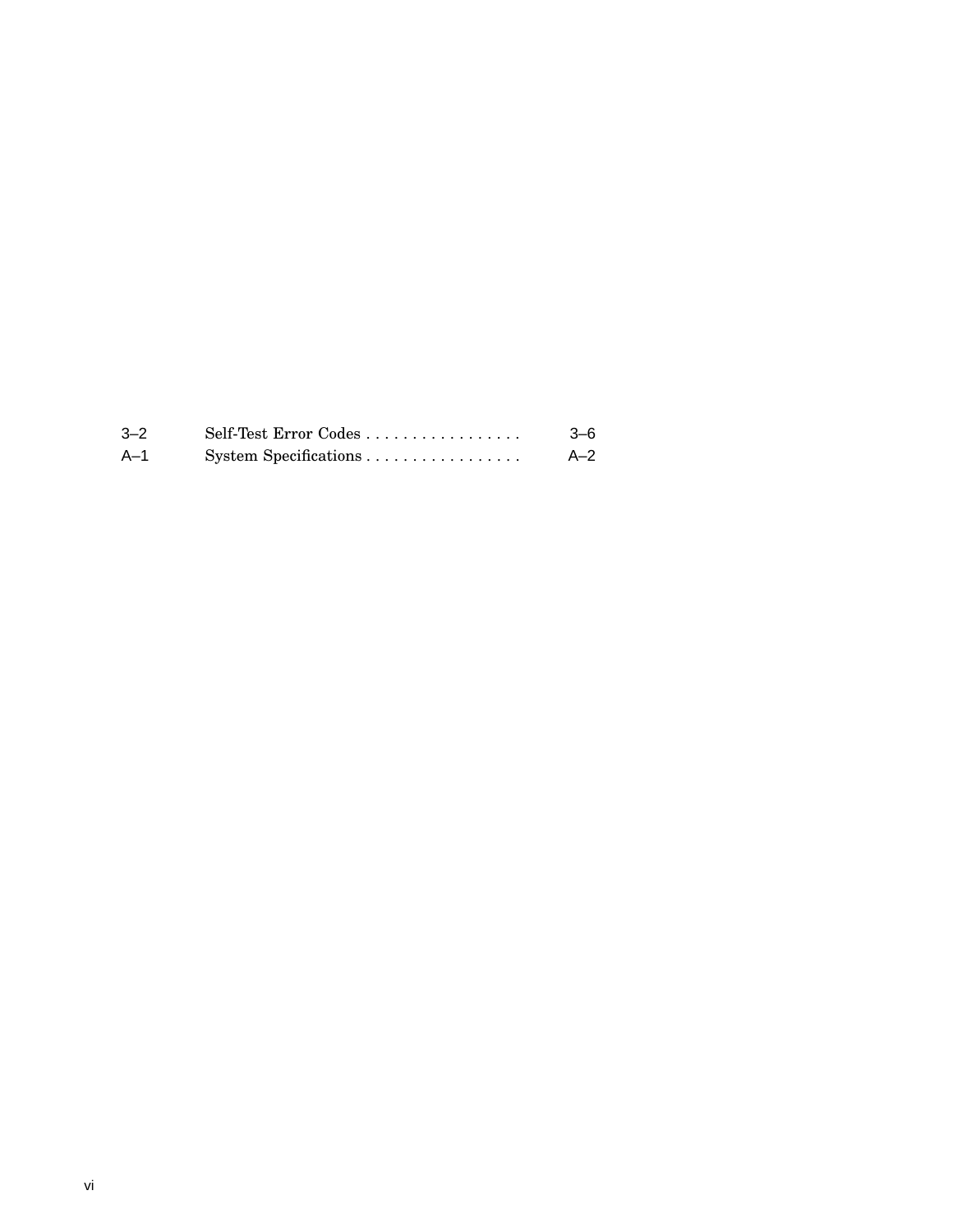# **Preface**

#### **Overview**

The DEC EtherWORKS *Turbo/TP* Ethernet Controller is a personal computer bus adapter board that lets you integrate various IBM/AT or compatible personal computers into a network using either IEEE 10BaseT<sup>1</sup> Twisted-Pair network cabling or ThickWire Ethernet cabling.

The board can use twisted-pair telephone conductor lines (four-wire, full-duplex cables) for transmission of Ethernet signals. This method allows you to use standard building wiring served from a telephone /data wiring closet.

This manual describes how to install and configure the board and how to prepare your personal computer and the board for use on a network.

You do not have to know a lot about computers to install the *Turbo/TP* board. You need to understand the basic concepts and uses of Ethernet networks, and be familiar with personal computers.

<sup>&</sup>lt;sup>1</sup> Designed to comply with the IEEE 802.3 10BaseT standard.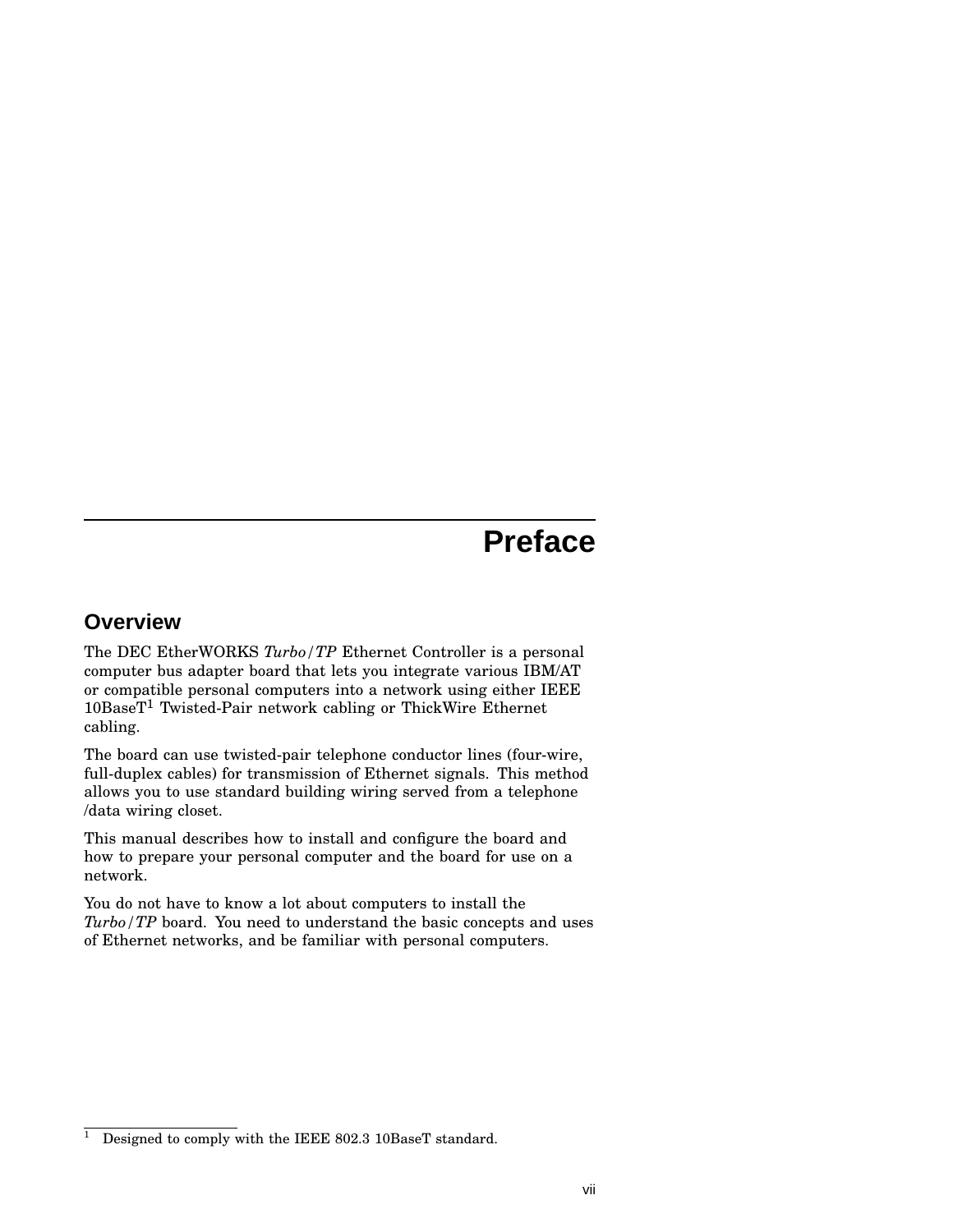#### **Product Kit**

You need the following components from the product kit, shown in Figure 1. The final product may vary slightly from the illustration.

- The DEC EtherWORKS *Turbo*/TP board  $\bullet$  (packaged in an anti-static bag)
- User information manual  $\Theta$
- Installation diskette  $(5\frac{1}{4}$  inch)  $\bullet$
- Installation micro-diskette  $(3\frac{1}{2} \text{ inch})$   $\Theta$

The installation diskettes contain the software data link. Use the appropriate size disk for your computer.

You also need the appropriate transceiver cable. Refer to Appendix C for information about cable requirements and constraints.

**Note**

If your *Turbo/TP* board does not have a ROM chip as shown in  $\Theta$  Figure 1, refer to Appendix B.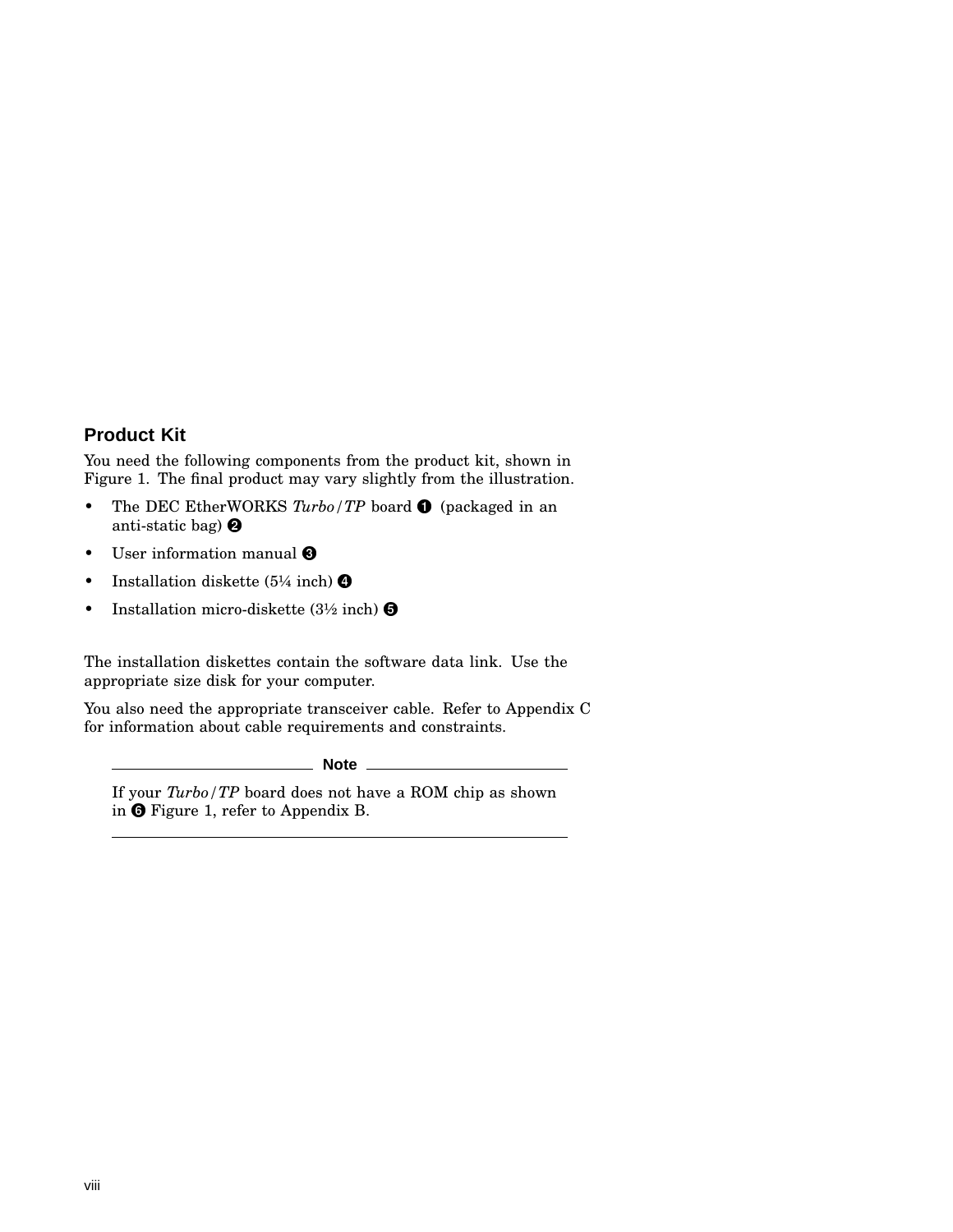**Figure 1 Turbo/TP Product Kit (PN DE201)**



Static electricity can damage printed circuit boards and chips. It is strongly recommended that a grounded wrist strap and grounded work-surface-to-earth ground be used when handling these components.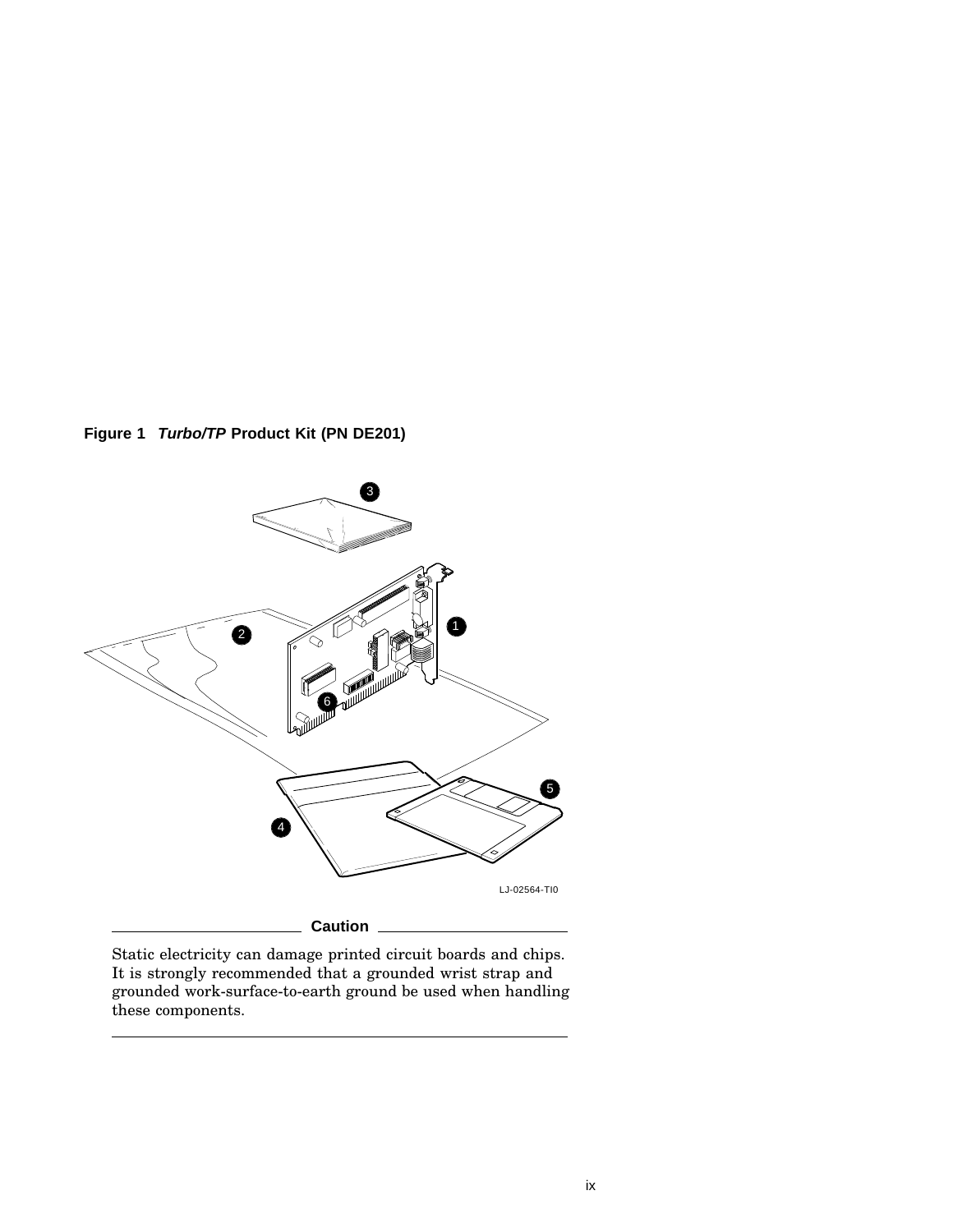#### **Manual Organization**

This manual is organized as follows:

- Chapter 1 contains installation instructions.
- Chapter 2 contains information about board configuration.
- Chapter 3 contains problem solving information.
- Appendix A provides information about hardware and software features.
- Appendix B provides the ROM installation procedure.
- Appendix C provides cable specifications.

#### **Conventions**

This document uses the following conventions:

| <b>Convention</b> | <b>Meaning</b>                                                                                               |
|-------------------|--------------------------------------------------------------------------------------------------------------|
| <b>CAUTION</b>    | Provides information to prevent damage to<br>equipment.                                                      |
| <b>NOTE</b>       | Provides general information.                                                                                |
| PN                | Part number.                                                                                                 |
| 0                 | A number in a black circle in text refers to<br>the corresponding number in an accompanying<br>illustration. |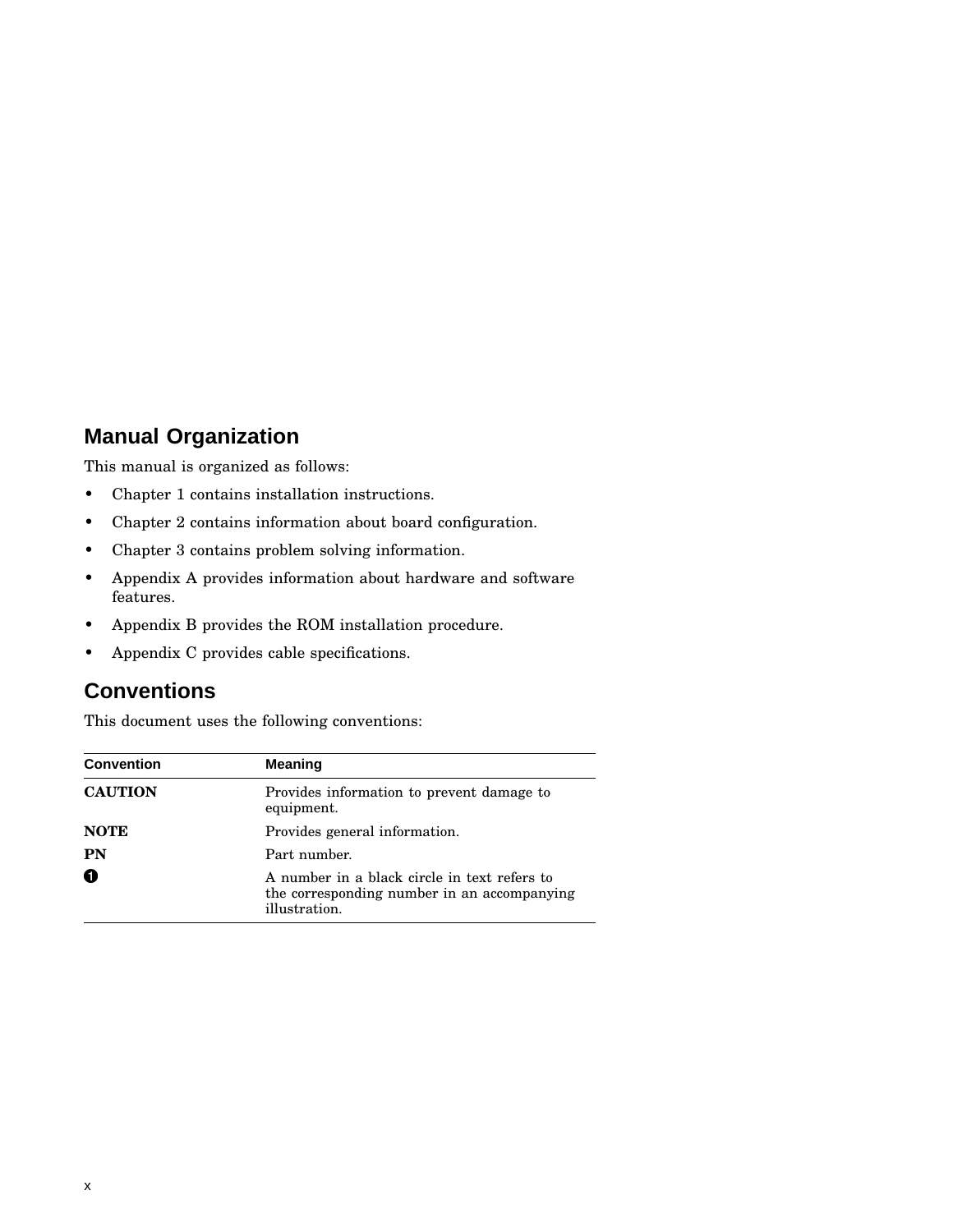# **1 Installation**

#### **1.1 Introduction**

This chapter describes how to install the *Turbo/TP* board in an IBM/AT or compatible personal computer. The tools you need are a Phillips screwdriver and a small flat-head screwdriver. Before you begin, make a copy of the diskette you need from the product kit.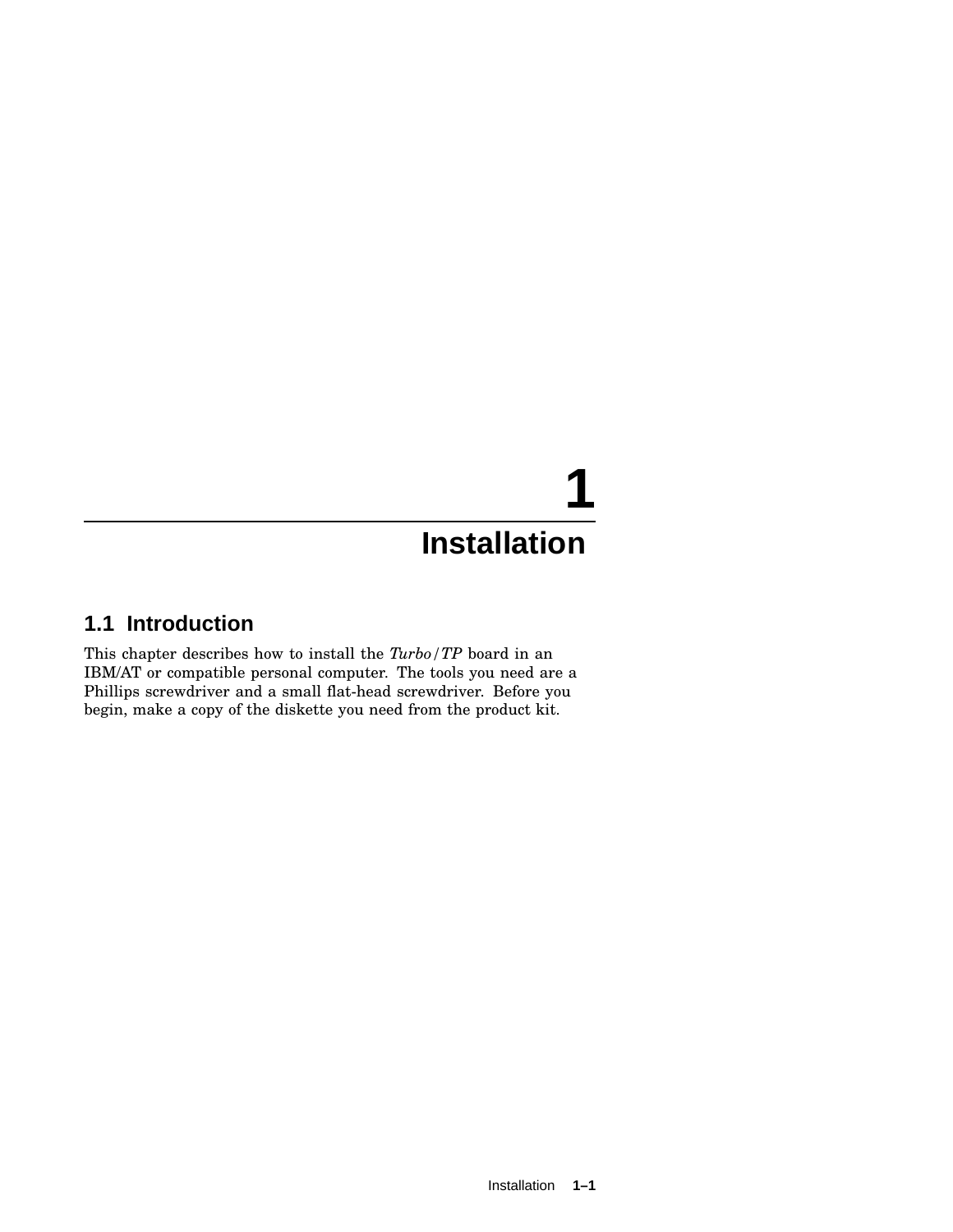### **1.2 Preparing Your Computer System**

Perform the following steps to prepare your personal computer. The following illustrations show an IBM PC personal computer. For other personal computers, you can use the same procedure with only minor modifications.

- 1. Remove any diskette from the diskette drive.
- 2. Set all power switches to O (off).
- 3. Unplug the keyboard connector from the rear of the system unit.
- 4. Disconnect any cables from the rear of the system unit.

**Note**

Be sure to take note of where the cables are connected.

- 5. Unplug the power cord from the wall socket, then disconnect the cord from the rear of the system unit.
- 6. Remove the screws from the rear of the system unit (Figure 1–1).
- 7. Slide the cover toward the front of the system unit until the cover is free.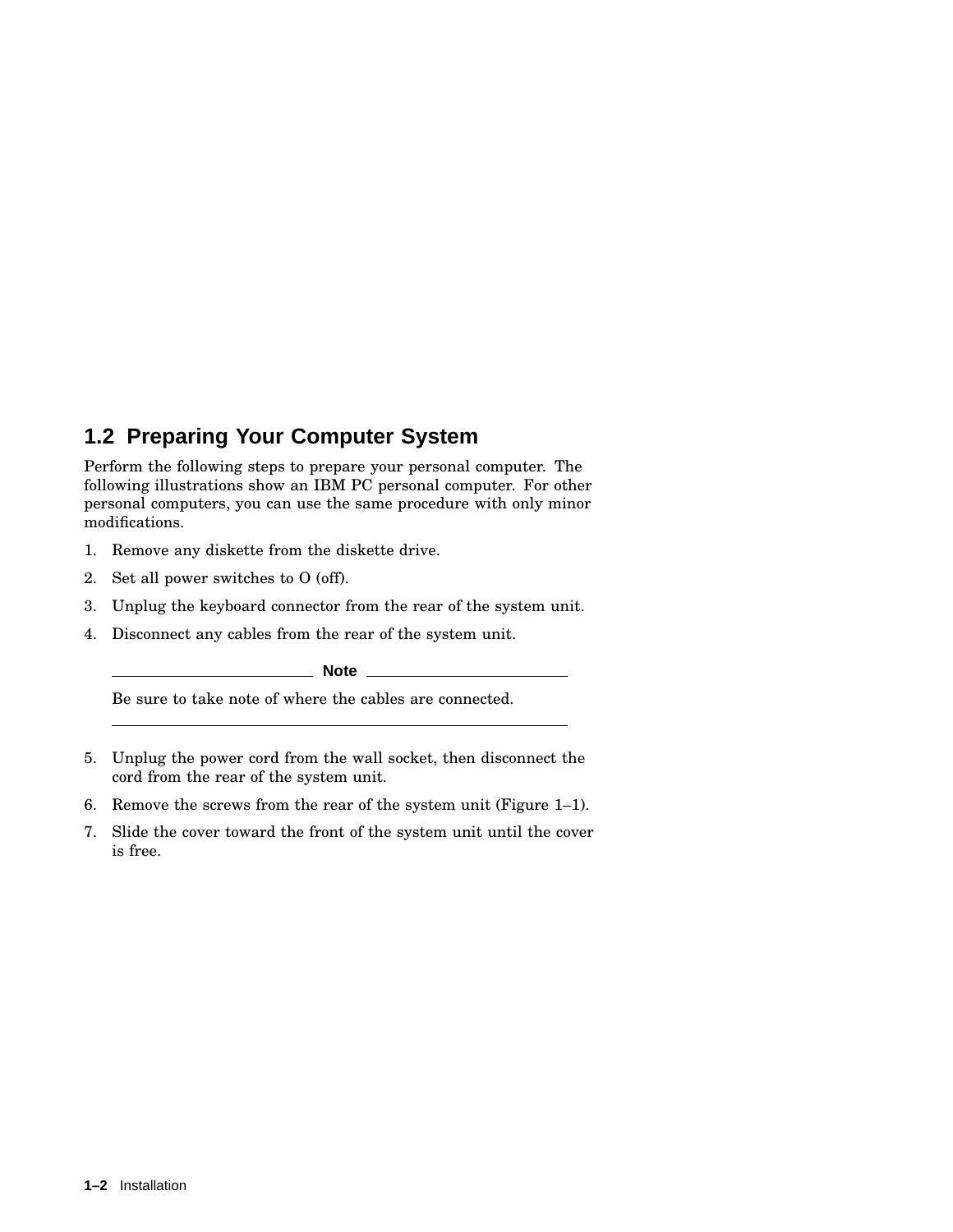

**Figure 1–1 Removing the Screws and System Unit Cover**

The *Turbo/TP* board has a switch pack set to correspond to most customers' needs (*default settings*). If the settings do not meet your needs, you can change them (see Chapter 2).

#### **Note**

If the board is set to use an interrupt request line, base memory address, or I/O address that another option board uses, your computer or other boards may not operate correctly when you start the system. To test the board with the default settings, you may need to remove other option boards from the computer.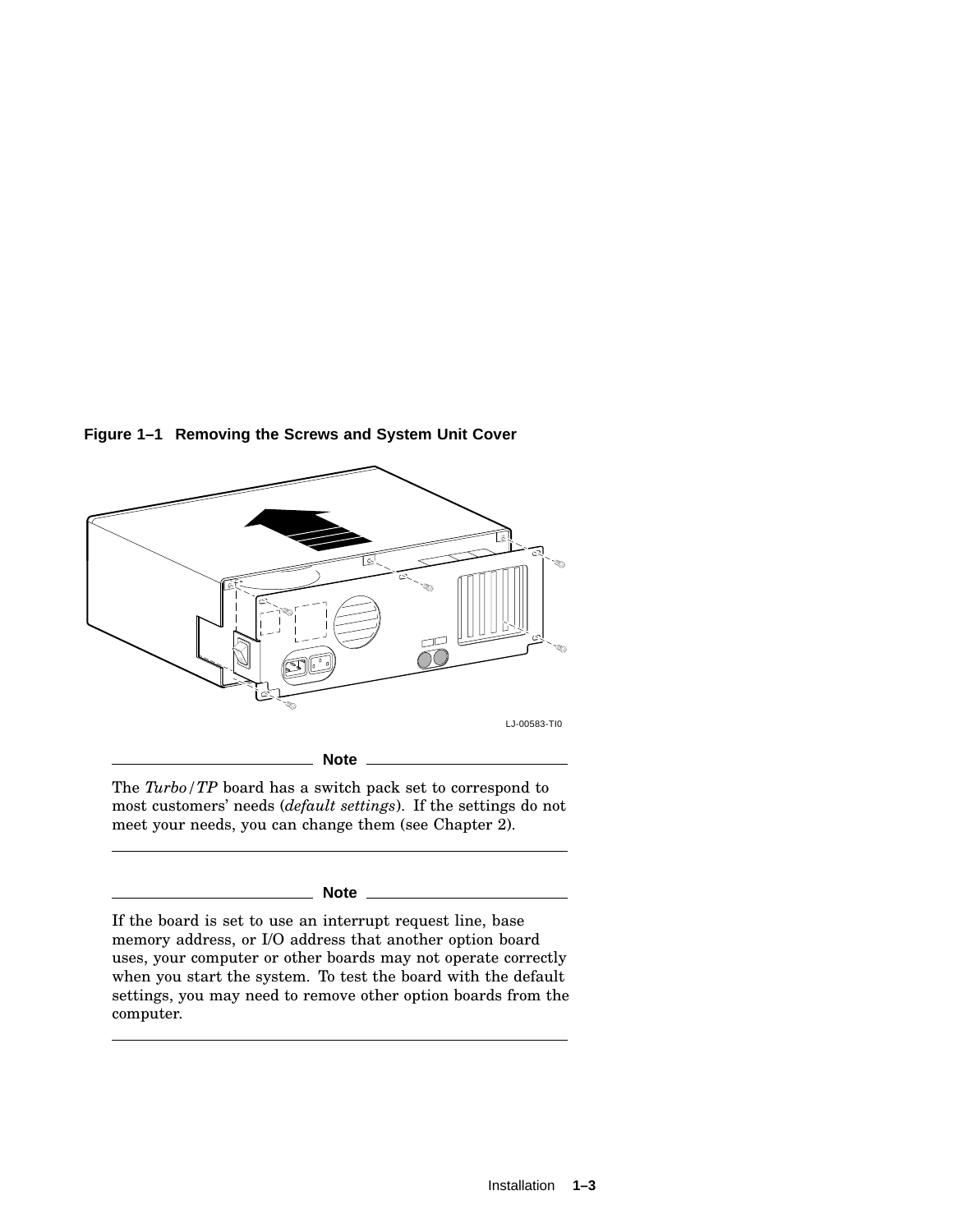#### **1.3 Selecting the Network Interface**

The *Turbo/TP* board has a *shunt connector* (Figure 1–2) that lets you determine how the board interfaces with the network either 10BaseT Twisted-Pair or ThickWire Ethernet networks. The board is shipped with the shunt connector set for use with 10BaseT Twisted-Pair network cabling.

You may need to move the shunt connector on the board before you install it in your computer.

Table 1–1 summarizes the shunt connector settings and Figure 1–2 shows the settings.

| Table 1-1 Shunt Connector Settings |  |  |  |
|------------------------------------|--|--|--|
|------------------------------------|--|--|--|

| If You Want To                                                   | Then                                                                                                                                                             |  |
|------------------------------------------------------------------|------------------------------------------------------------------------------------------------------------------------------------------------------------------|--|
| Connect to a 10BaseT Twisted-<br>Pair network $\boldsymbol{Q}$   | Leave the shunt connector in the lower<br>position. The arrows on the board should<br>point to the TWISTED PR position,<br>exposing pin row 1 (default setting). |  |
| Connect to a ThickWire Ethernet<br>network $\boldsymbol{\Theta}$ | Move the shunt connector so the arrows<br>on the board point to the THICKWIRE<br>position, exposing pin row 3.                                                   |  |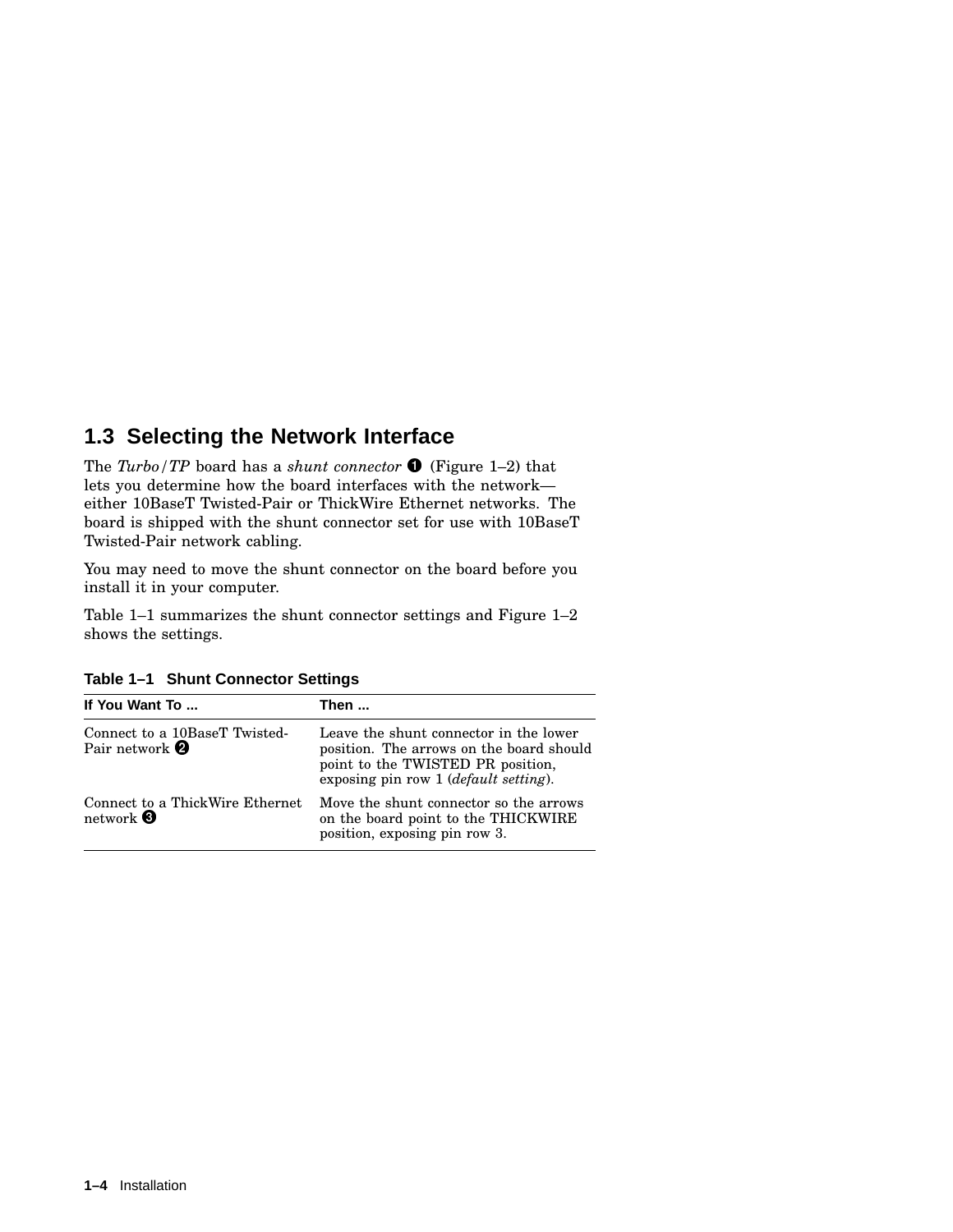**Figure 1–2 Network Interface Settings**

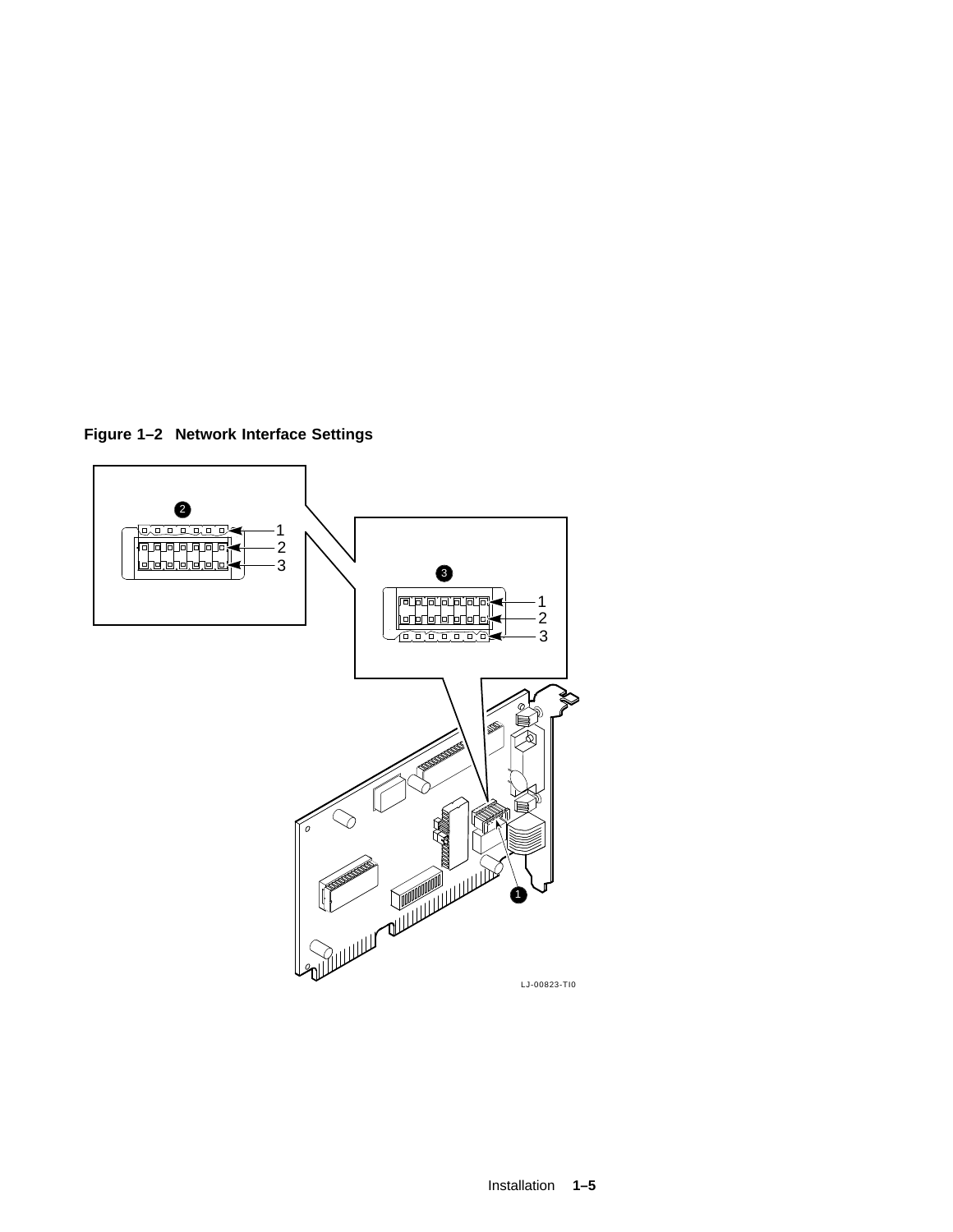#### **1.4 Installing the Board**

After preparing your personal computer, you are ready to install the *Turbo/TP* board. Use the following steps for the installation process:

1. Remove the option slot cover from the slot you plan to use.

Remove the screw from an available 16-bit option slot on the rear panel insert. Save the screw for later use.

#### **Figure 1–3 Removing the Slot Cover**



LJ-00462-TI0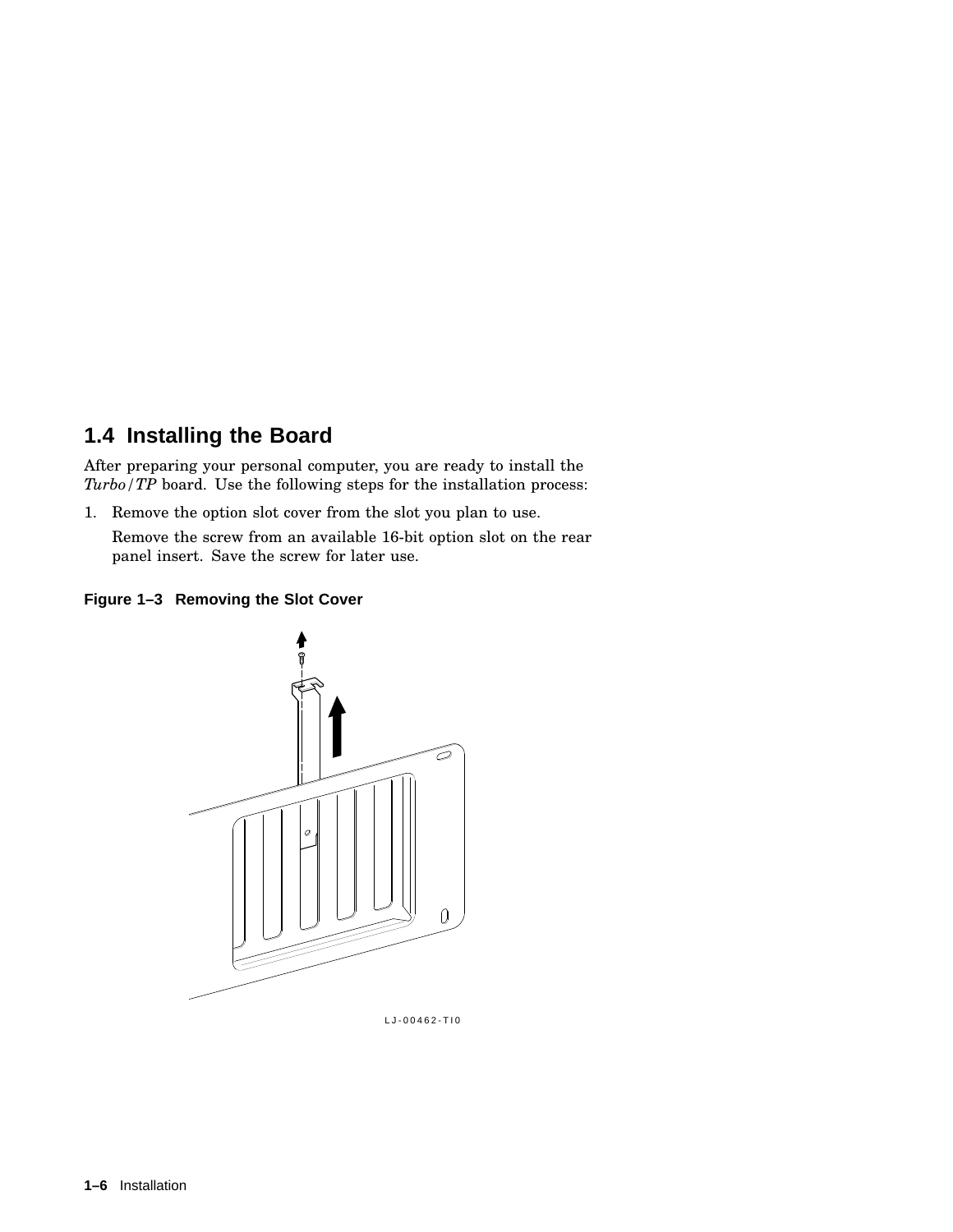- 2. Place the *Turbo/TP* board in the option slot (Figure 1–4).
- 3. Firmly press the board into place until it is securely seated.
- 4. Replace the screw on the slot cover.





LJ-00662-TI0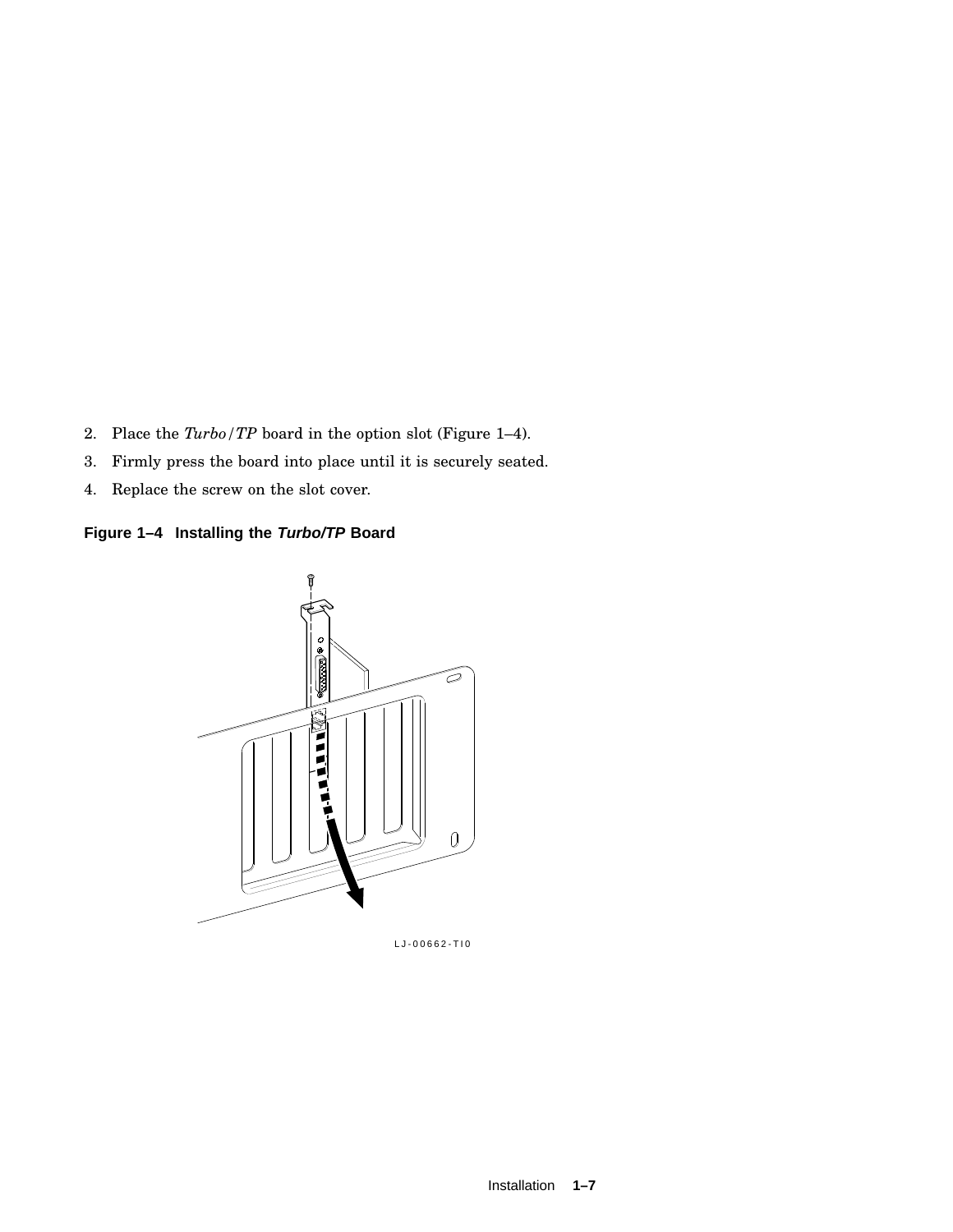- 5. Replace the system unit cover.
	- a. Slide the cover toward the rear of the system unit.
	- b. Replace the screws (Figure 1–5) at the rear of the system unit.

**Figure 1–5 Replacing the Screws and the Cover**



- 6. Plug the keyboard connector into the rear of the system unit.
- 7. Reconnect any cables to the rear of the system unit.
- 8. Connect the power cord to the rear of the system unit, then plug the other end into the wall socket.

#### **1.5 Running the Power Up Self-Test**

A power up self-test automatically runs each time the computer is turned on or reset.

If an error code, such as DE201 88, appears on the screen during the restart process, a self-test error has occurred. Note the self-test code and refer to Section 3.3.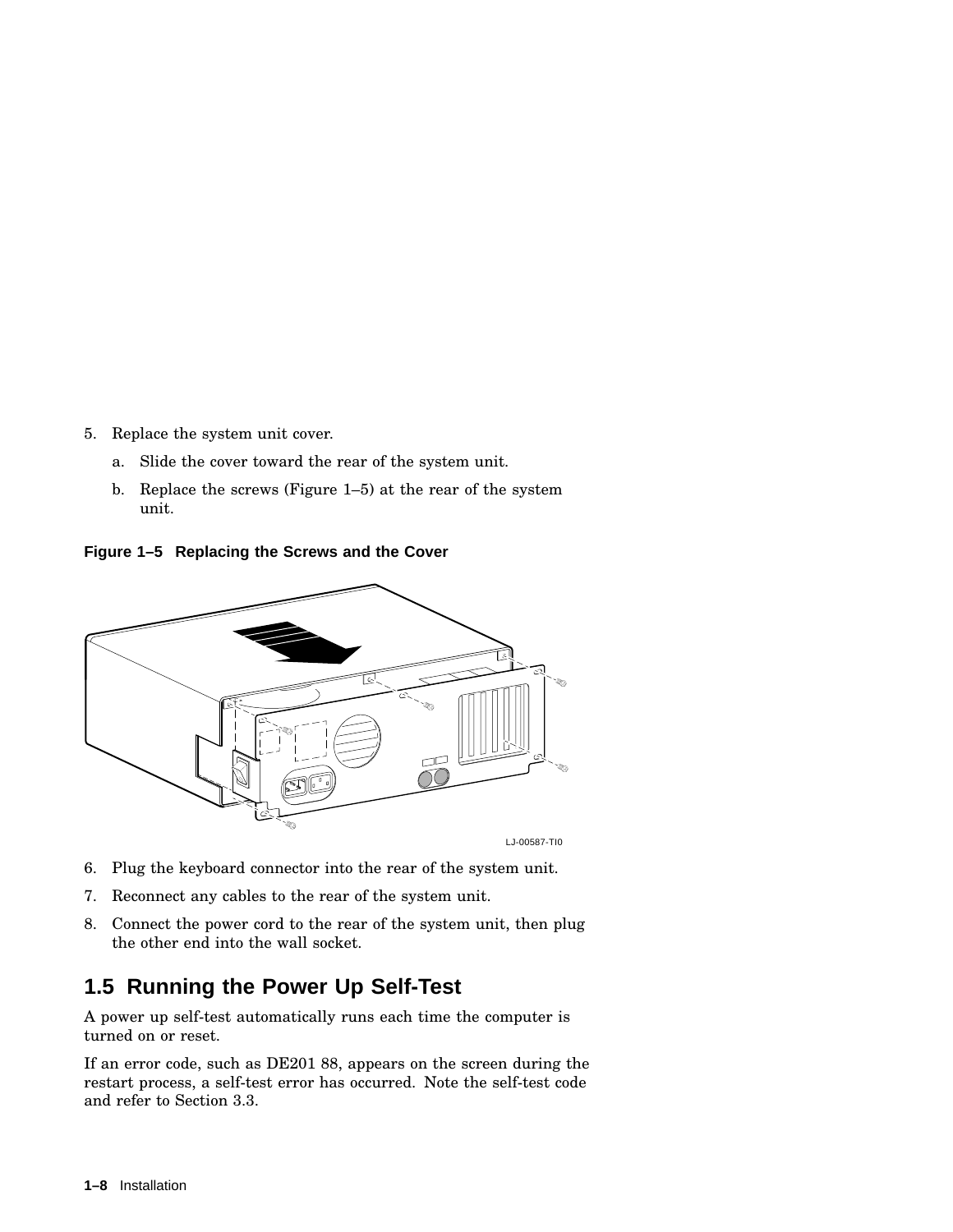### **1.6 Connecting to a Network**

Depending on how you configured the *Turbo/TP* board in Section 1.3, use one of the following procedures to connect your system to the network.

#### **1.6.1 Connecting to 10BaseT Twisted-Pair Ethernet**

Push the twisted-pair cable connector into the socket on the *Turbo/TP* board until it clicks, locking it into place (Figure 1–6).

See your system administrator if you need more information.

#### **Figure 1–6 Connecting to a 10BaseT Twisted-Pair Network**



LJ-00588-TI0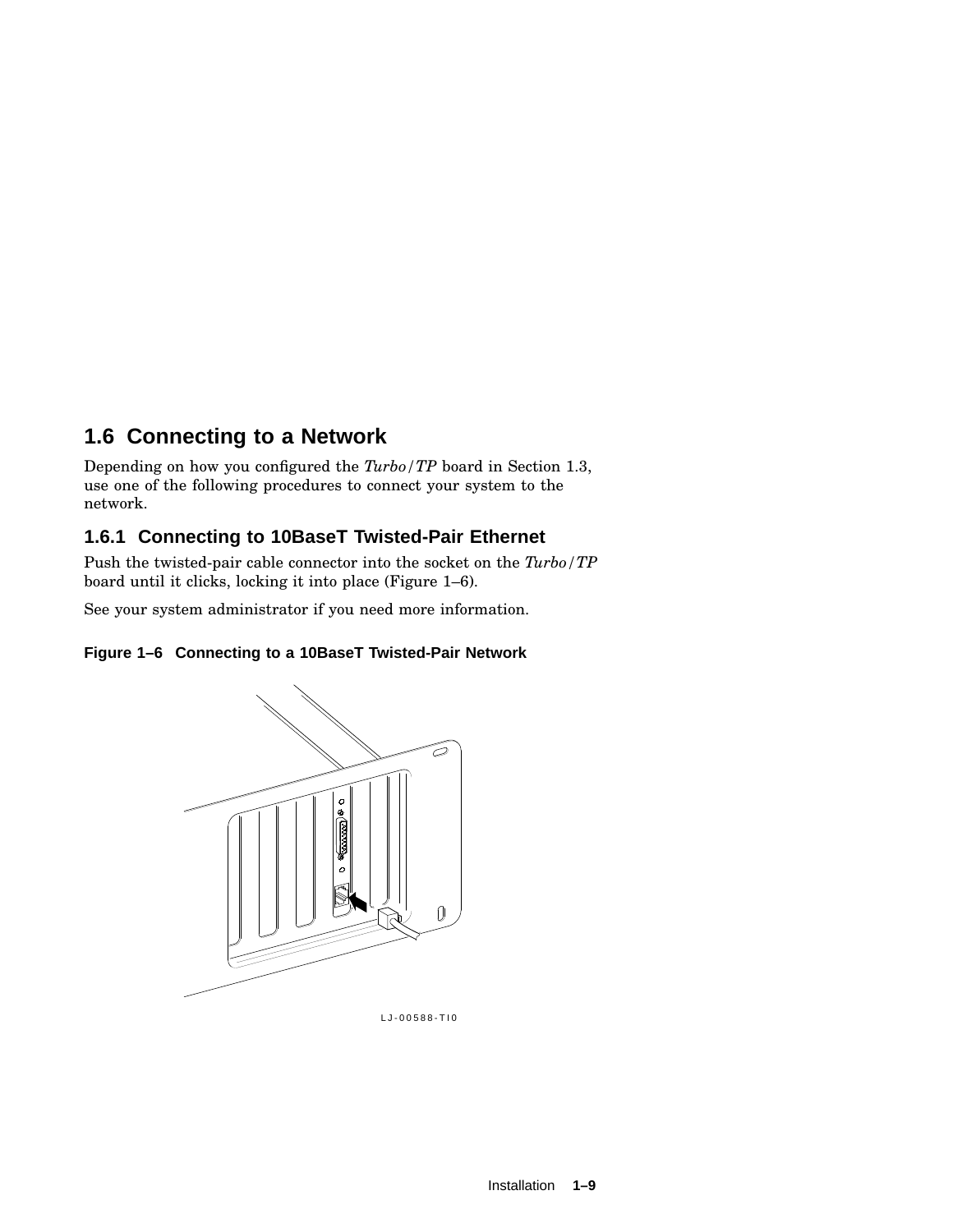#### **1.6.2 Connecting to ThickWire Ethernet**

Connect the transceiver cable to the ThickWire Ethernet connector (Figure 1–7).

#### **Figure 1–7 Connecting To a ThickWire Ethernet Network**



**Caution**

For safe operation, be sure all option slot covers are in place when you complete the installation.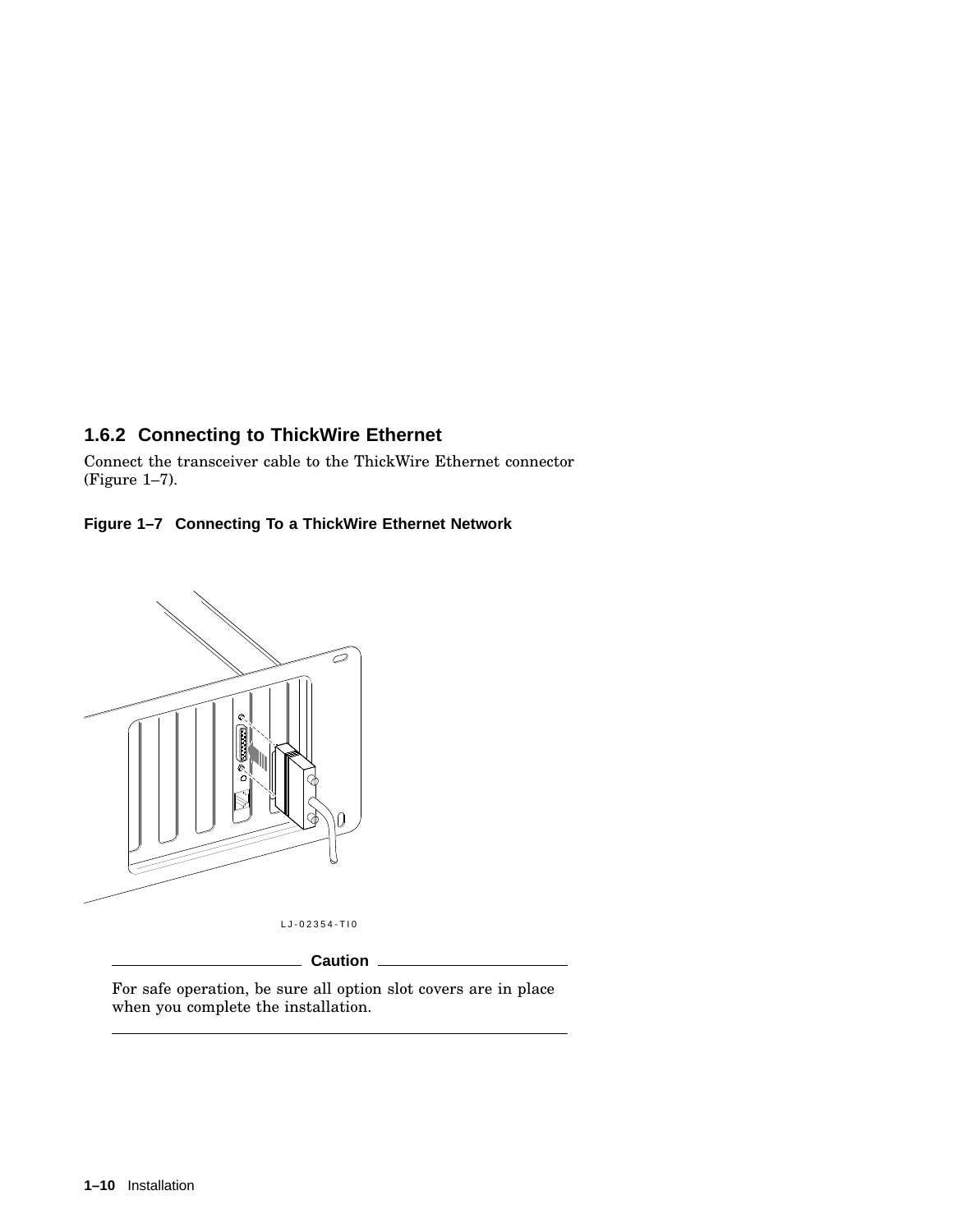#### **1.7 Installing the Software**

Read the files named "README.TXT" and "RELEASE.NOT" on the installation diskette. These files contain the instructions for loading the *Turbo/TP* software drivers, release notes that you could find helpful for your installation, and how to configure your system.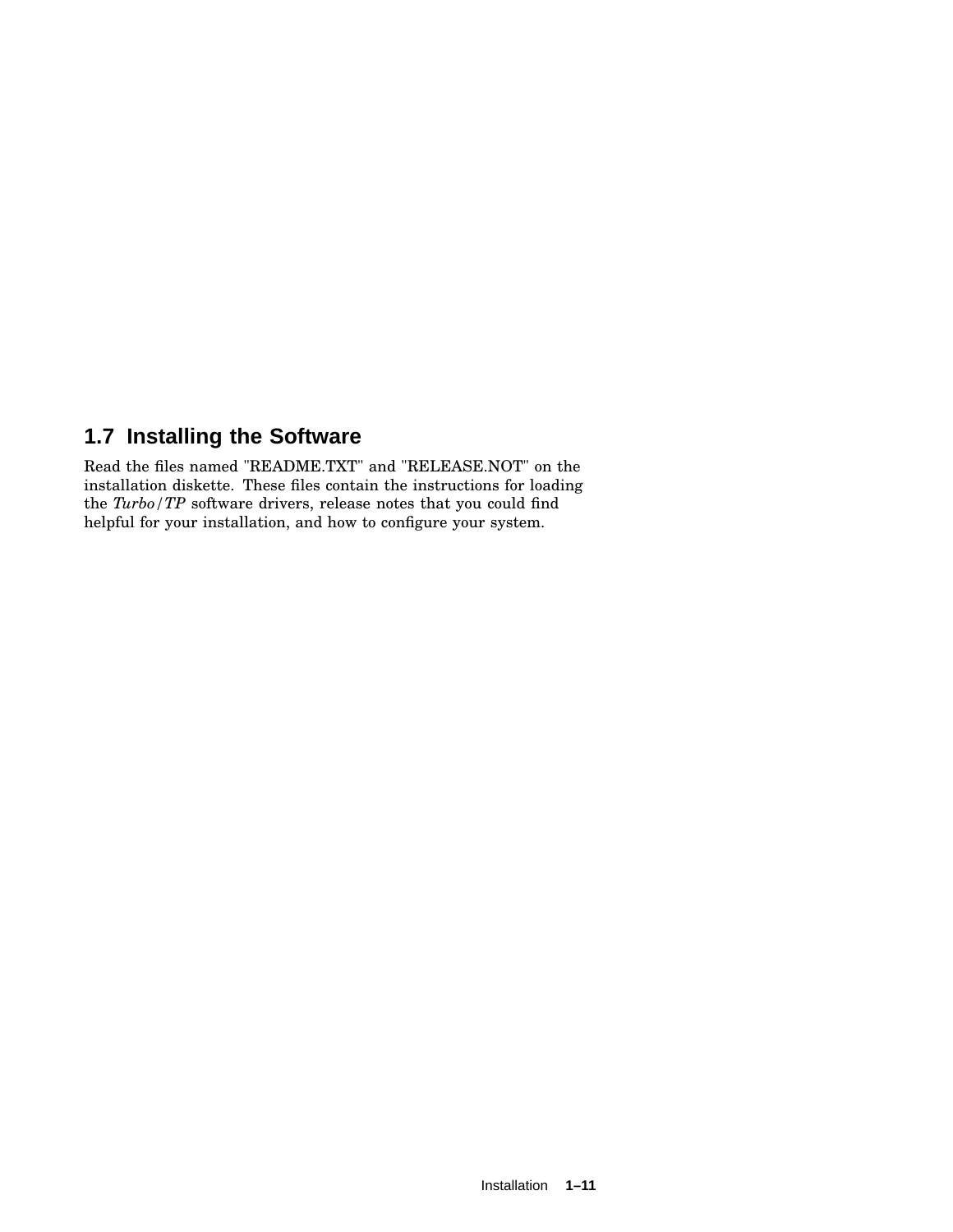# **2**

# **Configuration**

#### **2.1 Introduction**

The *Turbo/TP* board switch pack has 12 switches that enable the board to operate in a configuration without interference from the other boards in your computer. This chapter describes how to change the settings on the switch pack.

If you have many options in your system, you may have to change the interrupt request (IRQ) line, the I/O address setting, or the memory address setting on the *Turbo/TP* board to create a compatible operating set.

## **2.2 Default Settings**

The *Turbo/TP* board is shipped with the switches preselected (*default settings*) to work in most installations. Table 2–1 lists the default settings.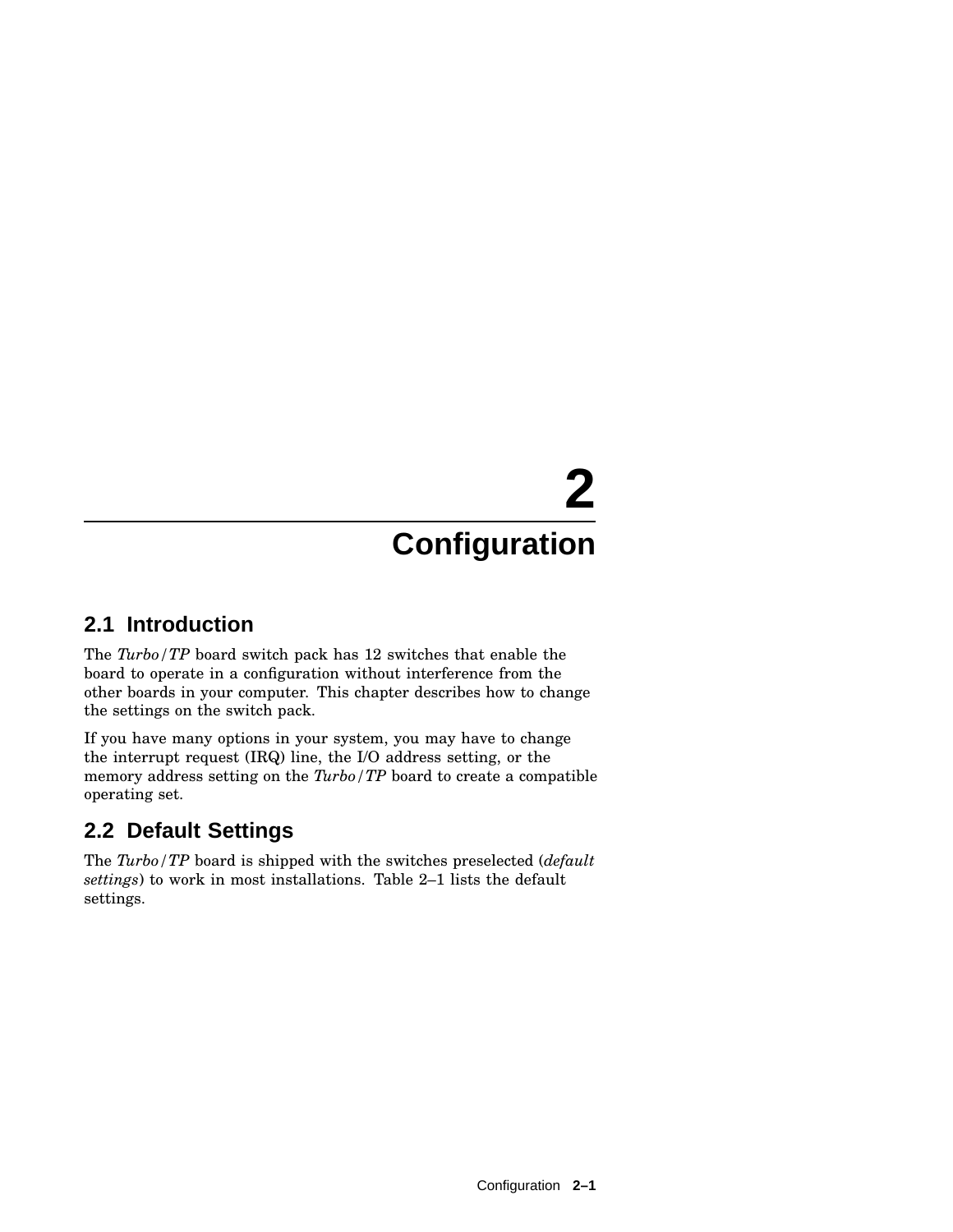| <b>Switch</b>                      | <b>Position</b>          | <b>Function</b>                                                 | <b>Default</b>                                                                                  |
|------------------------------------|--------------------------|-----------------------------------------------------------------|-------------------------------------------------------------------------------------------------|
| SW <sub>1</sub><br>SW2             | 0N<br>OFF                | Sets the memory<br>address range.                               | Sets the memory address<br>range to D0000 - DFFFF<br>(hex).                                     |
| SW <sub>3</sub><br>SW <sub>4</sub> | <b>ON</b><br><b>ON</b>   | Selects the buffer<br>memory size.                              | Enables 64 KB memory<br>size.                                                                   |
| SW5                                | <b>ON</b>                | Sets the I/O address.                                           | I/O starting address is set<br>to $300$ (hex).                                                  |
| SW <sub>6</sub>                    | <b>ON</b>                | Enables or disables<br>remote boot feature. <sup>1</sup>        | Remote boot disabled.                                                                           |
| SW7                                | OFF                      | Sets the timeout period<br>for the remote boot<br>attempt. $1$  | Sets a 30 second timeout<br>period.                                                             |
| SW <sub>8</sub>                    | 0N                       | Enables IRQ5                                                    | IRQ5 enabled                                                                                    |
| SW9<br>SW10<br><b>SW11</b><br>SW12 | OFF<br>OFF<br>OFF<br>OFF | Enables IRQ9<br>Enables IRQ10<br>Enables IRQ11<br>Enables IRQ12 | IRQ9 disabled<br>IRQ10 disabled<br>IRQ11 disabled<br>IRQ12 disabled                             |
|                                    |                          |                                                                 | <sup>1</sup> This feature requires that a remate heat POM ship be installed. See Appendix B for |

**Table 2–1 Switch Pack Default Settings**

 $^{1}$ This feature requires that a remote boot ROM chip be installed. See Appendix B for<br>more information.

The default settings are illustrated in Figure 2–1.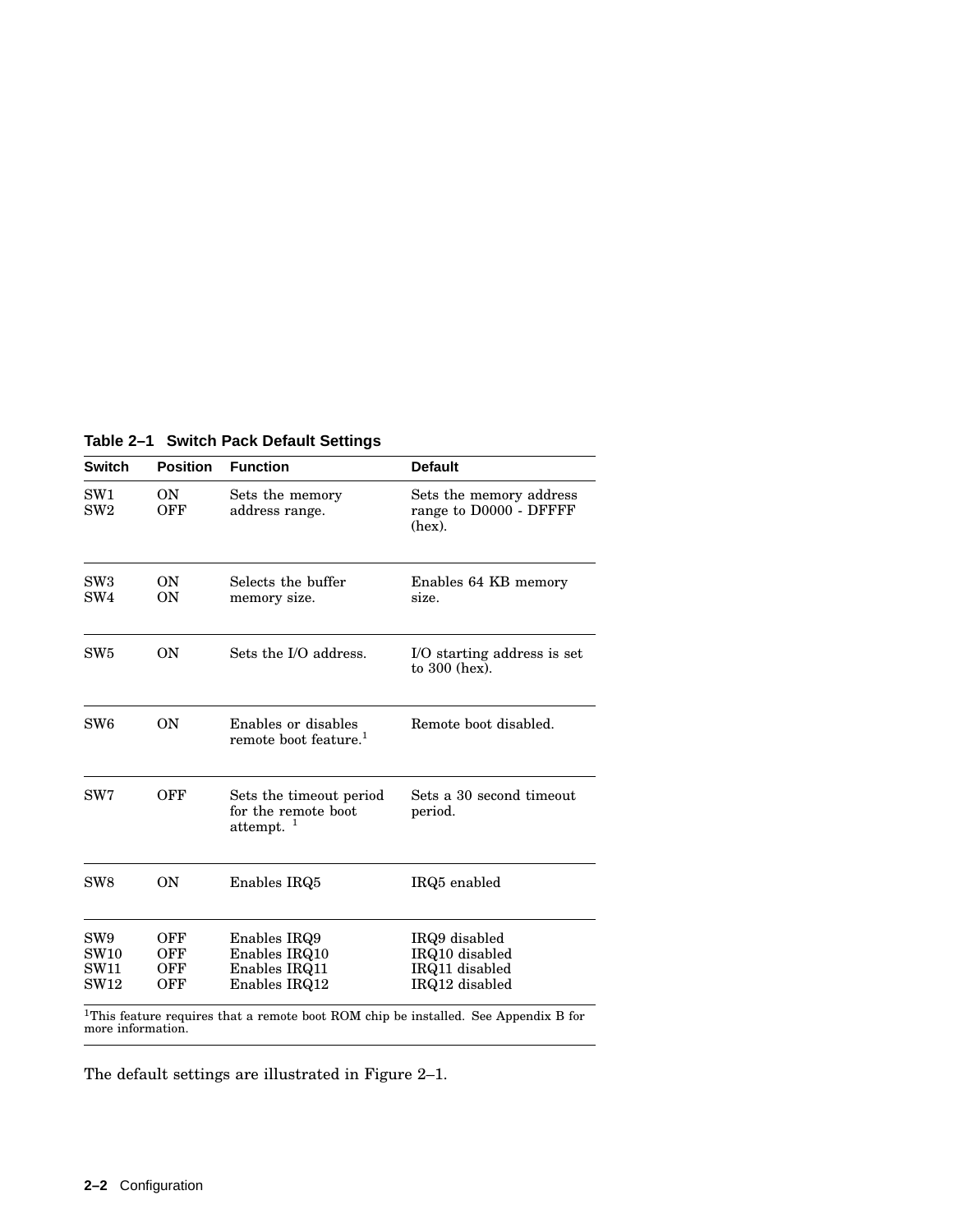**Figure 2–1 Switch Pack Default Settings**

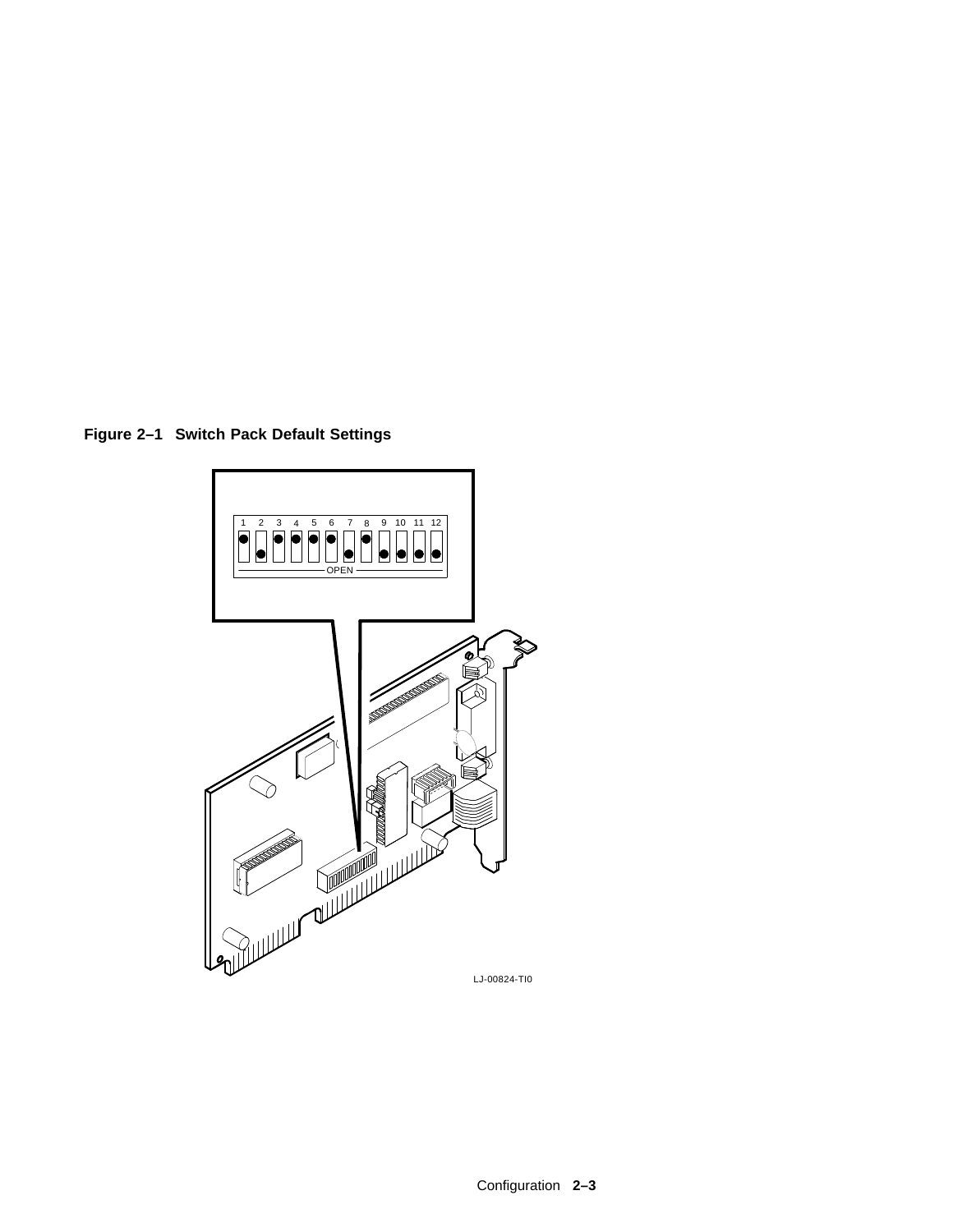### **2.3 Check the Other Boards**

You can set only one board in the computer to use a specific interrupt request line, I/O address, or memory address. If you do not know the settings for the other boards:

- Ask your system administrator for a list of the settings.
- Check the board documentation for the possible settings.
- Inspect the boards to determine the actual settings.

If you find that a conflict exists, you can change the appropriate setting on the *Turbo/TP* board, as described in following sections. The switches being described are highlighted in the illustrations.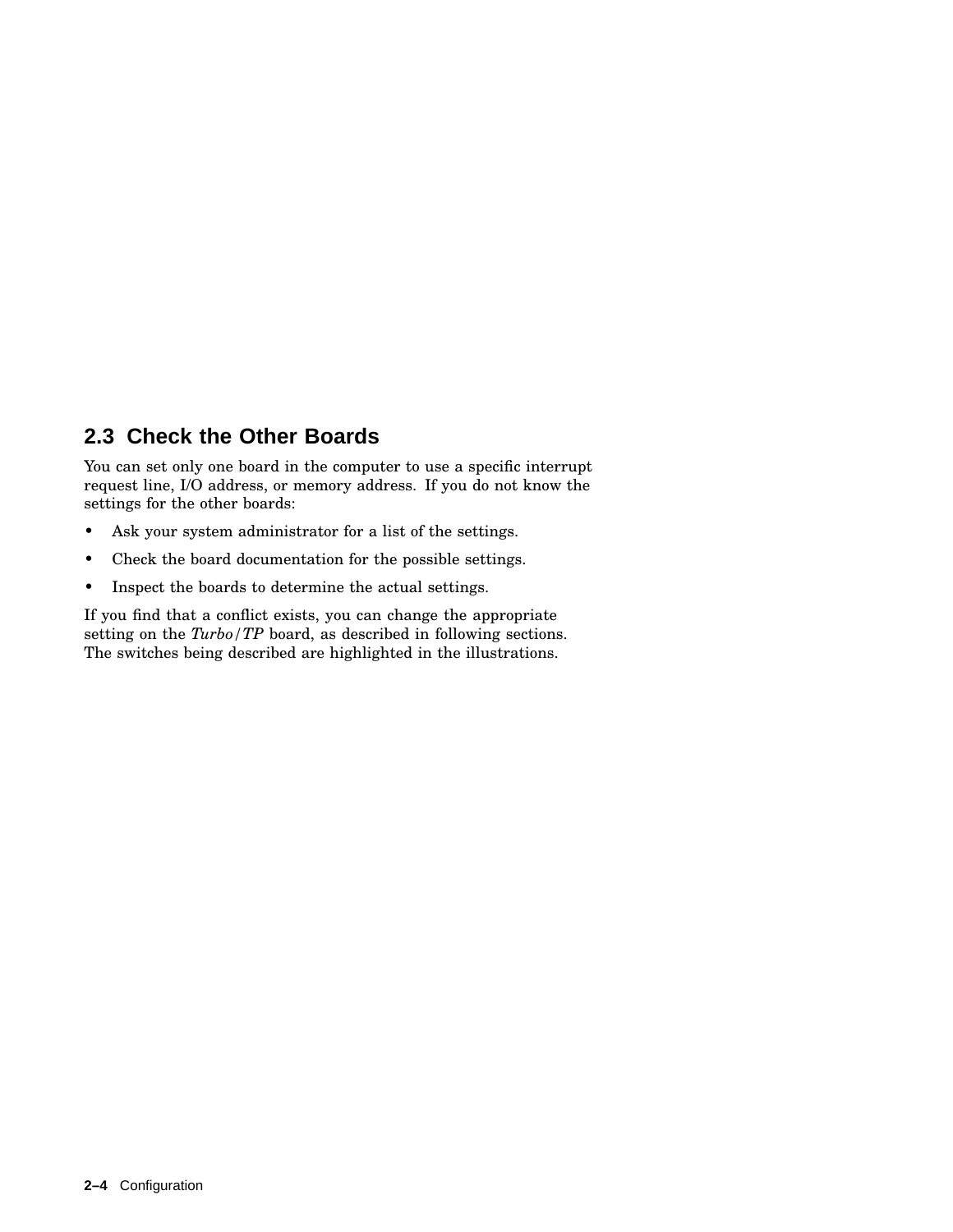#### **2.4 Memory Addressing Range and Size Selection (SW1 - SW4)**

Switches SW1 and SW2 select the memory addressing range, and SW3 and SW4 select the size of the system memory space the *Turbo /TP* board uses. Table 2–2 lists six possible memory addressing ranges and the switch settings that select them.

Only one board can be set to use a given memory addressing range. Check the documentation supplied with your personal computer and other boards to determine memory address requirements. If the other boards in your computer use memory addressing ranges that conflict with one of these ranges, select a range that is unused.

| <b>Buffer</b><br><b>Size</b> | SW <sub>1</sub> | SW <sub>2</sub> | SW <sub>3</sub> | SW <sub>4</sub> | <b>Memory Addressing</b><br>Range         |
|------------------------------|-----------------|-----------------|-----------------|-----------------|-------------------------------------------|
| 64 KB                        | ON              | ON              | 0 <sub>N</sub>  | ON              | $C0000-CFFFFF$                            |
|                              | ON              | OFF             | <b>ON</b>       | ON              | D0000-DFFFF<br>( <i>default setting</i> ) |
|                              | OFF             | ON              | ON              | ON              | $E0000$ —EFFFF <sup>1</sup>               |
| 32 KB                        | ON              | ON              | OFF             | OFF             | $C8000-CFFFFF$                            |
|                              | ON              | OFF             | OFF             | OFF             | D8000-DFFFF                               |
|                              | OFF             | ON              | OFF             | OFF             | $E8000$ —EFFFF <sup>1</sup>               |

**Table 2–2 Switch Settings and Memory Addressing Ranges**

 $^{1}\mathrm{Some}$  PCs do not support the E0000 - EFFFF or E8000 - EFFFF address ranges. Check your personal computer manual for this information.

#### **Note**

Setting both SW1 and SW2 to the OFF position is an illegal configuration and may prevent the computer from working correctly.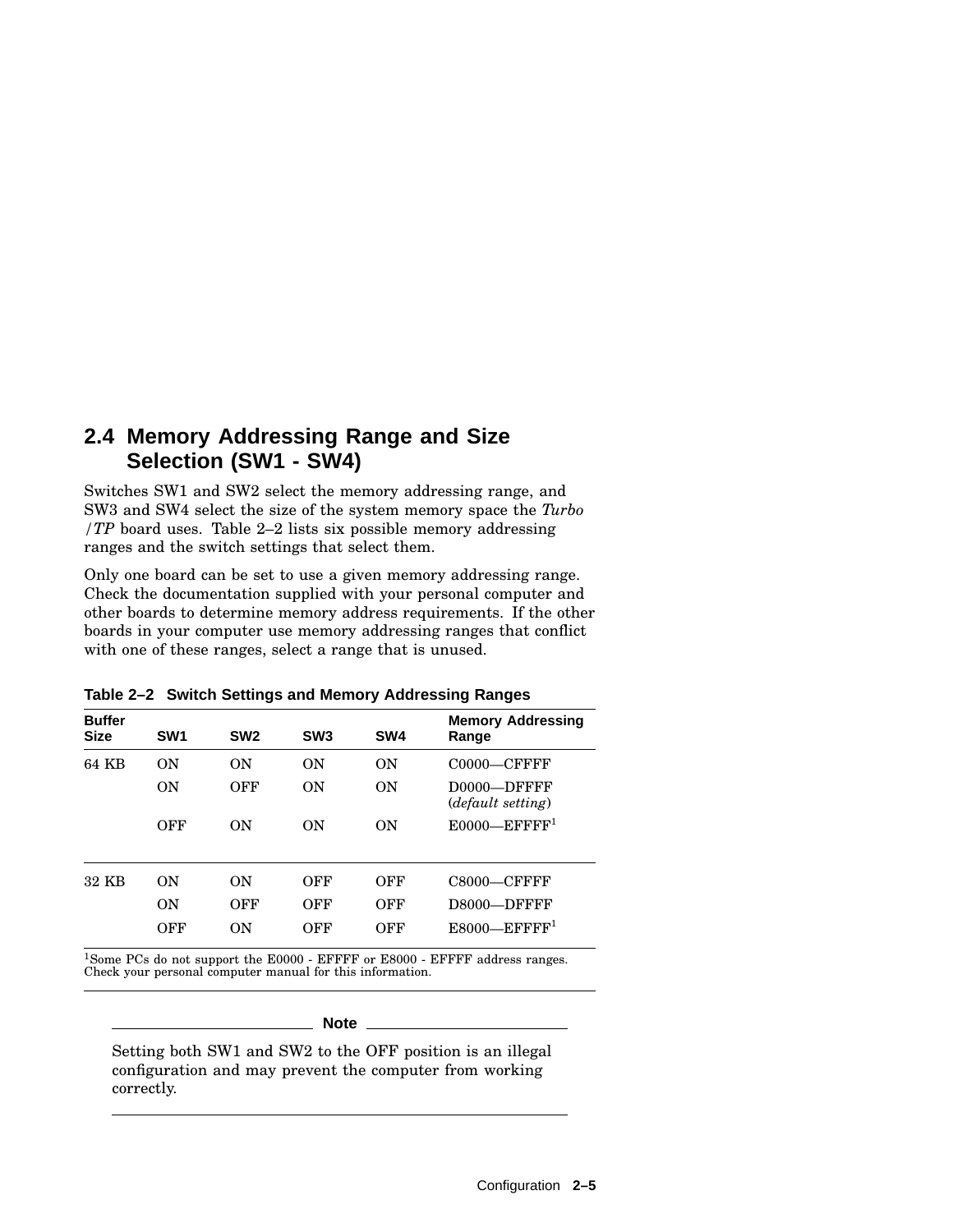The *Turbo/TP* board works best when the entire 64 KB of network buffer memory is enabled for its operation. Some boards and system configurations do not permit the allocation of this amount of memory. Network performance is slower when you select 32 KB, but you can use the *Turbo/TP* board in configurations where address space is at a premium.

#### Example:

Figure 2–2 shows the settings for SW1 through SW4 that select a buffer size of 32 KB in the C8000 - CFFFF (hex) system memory addressing range.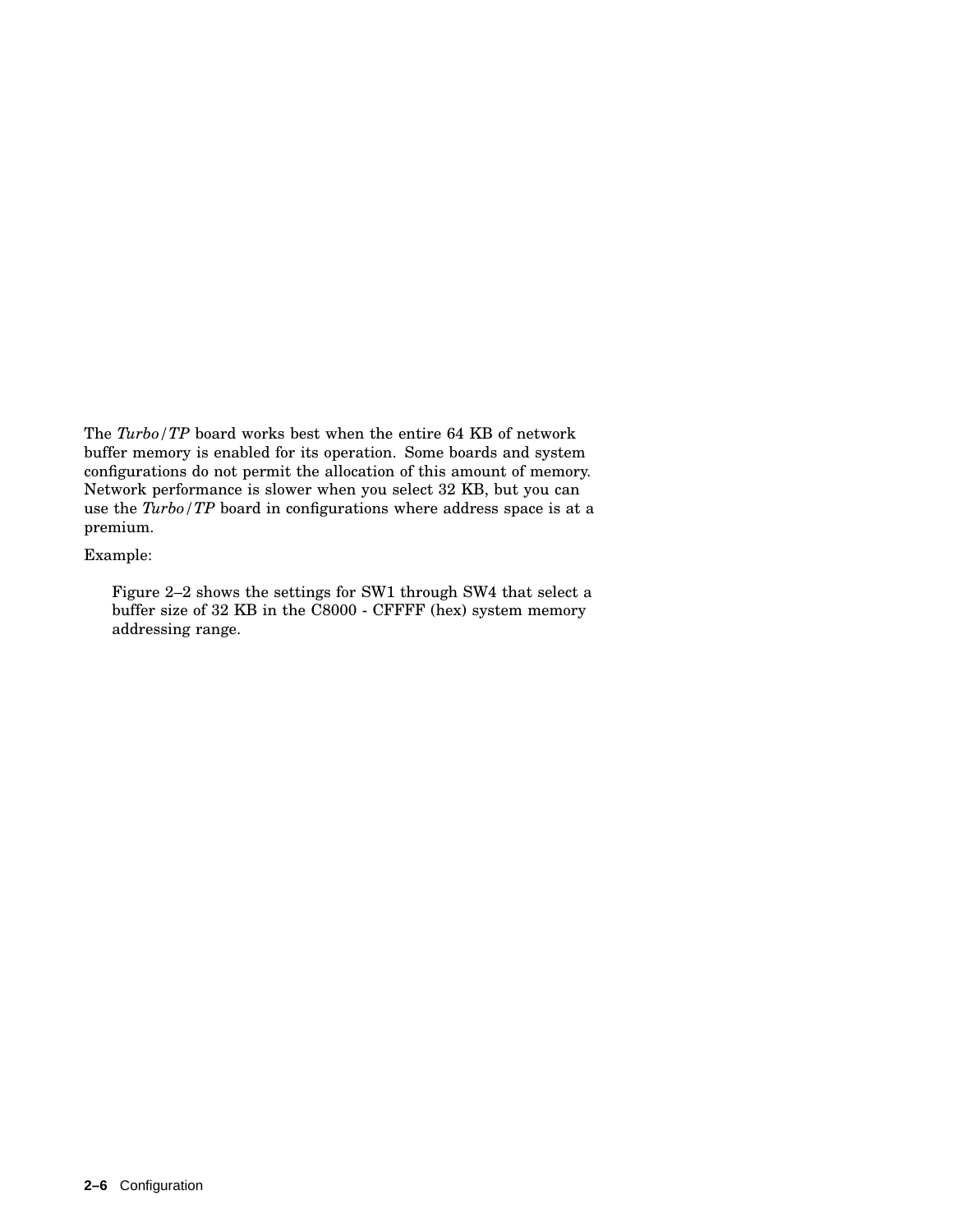**Figure 2–2 Setting Memory Range C8000-CFFFF for 32 KB**

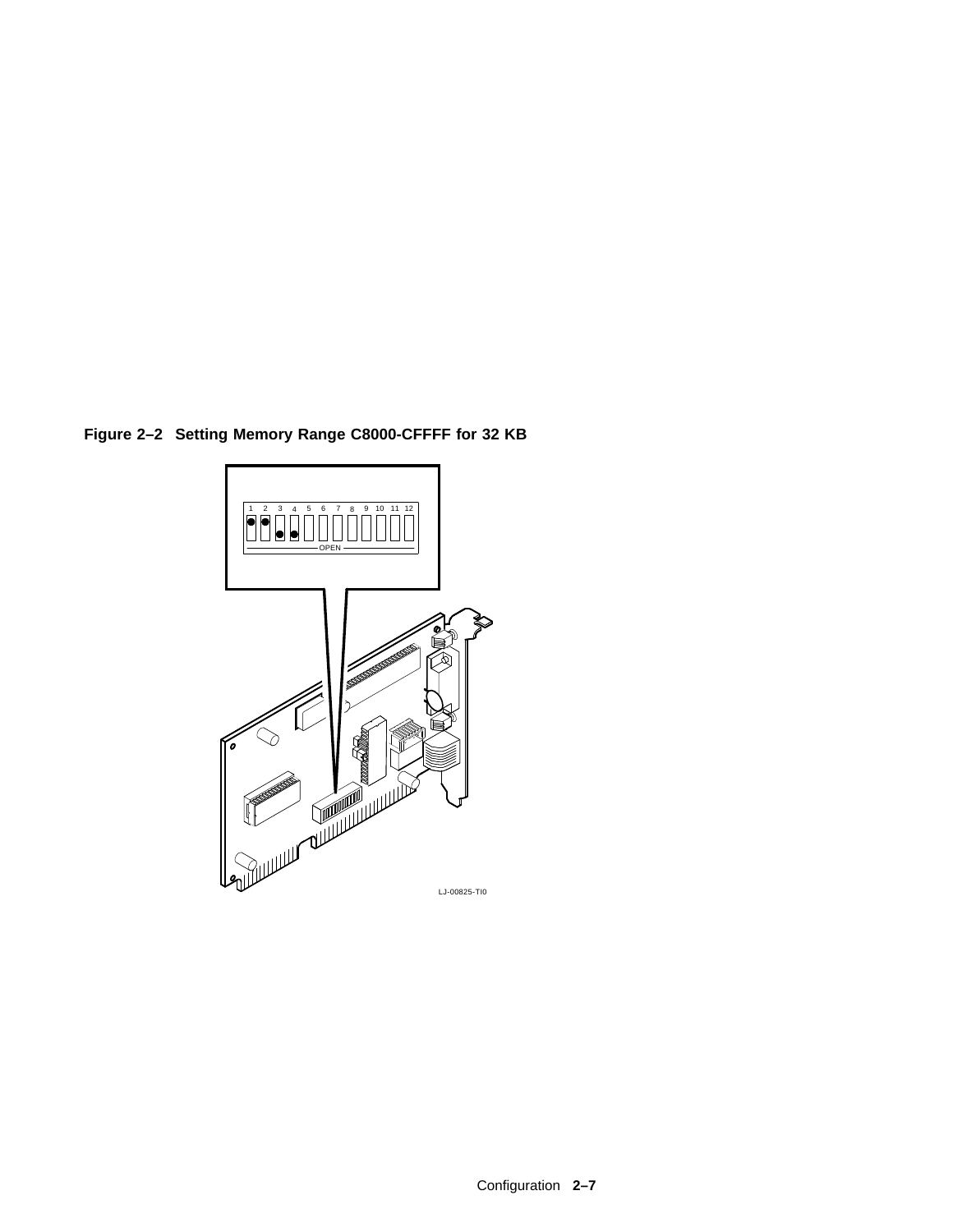### **2.5 I/O Address Selection (SW5)**

The *Turbo/TP* board uses one of two I/O address ranges (primary or secondary) to communicate with the CPU. Only one board in the computer can be set to use a given I/O address range.

- Switch SW5 set to ON selects the primary I/O address range (300) - 30F; *default setting*).
- Switch SW5 set to OFF selects the secondary I/O address range (200 - 20F) (Figure 2–3).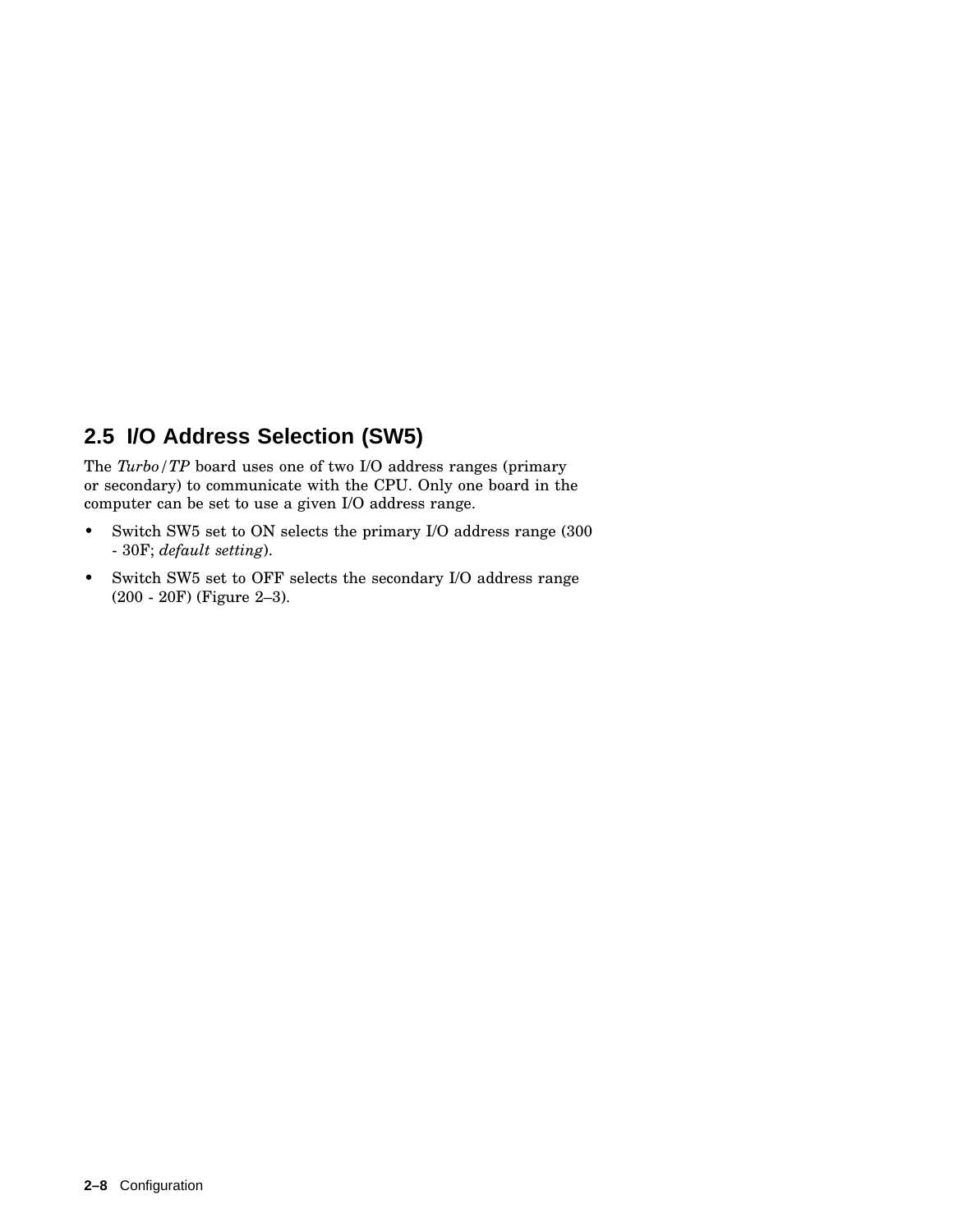

**Figure 2–3 Switch Selecting I/O Address 200 - 20F (hex)**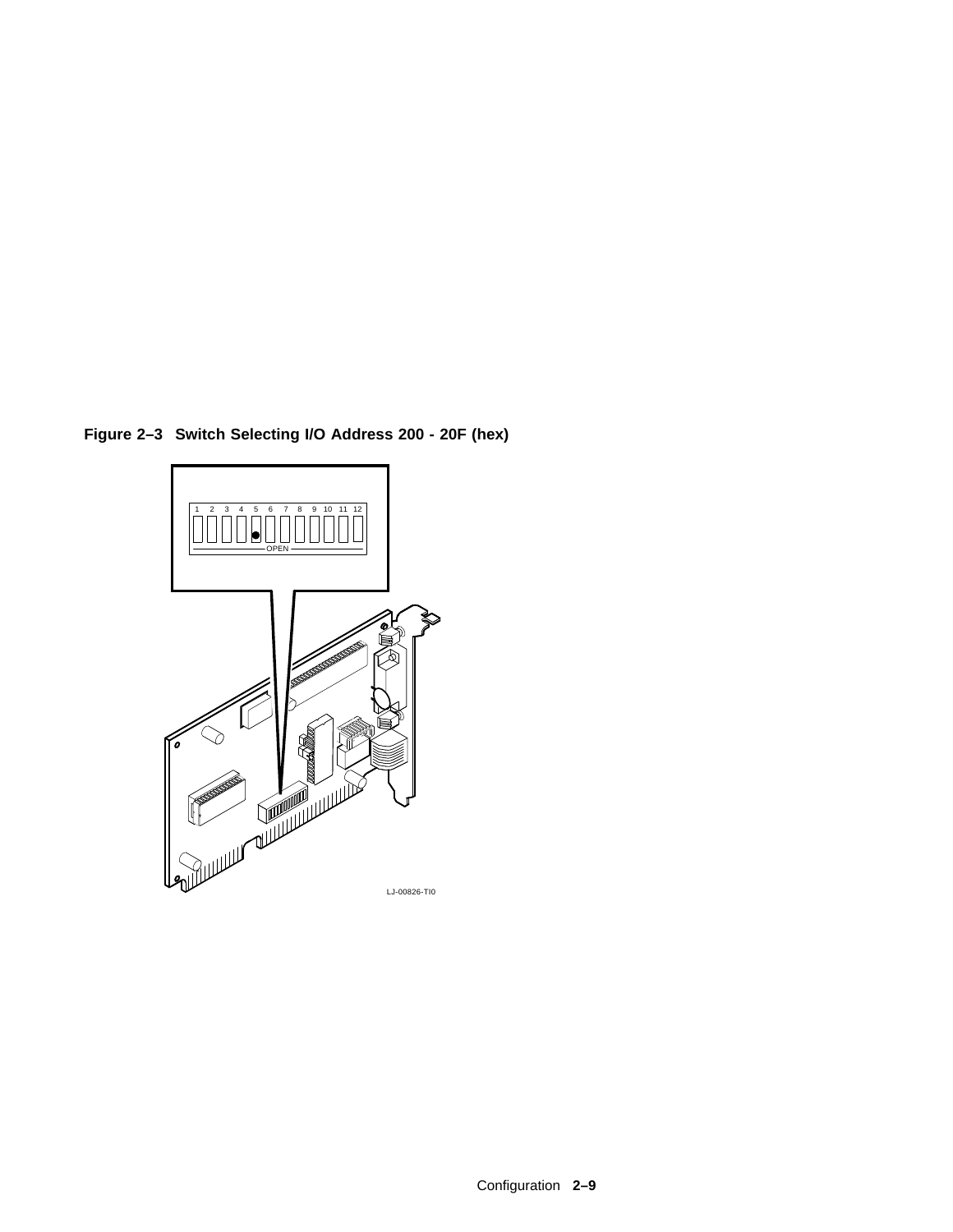### **2.6 Remote Boot Selection (SW6)**

Switch SW6 determines whether the remote boot feature is enabled or disabled.<sup>1</sup>

- Switch SW6 set to ON disables remote boot (*default setting*).
- Switch SW6 set to OFF enables remote boot (Figure 2–4).

 $1$  This feature requires that a remote boot ROM chip be installed. See Appendix B for more information.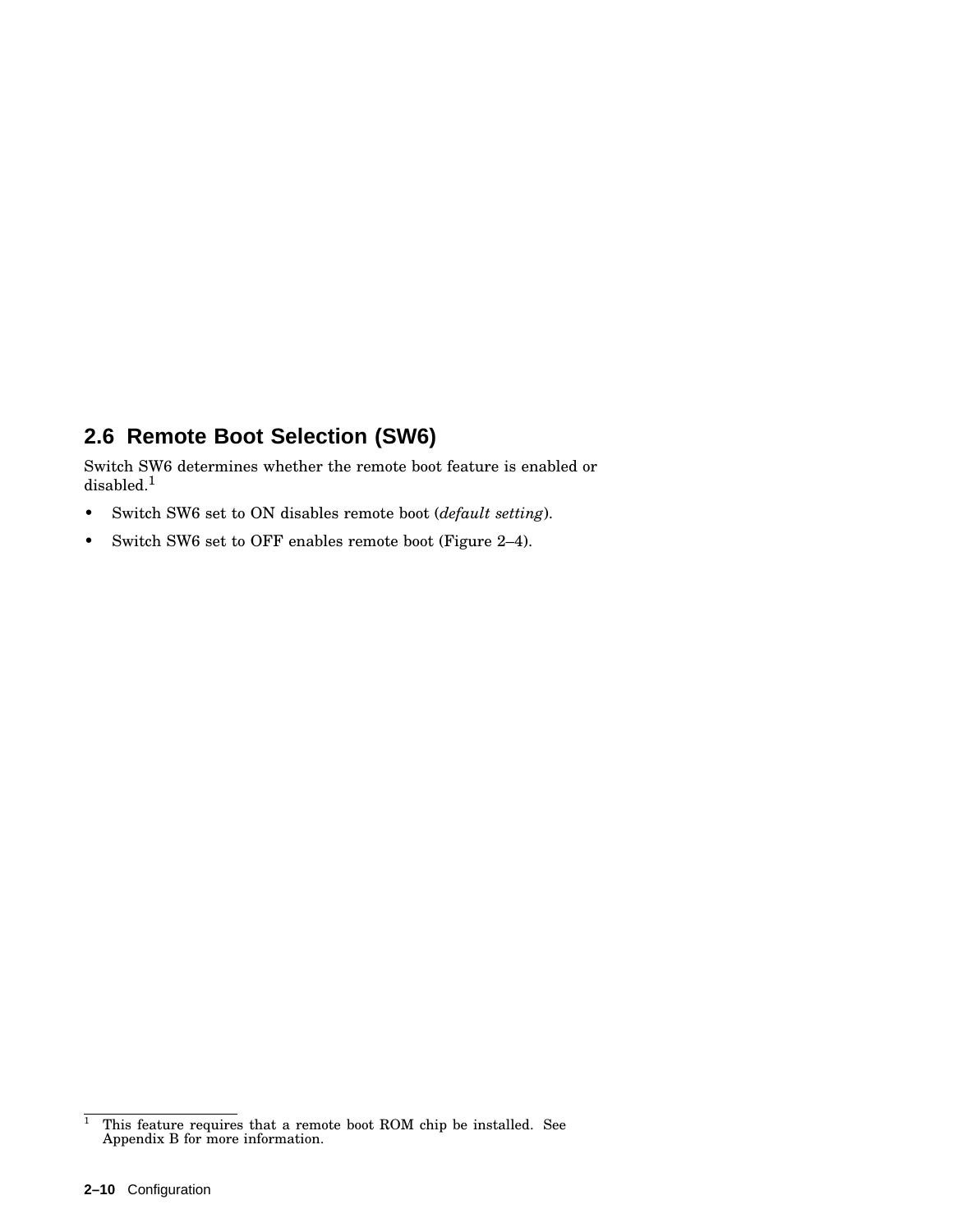**Figure 2–4 Switch Enabling Remote Boot**

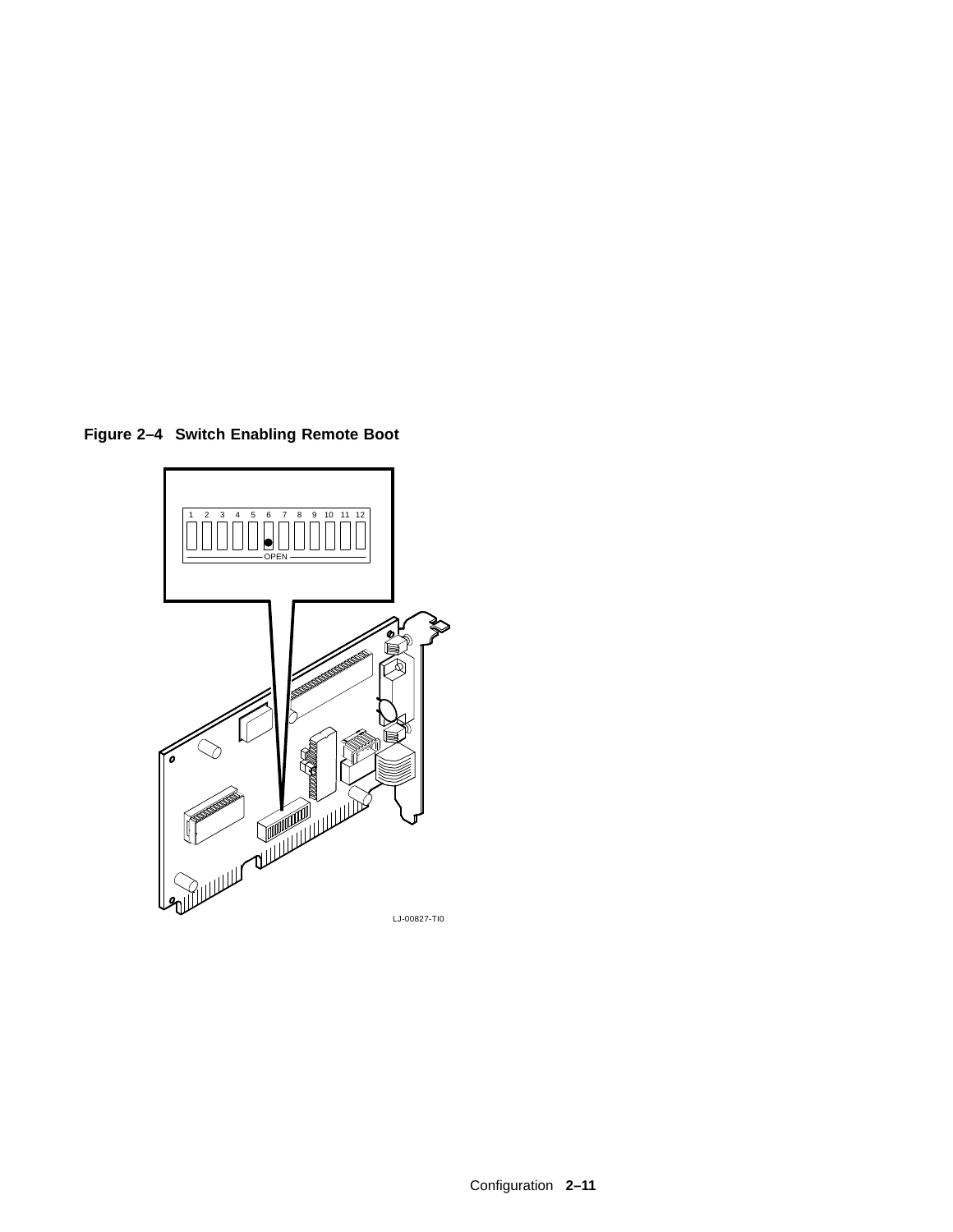## **2.7 Remote Boot Period Selection (SW7)**

Switch SW7 controls the time period for trying to enable a remote boot operation.

- Switch SW7 set to OFF sets the remote boot timeout to 30 seconds (*default setting*).
- Switch SW7 set to ON sets the remote boot timeout to 150 seconds.





LJ-00828-TI0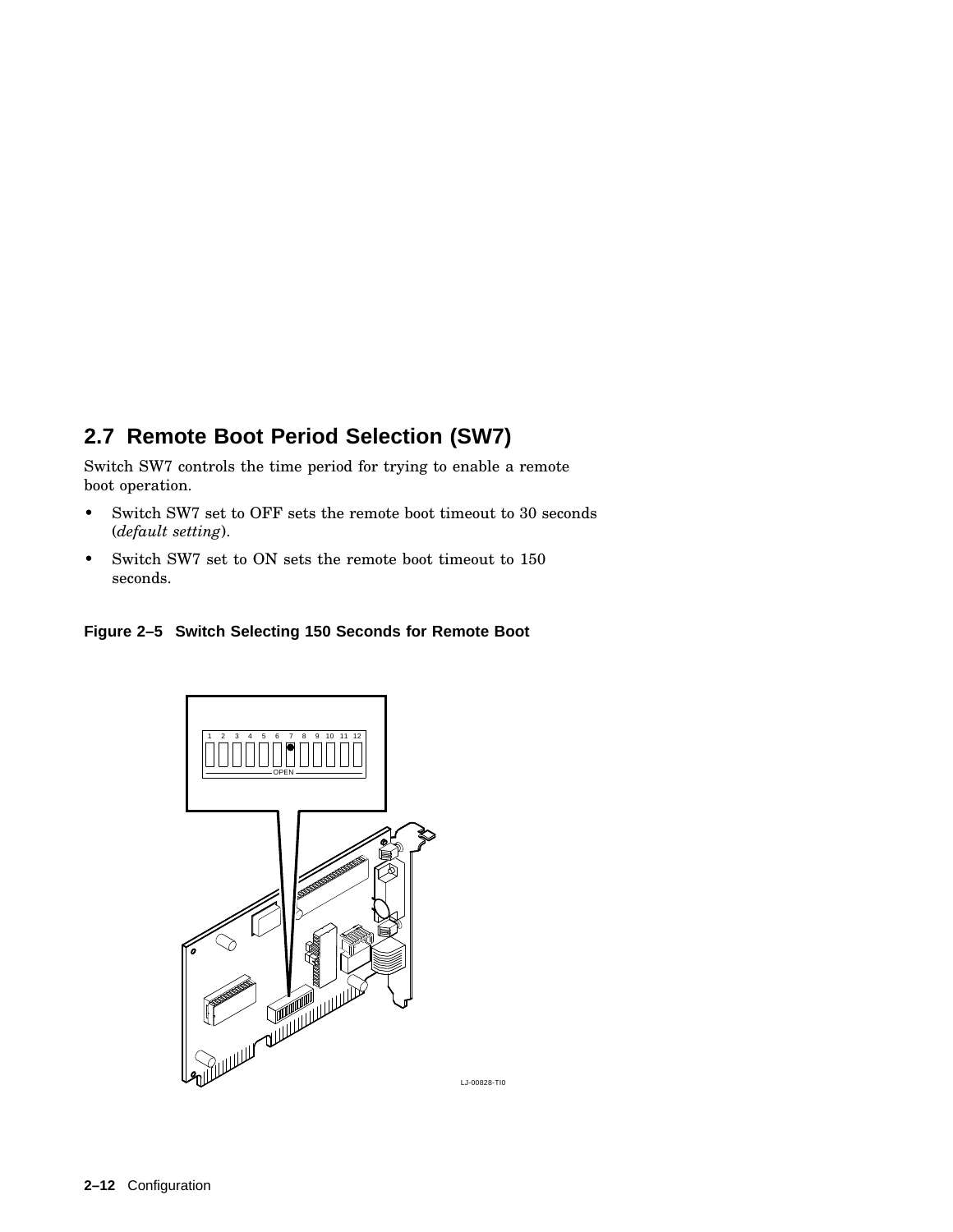#### **2.8 Interrupt Request Line Selection (SW8 - SW12)**

You can use switches SW8 through SW12 to select an interrupt request line (IRQ). The *Turbo/TP* board uses one IRQ line for the network interface (NI). Table 2–3 lists switches and the interrupt request lines enabled.

| <b>Switch</b>   | Interrupt Request Line |  |
|-----------------|------------------------|--|
| SW <sub>8</sub> | IRQ5 (default setting) |  |
| SW <sub>9</sub> | IRQ9                   |  |
| <b>SW10</b>     | IRQ10                  |  |
| <b>SW11</b>     | IRQ11                  |  |
| SW12            | IRQ15                  |  |

**Table 2–3 Interrupt Request Line Switch Selection**

Only one switch should be set to the ON position. By default, SW8 is set to the ON position, selecting IRQ5.

Example:

To select IRQ10 as the interrupt request line, set switch SW10 to the ON position and set switches SW8, SW9, SW11, and SW12 to the OFF position (Figure 2–6).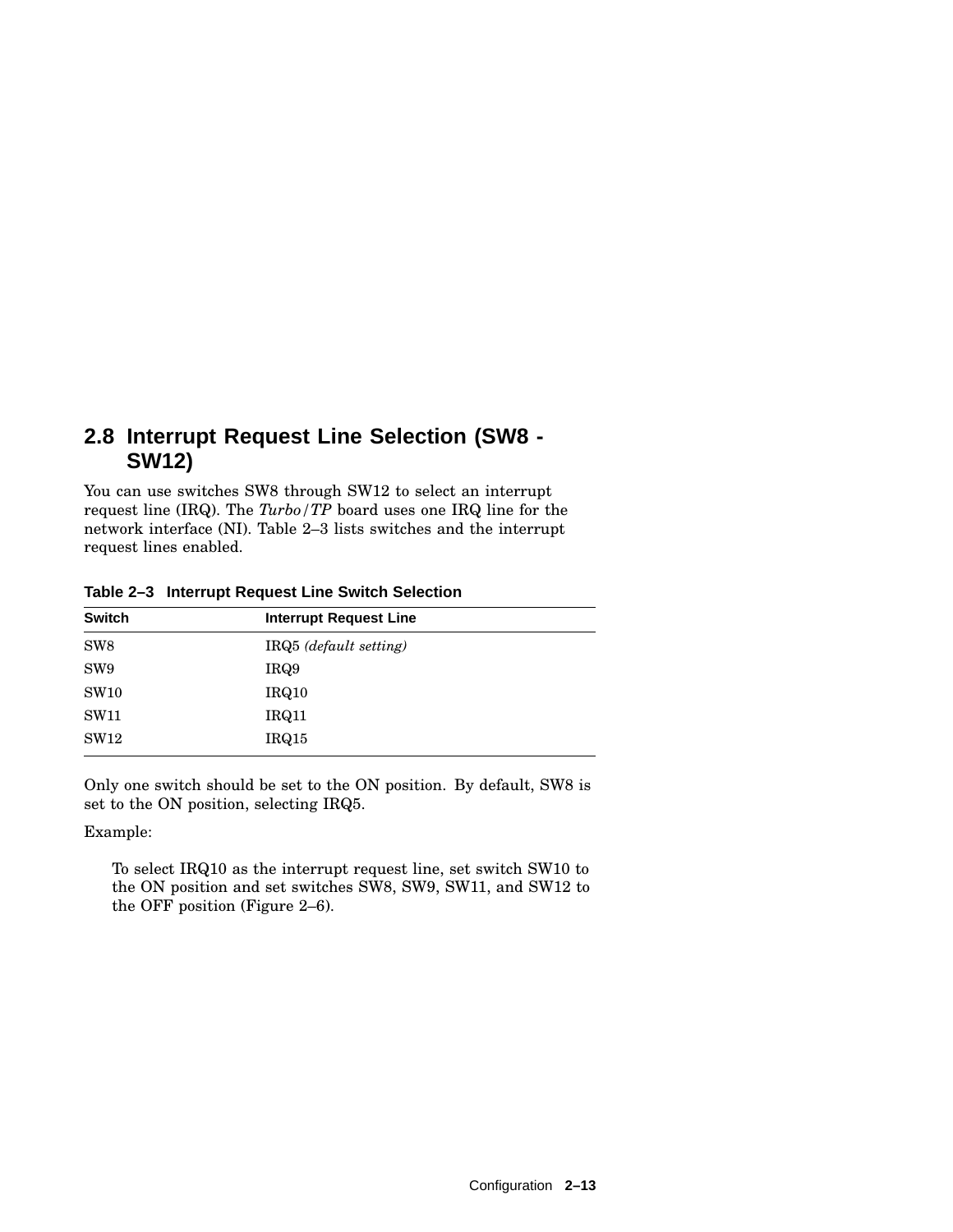**Figure 2–6 Switch SW10 Selecting IRQ10**

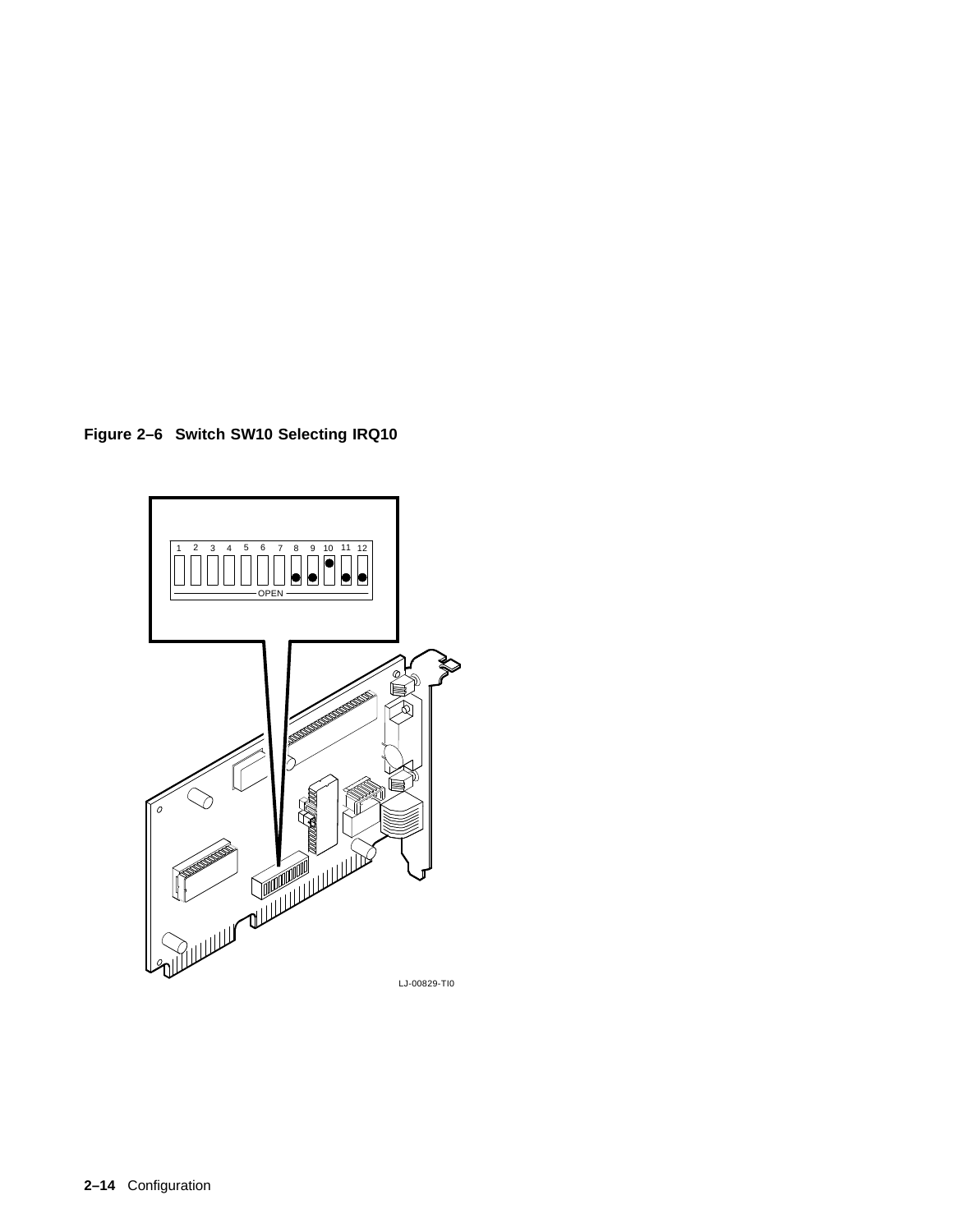# **3**

# **Problem Solving**

This chapter describes problems you may encounter with the *Turbo/TP* board and suggests possible causes and solutions.

#### **3.1 Fault Isolation By Symptom**

Table 3–1 lists problems that you might encounter, the possible cause, and the recommended corrective action.

| Symptom                                          | <b>Possible Cause</b>                                                                         | <b>Recommended Action</b>                                                                                         |
|--------------------------------------------------|-----------------------------------------------------------------------------------------------|-------------------------------------------------------------------------------------------------------------------|
| The system is on,<br>but there is no<br>display. | The monitor is not on or<br>it is not connected to the<br>video board.                        | Be sure the monitor<br>cable is firmly connected<br>to the video board. Set<br>the monitor power<br>switch to on. |
|                                                  | The <i>Turbo/TP</i> board is not<br>seated firmly in the option<br>slot.                      | Remove and reinsert<br>the board <b>firmly</b> in the<br>option slot (Chapter 1).                                 |
|                                                  | The I/O or memory address<br>is set wrong or is causing<br>a conflict with another<br>module. | Reset switch settings for<br>SW1 - SW5 if necessary.                                                              |
|                                                  |                                                                                               | (continued on next page)                                                                                          |

**Table 3–1 Fault Isolation By Symptom**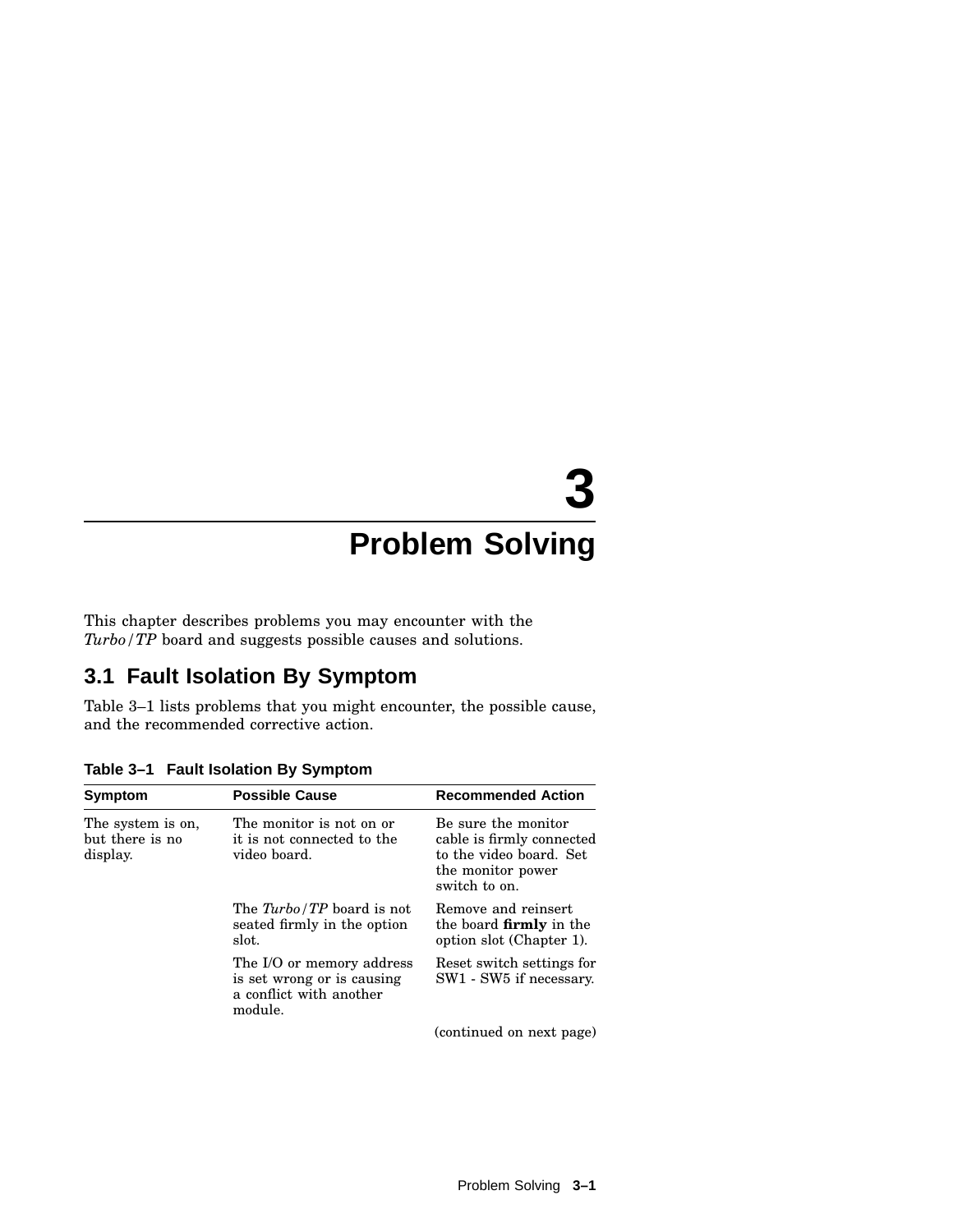#### **cancelh**

| <b>Symptom</b>                                                                                                                                              | <b>Possible Cause</b>                                                                     | <b>Recommended Action</b>                                                                                                                                                                                                                   |
|-------------------------------------------------------------------------------------------------------------------------------------------------------------|-------------------------------------------------------------------------------------------|---------------------------------------------------------------------------------------------------------------------------------------------------------------------------------------------------------------------------------------------|
|                                                                                                                                                             | The Turbo/TP board is<br>preventing the computer<br>from operating correctly.             | Disconnect the<br>transceiver cable or<br>the twisted-pair cable<br>from the board. Turn<br>the computer off then<br>on again. If the problem<br>persists, contact your<br>system administrator<br>or authorized service<br>representative. |
| The system is<br>on, but nothing<br>happens. The<br>Turbo/TP board<br>amber LED is on<br>longer than 30<br>seconds and the<br>keyboard does not<br>respond. | The board is preventing the<br>computer from operating<br>correctly.                      | Disconnect the<br>transceiver cable or<br>the twisted-pair cable<br>from the board. Turn<br>the computer off then<br>on again.                                                                                                              |
|                                                                                                                                                             | The I/O or memory address<br>is set wrong or is causing a<br>conflict with another board. | Reset switch settings for<br>SW1 - SW5 if necessary.<br>If the problem persists,<br>contact your system<br>administrator or<br>authorized service<br>representative.                                                                        |
| The system does<br>not boot from the<br>diskette.                                                                                                           | Switch SW6 is in the OFF<br>position.                                                     | Set switch SW6 to the<br>ON position.                                                                                                                                                                                                       |
|                                                                                                                                                             | The system diskette may be<br>corrupted.                                                  | See your system<br>administrator for<br>a bootable system<br>diskette.                                                                                                                                                                      |
|                                                                                                                                                             |                                                                                           | (continued on next page)                                                                                                                                                                                                                    |

**Table 3–1 (Cont.) Fault Isolation By Symptom**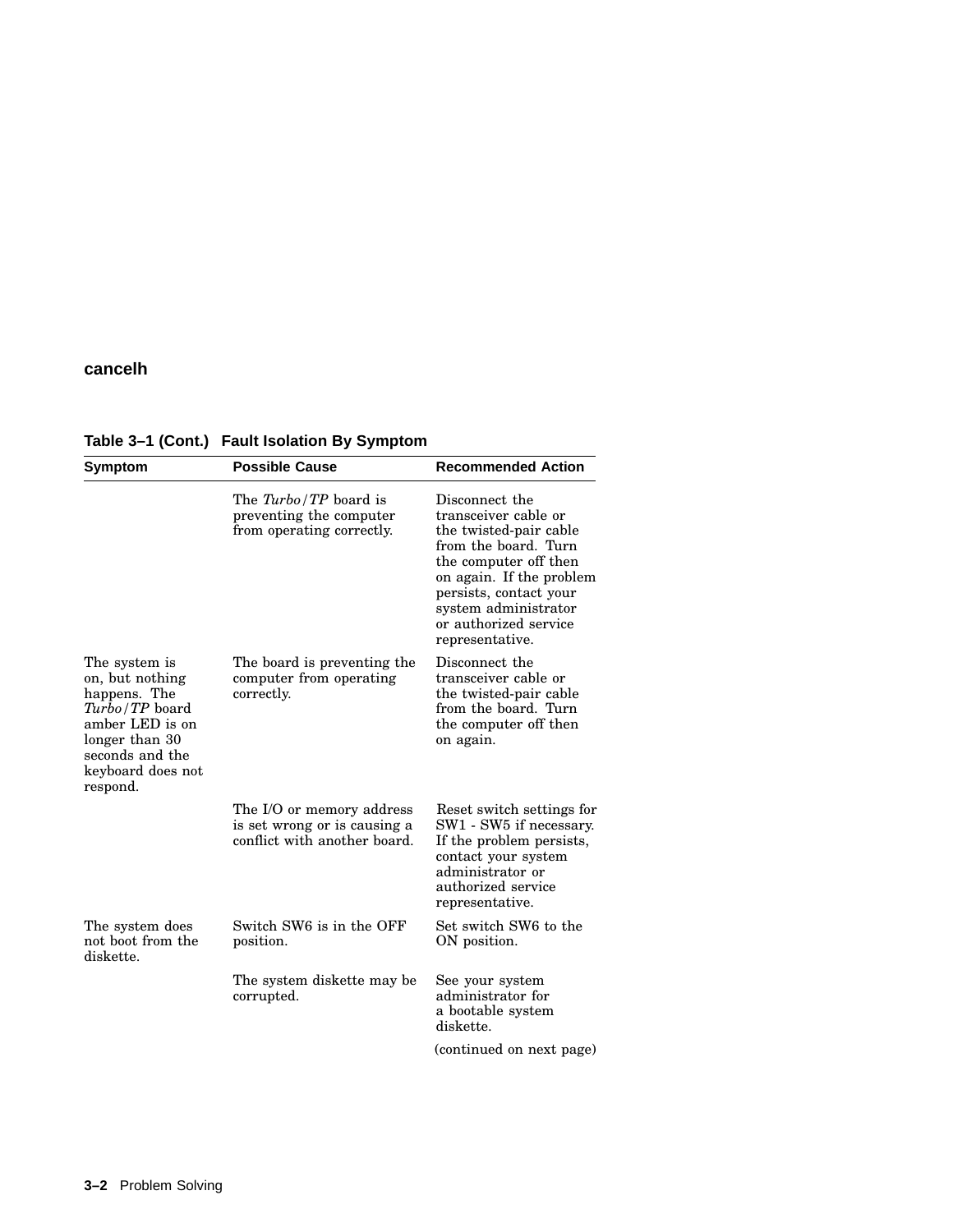**Table 3–1 (Cont.) Fault Isolation By Symptom**

| Symptom                                                                                | <b>Possible Cause</b>                                                            | <b>Recommended Action</b>                                                                                                 |
|----------------------------------------------------------------------------------------|----------------------------------------------------------------------------------|---------------------------------------------------------------------------------------------------------------------------|
| The system does<br>not remote boot.                                                    | Switch SW6 is in the ON<br>position, disabling remote<br>boot.                   | Set switch SW6 to the<br>OFF position.                                                                                    |
|                                                                                        | A 30-second remote boot<br>timeout may not be long<br>enough for a busy network. | Set switch SW7 to the<br>ON position enabling a<br>timeout of 150 seconds.                                                |
|                                                                                        | The Ethernet address is not<br>registered for this address<br>node.              | Re-register this module.<br>If the problem persists,<br>contact your system<br>administrator.                             |
| The system is on,<br>but the network<br>does not start. The<br>green LED is not<br>on. | The network interface<br>or remote boot is set<br>incorrectly.                   | Reset the shunt<br>connector setting if<br>necessary.                                                                     |
|                                                                                        | Network cables are loose.                                                        | Secure all cables.                                                                                                        |
|                                                                                        | A conflict may exist with<br>another board in the<br>system:                     |                                                                                                                           |
|                                                                                        | $\bullet$ IRQ switches are set<br>wrong.                                         | Reset switch settings<br>SW8 - SW12 if<br>necessary (Chapter<br>2).                                                       |
|                                                                                        | • I/O address or memory<br>address range is set<br>incorrectly.                  | Reset switch settings<br>SW1 - SW5 if necessary<br>(Chapter 2).                                                           |
|                                                                                        | The Ethernet address is not<br>registered for this address<br>node.              | Re-register this module.<br>If the problem persists,<br>contact your system<br>administrator.<br>(continued on next page) |
|                                                                                        |                                                                                  |                                                                                                                           |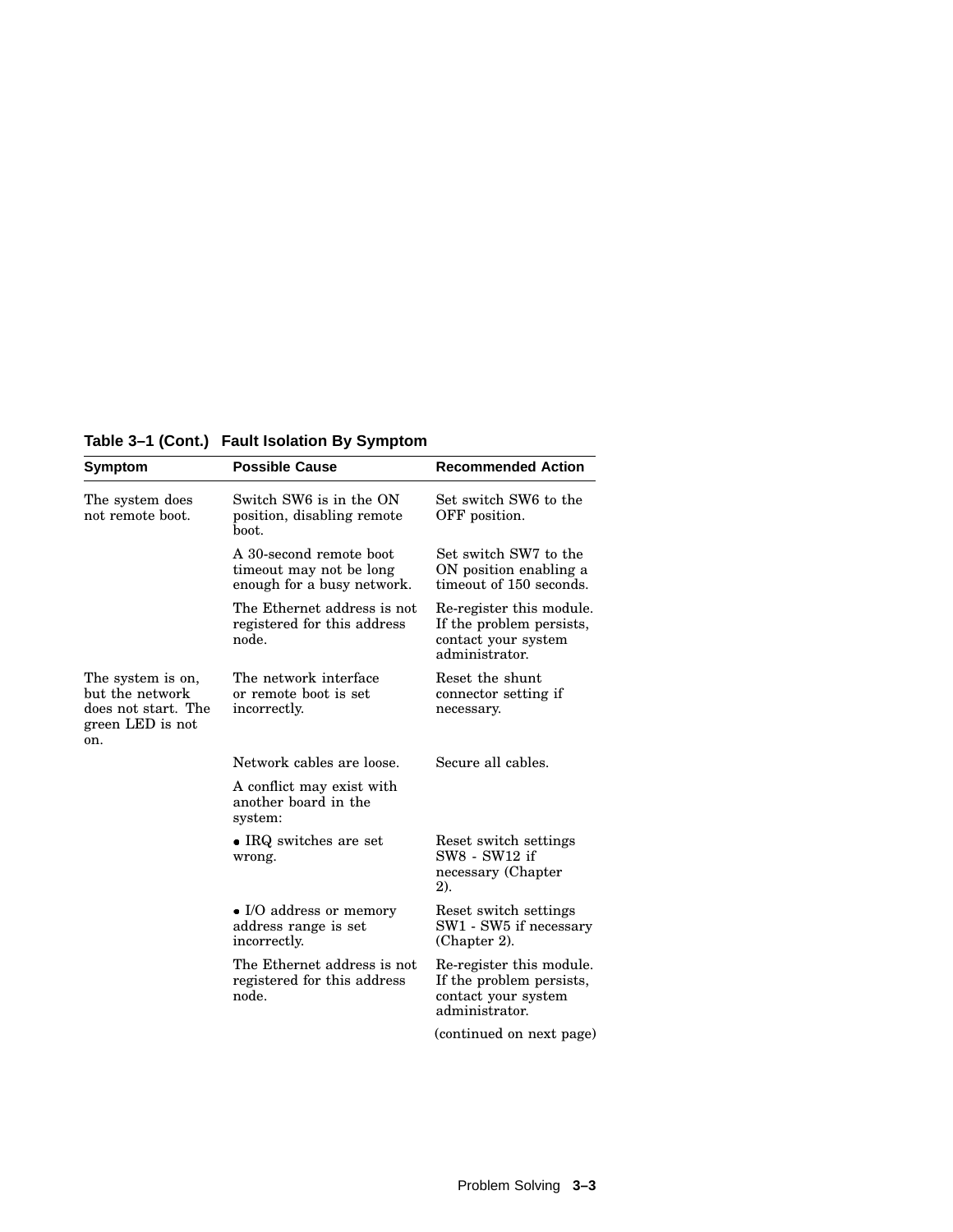#### **cancelh**

| Symptom                                                                                            | <b>Possible Cause</b>                                                                                                                                              | <b>Recommended Action</b>                                                                                                                                                                        |
|----------------------------------------------------------------------------------------------------|--------------------------------------------------------------------------------------------------------------------------------------------------------------------|--------------------------------------------------------------------------------------------------------------------------------------------------------------------------------------------------|
| The system<br>cannot return to<br>network operation<br>after leaving<br>an application<br>program. | You may be using a<br>program written or<br>compiled in Version 1.0<br><b>BASIC (IBM BASIC Version)</b><br>1.0, Interpreter or Compiler,<br>GW-BASIC Version 1.0). | Do not use these<br>versions of the program.<br>Recompile the program<br>using Version 2.0 or<br>later of BASIC, or<br>contact your software<br>vendor for an updated<br>version of the program. |
| The system is on<br>and displays DE201<br>and a self-test code<br>during system<br>start-up.       | A possible problem exists<br>with the $Turbo/TP$ board.                                                                                                            | See Table 3–2. Press<br>the F1 key to continue.<br>Replace or remove<br>then reinsert the board<br>and try starting the<br>system again.                                                         |
|                                                                                                    | The I/O or memory address<br>is set wrong or is causing<br>a conflict with another<br>module.                                                                      | Reset switch settings for<br>SW1 - SW5 if necessary.<br>An address range<br>conflict could exist<br>between the Turbo/TP<br>board and another<br>option board.                                   |
|                                                                                                    | The error code may be an<br>IBM error code.                                                                                                                        | See your IBM owner's<br>manual for additional<br>information. If the<br>problem persists,<br>contact your system<br>administrator.                                                               |

#### **Table 3–1 (Cont.) Fault Isolation By Symptom**

## **3.2 LED Activity**

There are two light emitting diodes (LEDs) on the *Turbo/TP* board mounting bracket that indicate the operating status of the board. The following table describes the different states of the LEDs.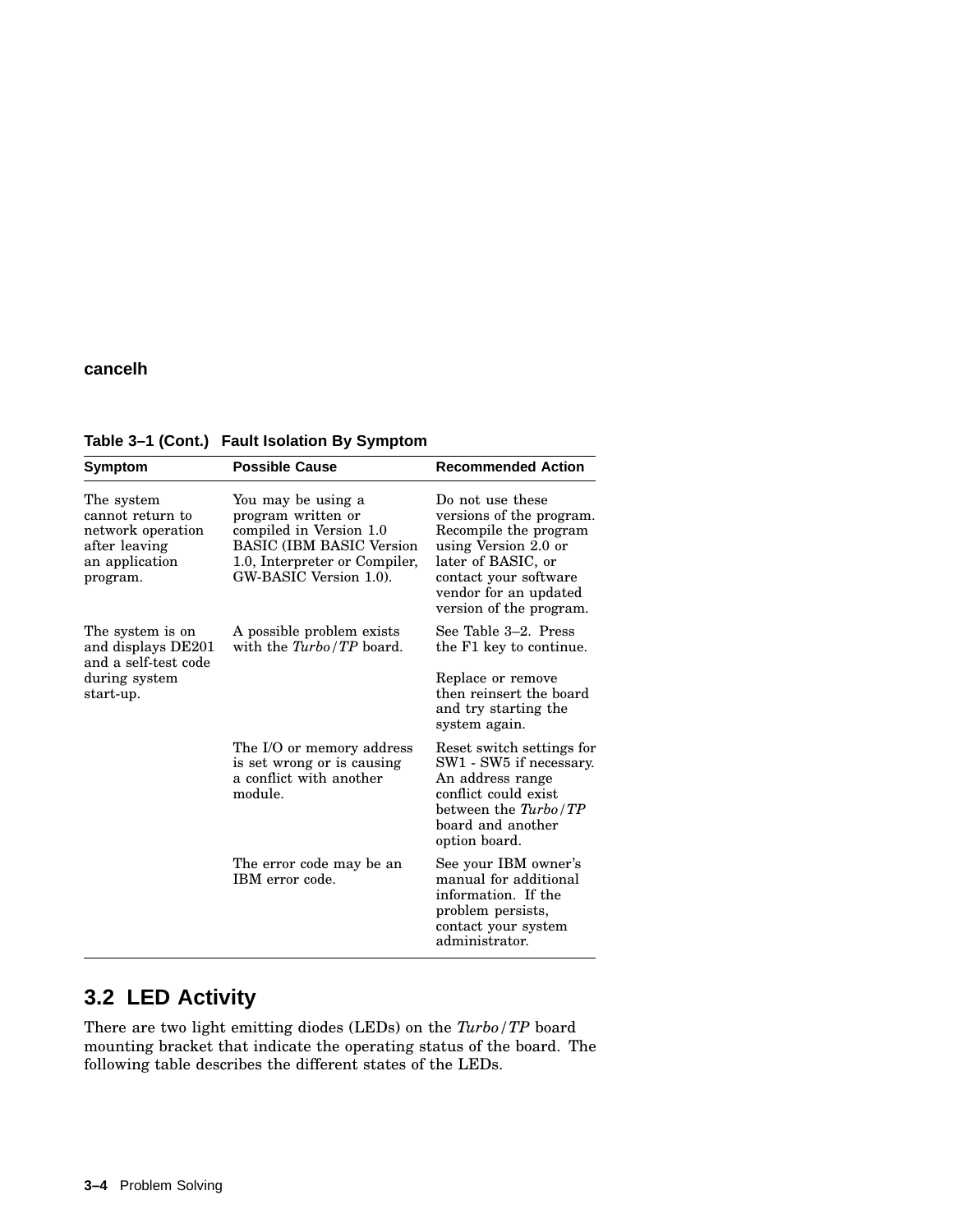| <b>LED Activity</b>                                         | <b>Meaning</b>                                                                                                                 | <b>User Action</b>                                                                                               |
|-------------------------------------------------------------|--------------------------------------------------------------------------------------------------------------------------------|------------------------------------------------------------------------------------------------------------------|
| The amber LED stays<br>on for 20 seconds, then<br>goes off. | This is normal during<br>the self-test.                                                                                        | None                                                                                                             |
| The amber LED stays<br>on after 20 seconds.                 | A fault has occurred.<br>An error number should<br>appear on the screen.                                                       | See Table 3–2, self-<br>test error codes.                                                                        |
| The green LED is<br>blinking.                               | This is normal and<br>indicates that the data<br>link is correct and<br>confirms reception of<br>data on the RCV DATA<br>line. | None                                                                                                             |
| The green LED is off.                                       | There is no receive data<br>packet activity.                                                                                   | If the problem exists<br>while receiving data,<br>see Table 3–1 for<br>other symptoms and<br>recommended action. |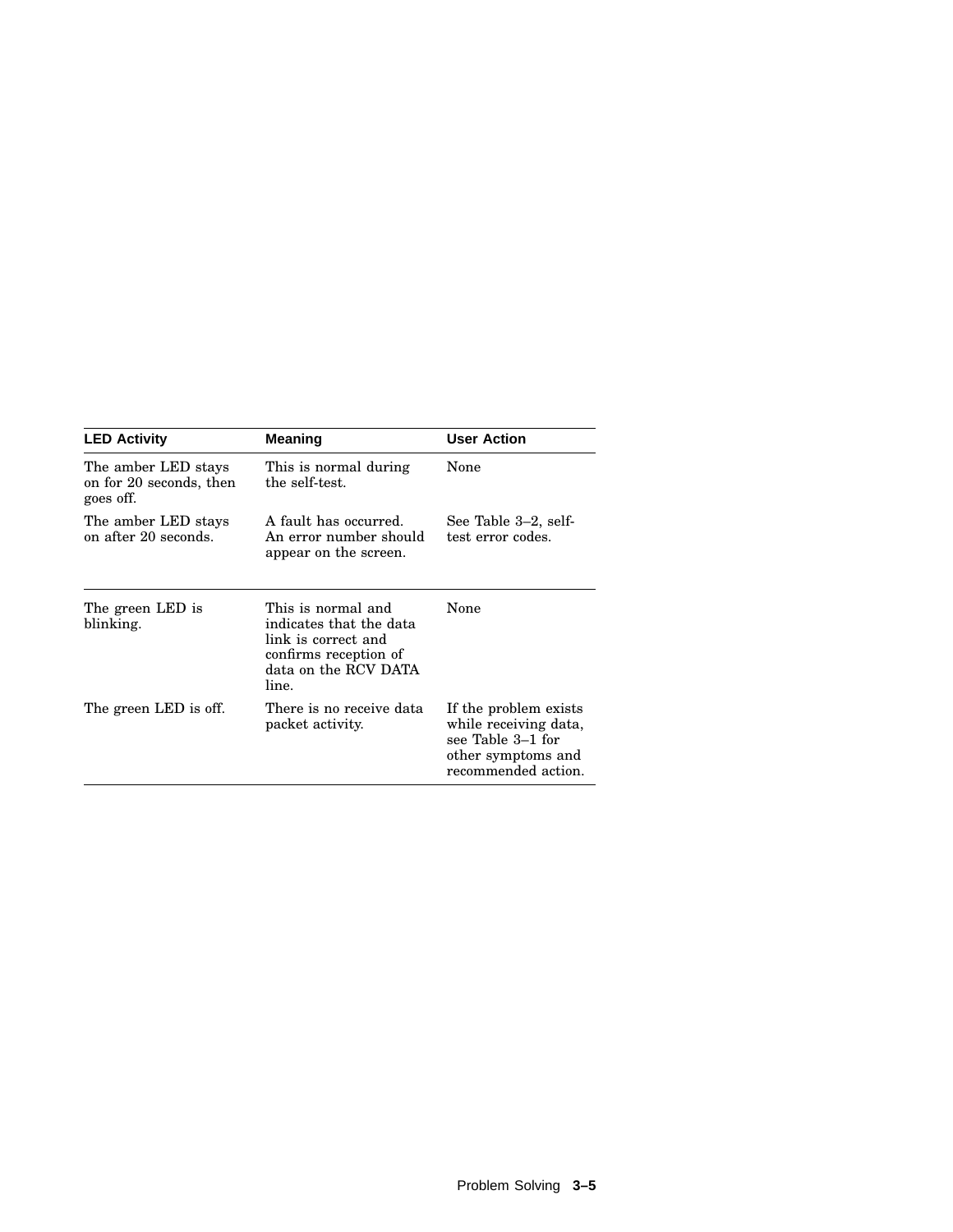**cancelh**

#### **3.3 Recovering From Self-Test Errors**

Self-test errors can occur at system startup. Table 3–2 lists the *Turbo/TP* board self-test error codes, the possible cause, and a recommended action. To recover from some errors, you can try pressing the F1 function key to resume system operation.

**Note** 

Although the *Turbo/TP* board detects an error and may not operate properly, you can still use your personal computer.

| Error | <b>Description</b>                    | <b>Recommended Action</b>                                                                                                                                                                 |
|-------|---------------------------------------|-------------------------------------------------------------------------------------------------------------------------------------------------------------------------------------------|
| 80    | A memory access conflict<br>exists.   | Switch settings for SW1 - SW5<br>may conflict with another<br>installed board. Reset if<br>necessary.                                                                                     |
| 81    | A data path error exists.             | Switch settings for SW1 - SW5<br>may conflict with another<br>installed board. Reset if<br>necessary. If the problem persists,<br>call your Digital authorized<br>service representative. |
| 82    | There is an address test<br>conflict. | Switch settings for SW1 - SW5<br>may conflict with another board.<br>Reset if necessary.                                                                                                  |
| 83    | There is a RAM test conflict.         | Switch settings for SW1 - SW5<br>may conflict with another board.<br>Reset if necessary.                                                                                                  |
|       |                                       | (continued on next page)                                                                                                                                                                  |

**Table 3–2 Self-Test Error Codes**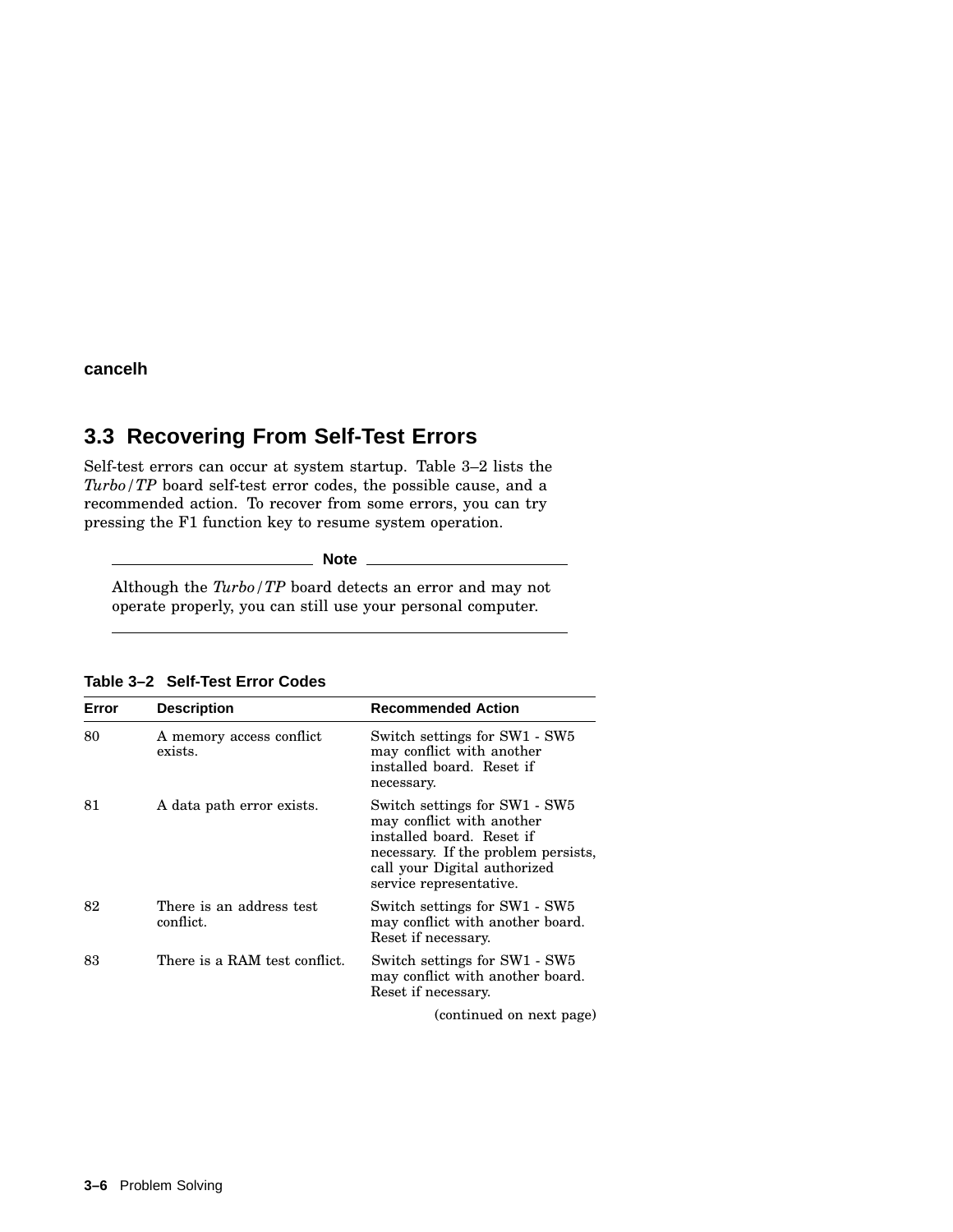**Table 3–2 (Cont.) Self-Test Error Codes**

| Error     | <b>Description</b>                         | <b>Recommended Action</b>                                                                                                                                                                                        |
|-----------|--------------------------------------------|------------------------------------------------------------------------------------------------------------------------------------------------------------------------------------------------------------------|
| 84        | An Ethernet ROM CRC error<br>exists.       | Switch setting for SW5 may<br>conflict with another board. Reset<br>if necessary. If the problem<br>continues, call your Digital<br>authorized service representative.                                           |
| 85        | An NI CSR error exists.                    | Call your Digital authorized<br>service representative.                                                                                                                                                          |
| 86        | There is a LANCE I/O<br>address conflict.  | Reset switch setting for SW5 if<br>necessary.                                                                                                                                                                    |
| 87        | A LANCE initialization error<br>exists.    | Call your Digital authorized<br>service representative.                                                                                                                                                          |
| 88        | There is a LANCE IRQ<br>conflict.          | Reset switch settings for SW8 -<br>SW12 if necessary.                                                                                                                                                            |
| 89        | An NI_CSR mask test error<br>exists.       | Call your Digital authorized<br>service representative.                                                                                                                                                          |
| <b>8A</b> | A LANCE internal loopback<br>error exists. | Call your Digital authorized<br>service representative.                                                                                                                                                          |
| 8B        | A LANCE collision error<br>exists.         | Call your Digital authorized<br>service representative.                                                                                                                                                          |
| <b>8C</b> | A LANCE CRC error exists.                  | Call your Digital authorized<br>service representative.                                                                                                                                                          |
| 8D        | A Shadow RAM error exists.                 | Call your Digital authorized<br>service representative.                                                                                                                                                          |
| 8E        | A Shadow RAM enable error<br>exists.       | Call your Digital authorized<br>service representative.                                                                                                                                                          |
| 8F        | A configuration error exists.              | Check switch settings for SW8<br>- SW12 to verify that only one<br>switch is in the ON position. Also,<br>check the parameter settings for<br>your network to verify that they<br>match the board configuration. |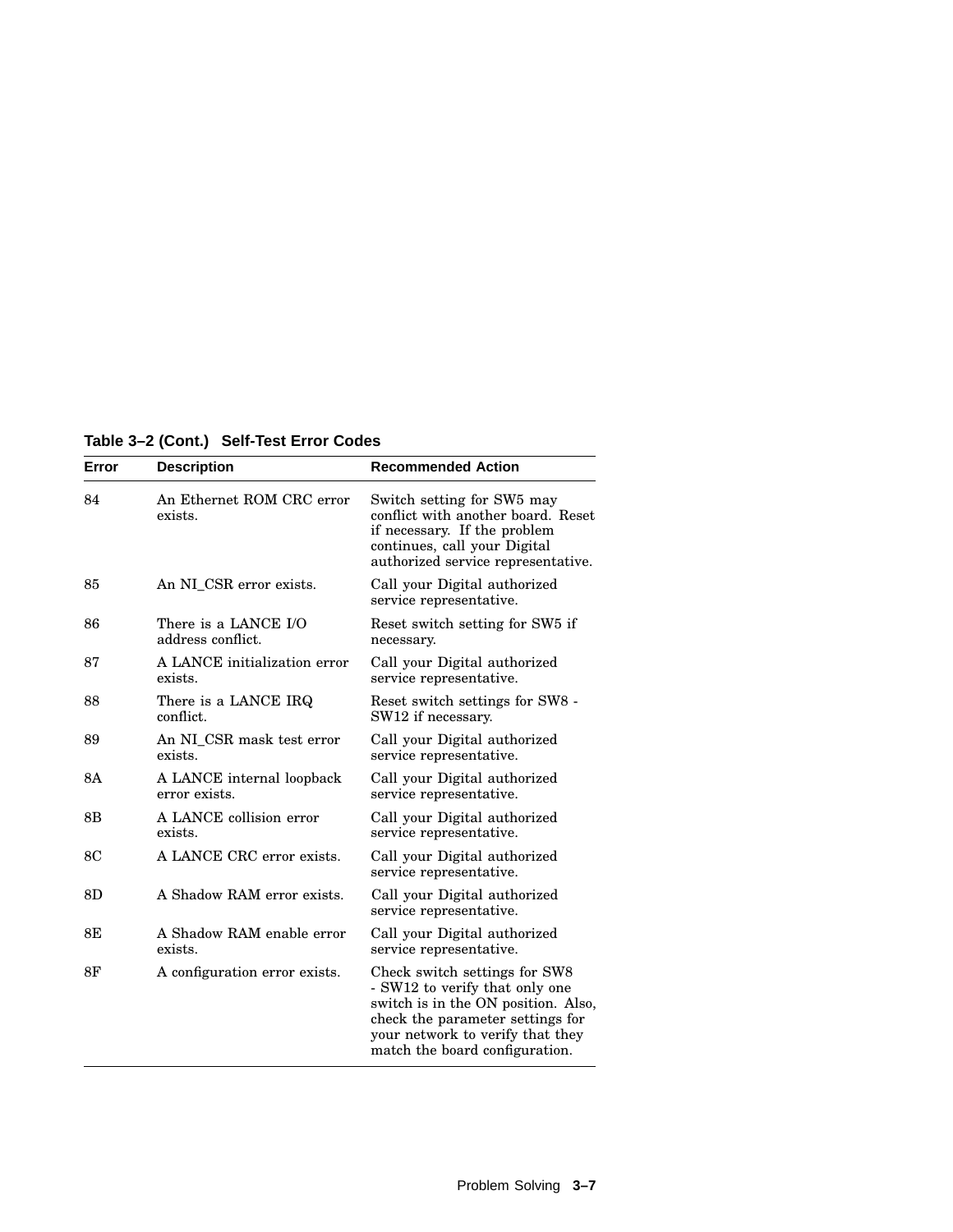# **General Information**

**A**

#### **A.1 Introduction**

The *Turbo/TP* board lets you integrate IBM/AT compatible computers into a network. After installing a *Turbo/TP* board, you can use various network software products to integrate the computer into a network.

You can install the board in any IBM/AT or a computer that has an IBM/AT compatible bus.

You can connect the *Turbo*/*TP* board to either a 10BaseT Twisted-Pair network or a ThickWire Ethernet network. You cannot, however, connect the board to both kinds of networks at the same time.

## **A.2 Physical Description**

The *Turbo/TP* board is a half-length IBM/AT form-factor board that uses the full 16-bit bus connector.

The board measures 17.2 cm x 10.8 cm (6.75 in x 4.25 in).

#### **A.2.1 Functional Components**

The major functional components of the *Turbo/TP* board are as follows:

- Ethernet network protocol controller (LANCE)
- Unshielded twisted-pair (RJ45 connector) network interface
- Standard Ethernet ThickWire (DB-15S connector) network interface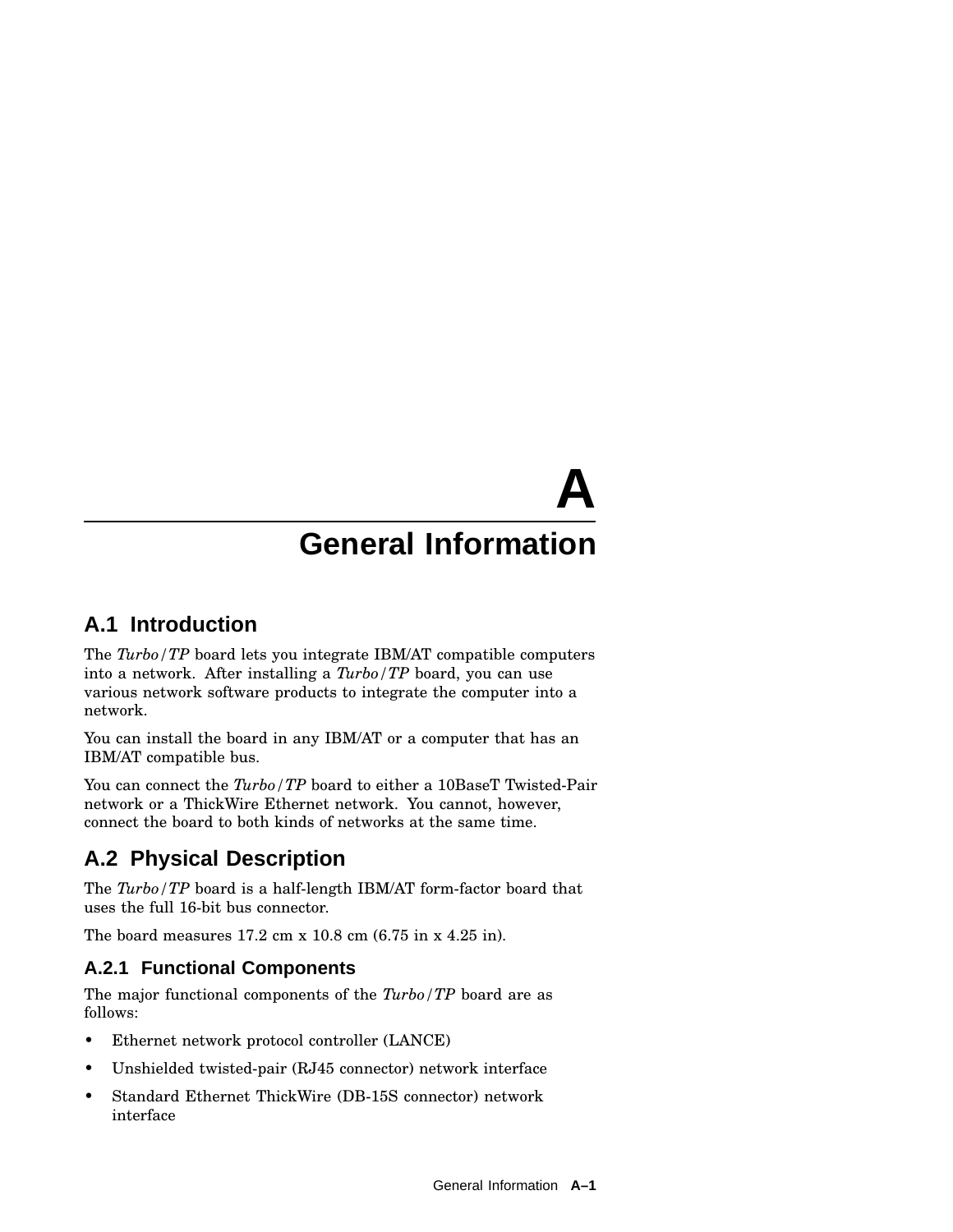- Diagnostics and remote-boot ROM 16 KB (optional)
- Network buffer RAM 64 KB
- Ethernet hardware address ROM

#### **A.2.2 LED**

There are two light emitting diodes (LEDs) on the mounting bracket that indicate the operating status of the *Turbo/TP* board. The amber LED comes on during power-up testing and stays on if the test discovers a fault. When the green LED is on it indicates normal network activity. Chapter 3 contains additional information on the LEDs.

#### **A.2.3 Environmental Requirements**

The environmental (temperature and humidity) requirements for the *Turbo/TP* board are the same as for your IBM/AT personal computer.

### **A.3 System Specifications**

The *Turbo/TP* board operates correctly at an I/O channel bus speed of 6 MHz or 8 MHz. Table A–1 lists the system specifications of the board.

| <b>Memory Buffer Size</b> | <b>Memory Addressing Ranges</b>                                   |
|---------------------------|-------------------------------------------------------------------|
| 64 KB                     | $C0000-CFFFFF$<br>D0000-DFFFF<br>$E0000$ — EFFFF <sup>1</sup>     |
| 32 KB                     | $C8000$ — $C$ FFFF<br>D8000-DFFFF<br>$E8000$ — EFFFF <sup>1</sup> |

**Table A–1 System Specifications**

<sup>1</sup>Some PCs do not support the E0000 - EFFFF or E8000 - EFFFF memory address ranges; check your PC manual for this information.

(continued on next page)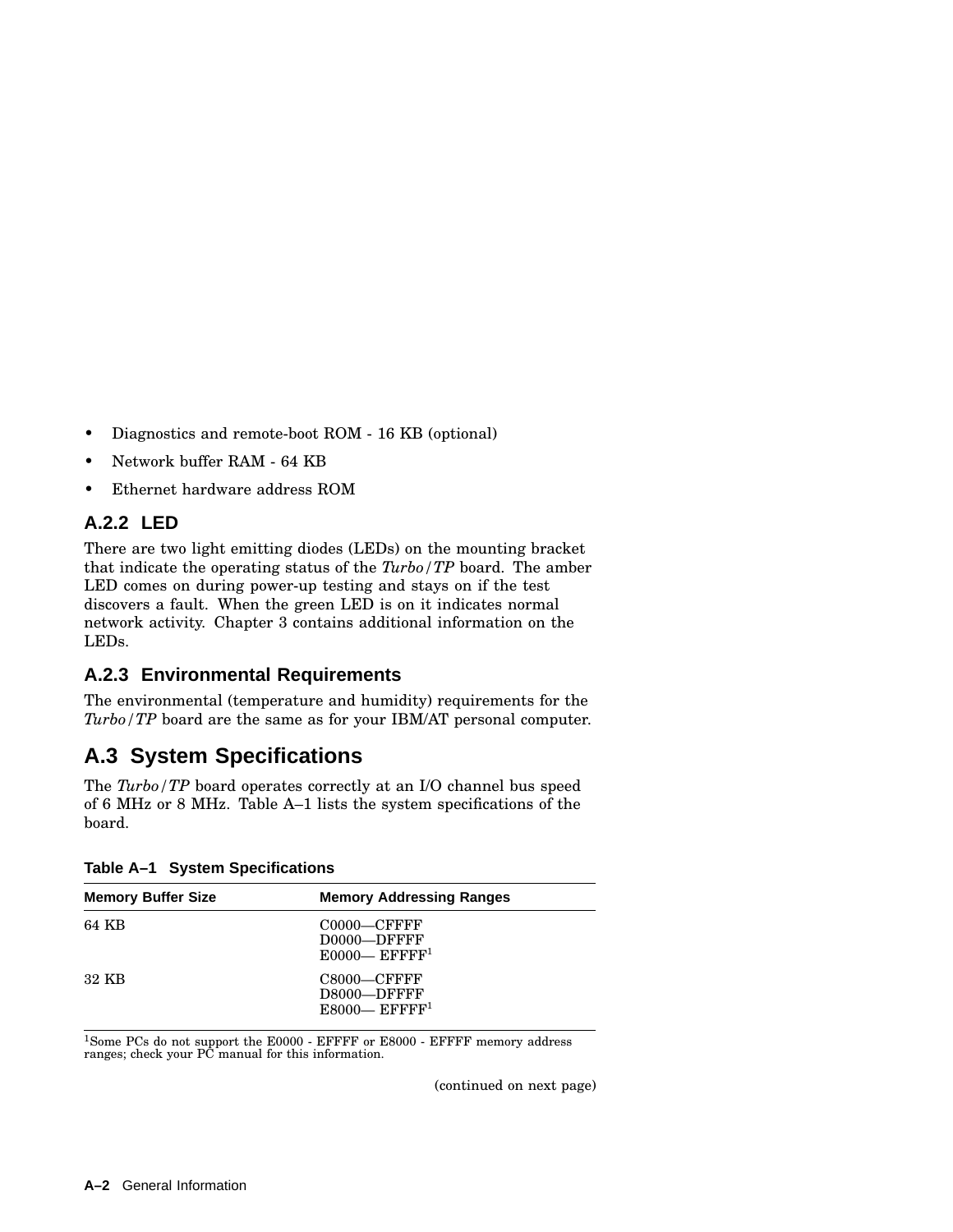#### **Table A–1 (Cont.) System Specifications**

| I/O Memory Assignments          |                                                                        |
|---------------------------------|------------------------------------------------------------------------|
| I/O                             | $200 - 20F$<br>$300 - 30F$                                             |
| <b>Network Interface</b>        | <b>Selections</b>                                                      |
| Interrupt request (IRQ) lines   | IRQ5, IRQ9, IRQ10, IRQ11, IRQ15                                        |
| <b>Power Requirements:</b>      | Twisted-Pair: 10.5 w (maximum)<br>ThickWire: 16.5 w (maximum)          |
| DC Amps $@+5V: 2.1 A (maximum)$ |                                                                        |
| (H4000 or equivalent)           | DC Amps @ +12V: 0.5 A (maximum) to power external transceiver, DEC AUI |
| Bus Loads: 2 LSTTL              |                                                                        |
| <b>Operating Environment</b>    |                                                                        |
| Temperature (at sea level)      | $15^{\circ}$ - 32° C (59° - 90° F)                                     |
| Relative humidity               | 8% to 80% (non-condensing)                                             |
| Radiated emissions              | FCC Class B<br><b>VDE Class B</b>                                      |
|                                 | Caution                                                                |

When adding any option board to your computer, verify that the combined power (wattage) required for all boards in your computer does not exceed the power supply rating. Check your personal computer documentation for this information.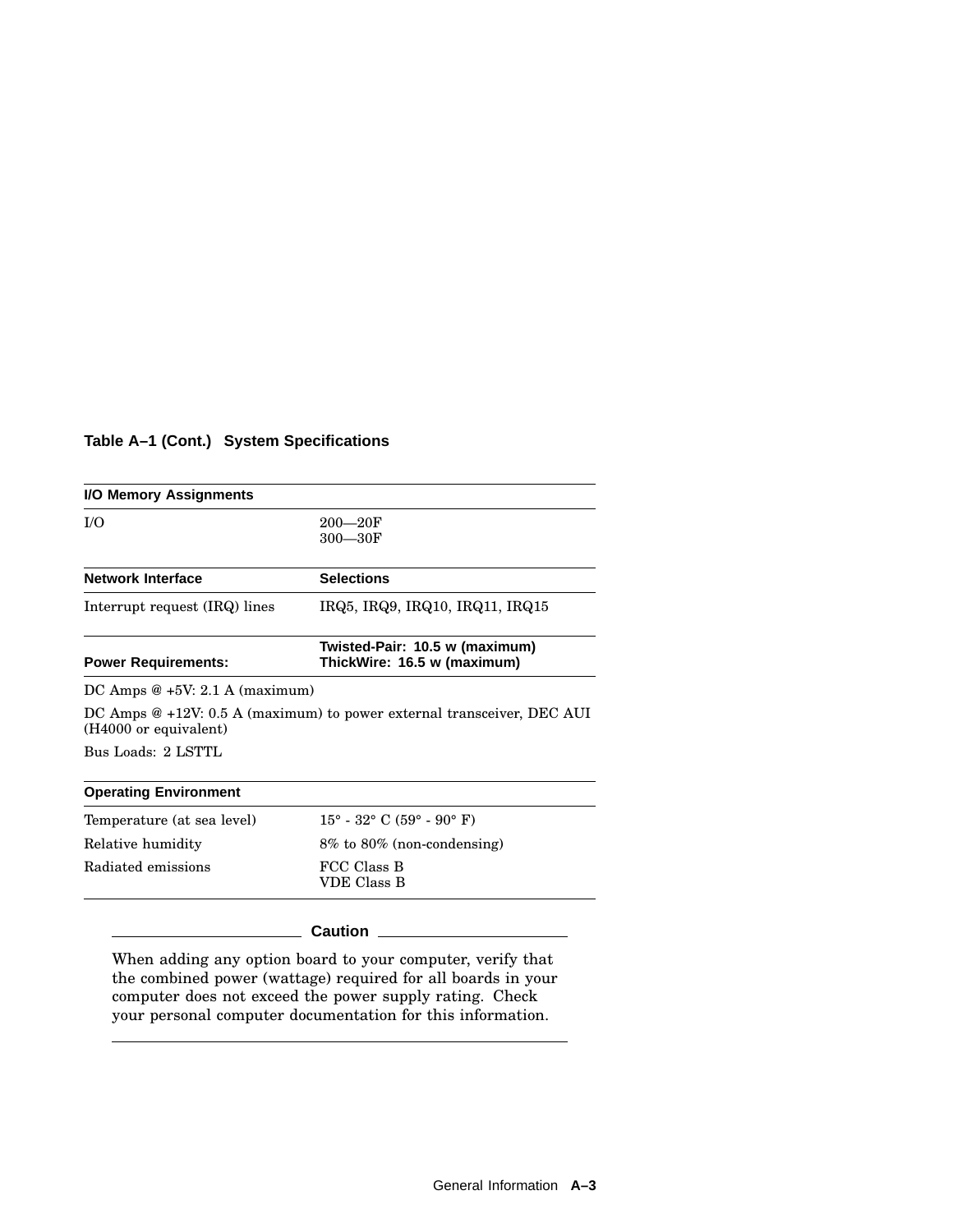# **B**

# **Installing an Option ROM Chip**

### **B.1 Introduction**

The ROM chip is optional on the *Turbo/TP* board and is not required for correct operation. If you purchased your board from Digital (PN DE201-AB), then the ROM chip is already installed.

**Caution**

Static electricity can damage printed circuit boards and chips. It is strongly recommended that a grounded wrist strap and grounded work-surface-to-earth ground be used when handling these components.

If your configuration requires that the ROM chip be installed, use the following procedure to install it.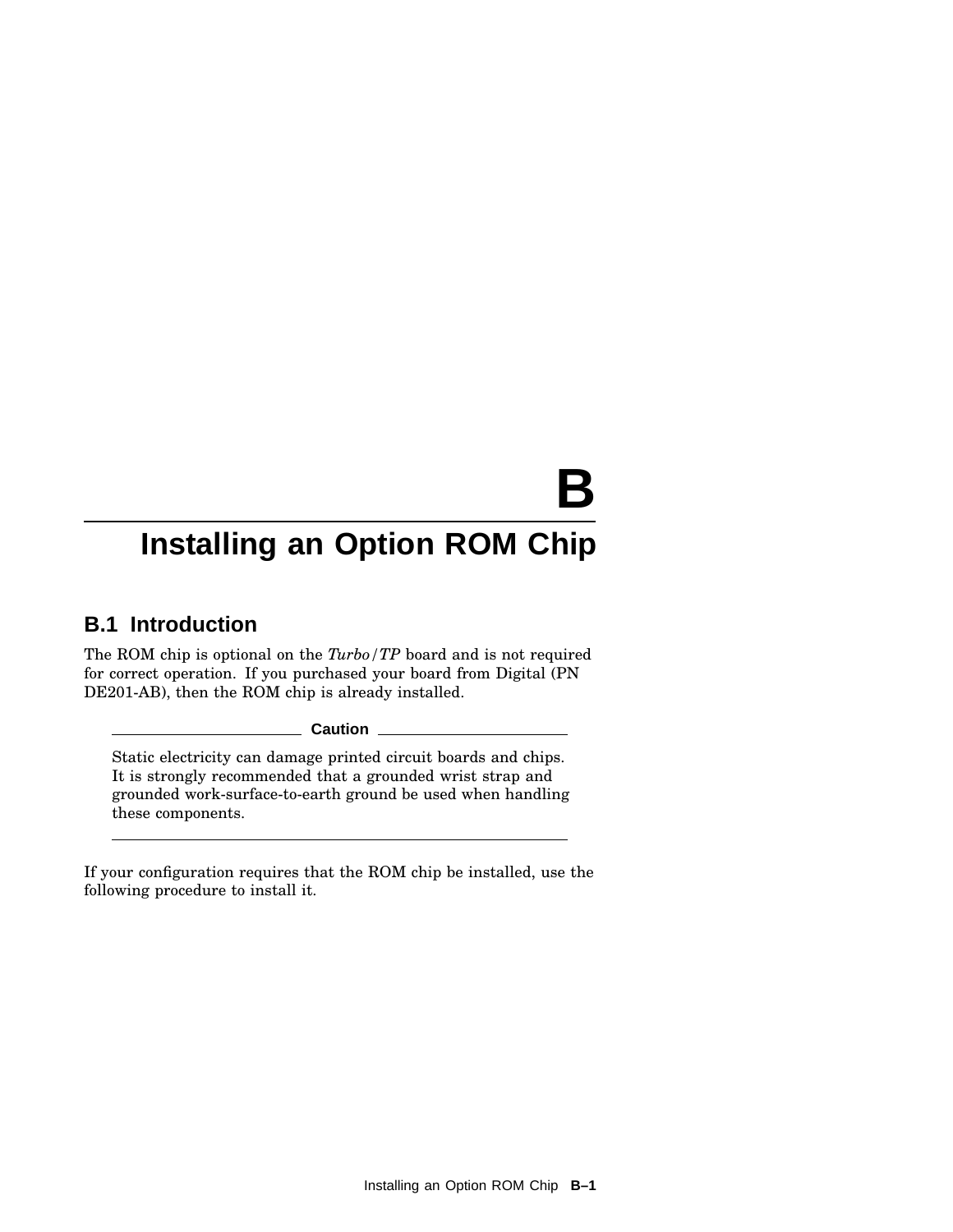#### **B.2 ROM Installation Procedure**

Refer to Figure B–1 to install the ROM chip.

**Caution** 2008

Incorrect insertion of the ROM chip can damage the board.

- 1. Note the location of the notch  $\bullet$  on the silk screen surrounding the ROM socket.
- 2. Be sure that the notch on the ROM  $\bigcirc$  aligns with the notch on the silk screen and the socket.
- 3. Align the pins on the chip and press from side to side until the chip is fully seated.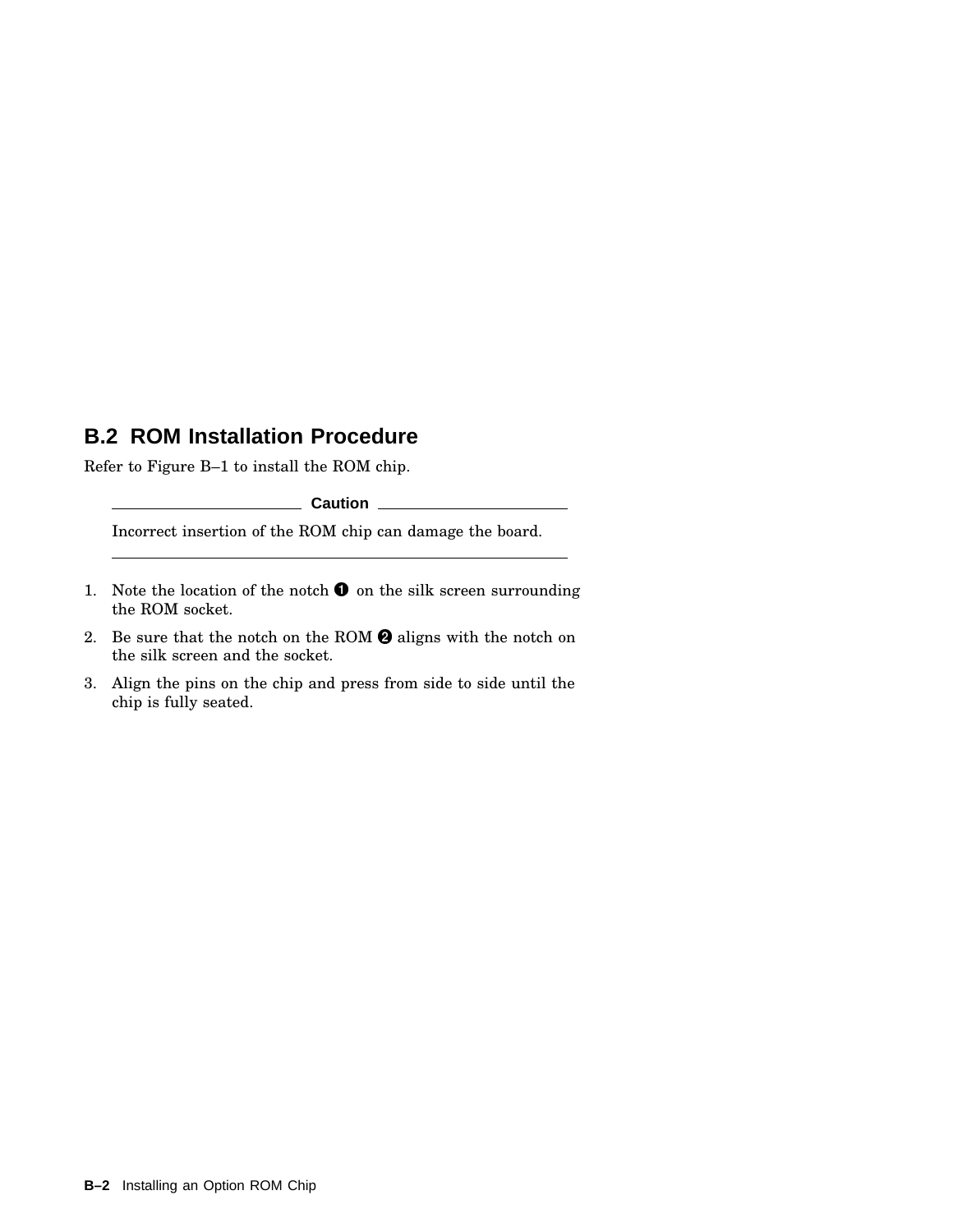**Figure B–1 DEC EtherWORKS Turbo/TP ROM Installation**



LJ-00830-TI0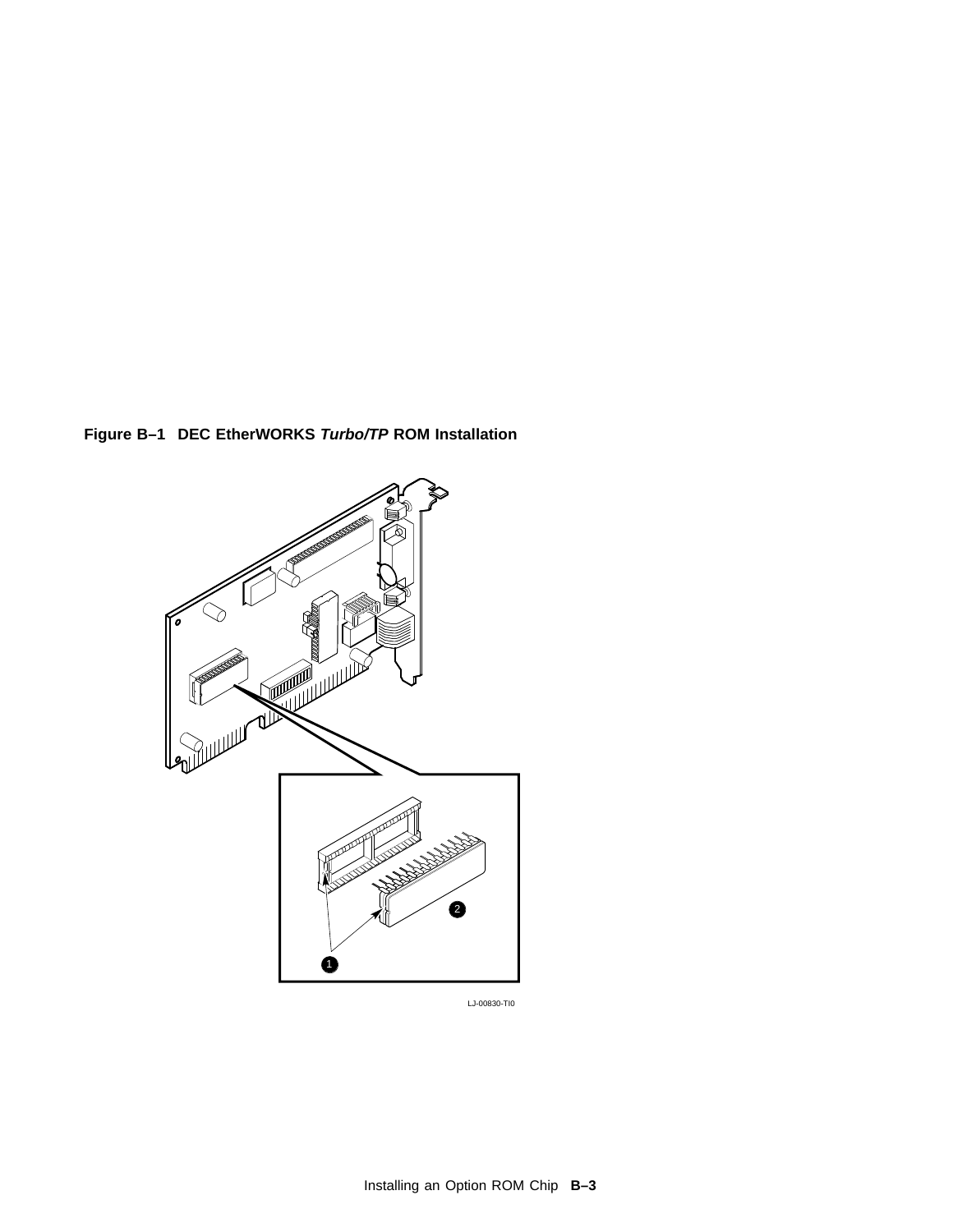# **C**

# **Cable Specifications**

### **C.1 Cabling Requirements**

Make sure you have a cable to connect the *Turbo/TP* board as planned. You need to consider either of the following types of cable connections:

- Unshielded Twisted-Pair cable— such as PN BN24F or PN BN26K, as many as 100 m (328 ft). Refer to Section C.1.1 and Section C.1.2 for more information.
	- BN24F Office cable with crossover for unshielded twisted pair, (4-conductor, 2-twisted pair) to connect a workstation or personal computer to an office wall plate or to a DECrepeater 350.
	- BN26K Point-to-point patch cable (8-conductor, 4-twisted pair) to connect DECrepeater to building wiring (wall plate or patch field).
- ThickWire transceiver cable—such as PN BNE4G-02, as many as 50 m (164 ft) maximum if going directly to a transceiver, or 45 m (148 ft) total maximum if connected to a DELNI.

For configuration planning, refer to the *DECconnect System Planning and Configuration Guide* (PN EK-DECSY-CG). The *Turbo/TP* board configuration guidelines are the same as the DEMPR, except for cable length. Also, daisy chaining is not permitted.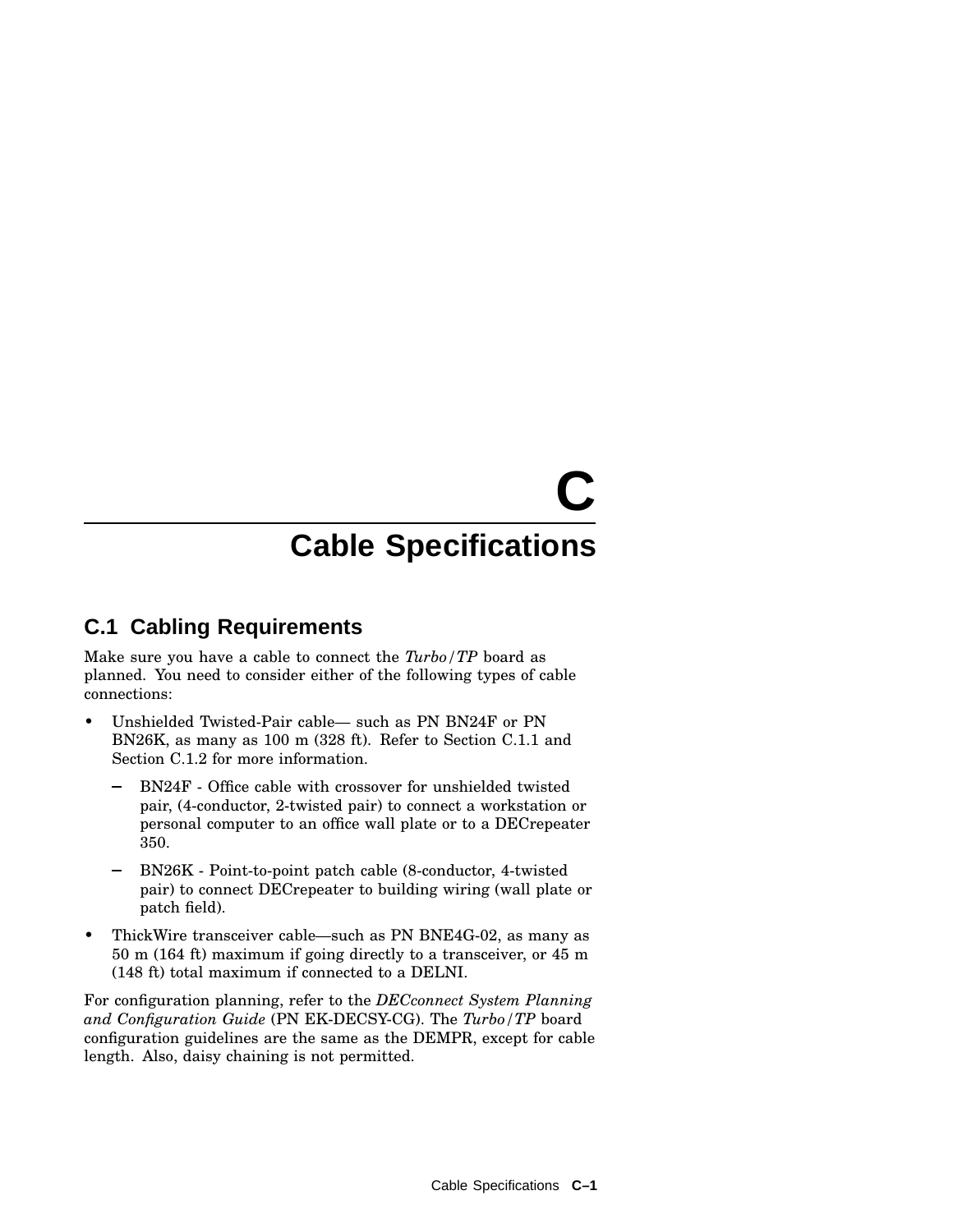#### **C.1.1 Unshielded Twisted-Pair Cable Requirements**

| <b>Requirement</b>                      | <b>Description</b>                                                                                                               |
|-----------------------------------------|----------------------------------------------------------------------------------------------------------------------------------|
| Wire specification                      | 22-24 gauge wire, solid copper                                                                                                   |
| Cable supported                         | DECconnect twisted-pair data cable, AT&T Type<br>C or D, IBM Type 3, or Northern Telecom 4 pair<br>unshielded twisted-pair cable |
| Cable length                            | 90 m (296 ft) typical maximum from wiring closet<br>or Satellite Equipment Room (SER) to office.                                 |
| DC Resistance per<br>conductor, maximum | $.094\Omega/m (28.6\Omega/1000 \text{ ft})$                                                                                      |
| Impedance at 5 MHz                      | $100\varOmega$                                                                                                                   |

#### **C.1.2 Unshielded Cable Environmental Constraints**

| <b>Constraint</b>             | <b>Description</b>                                                                                                                                                                                                                               |
|-------------------------------|--------------------------------------------------------------------------------------------------------------------------------------------------------------------------------------------------------------------------------------------------|
| In the US: FCC<br>regulations | The use of unshielded Ethernet cables for the<br>ThickWire AUI port connection to this equipment<br>is prohibited due to noncompliance with FCC<br>regulations for a Class B computing device,<br>pursuant to Subpart J of Part 15 of FCC Rules. |
|                               | This device complies with Part 15 of FCC<br>rules. Operation is subject to the following two<br>conditions:                                                                                                                                      |
|                               | This device can not cause harmful interfer-<br>1.<br>ence.                                                                                                                                                                                       |
|                               | 2.<br>This device must accept interference received,<br>including interference that can cause<br>undesired operation.                                                                                                                            |
| Signals                       | No other signals should be used in the same cable<br>sheath; for example, voice and data cannot be run<br>within the same sheath.                                                                                                                |
| Noise                         | Unshielded twisted-pair cable must be at least<br>.3 m (1 ft) from any type of high voltage power<br>device or electrical noise source.                                                                                                          |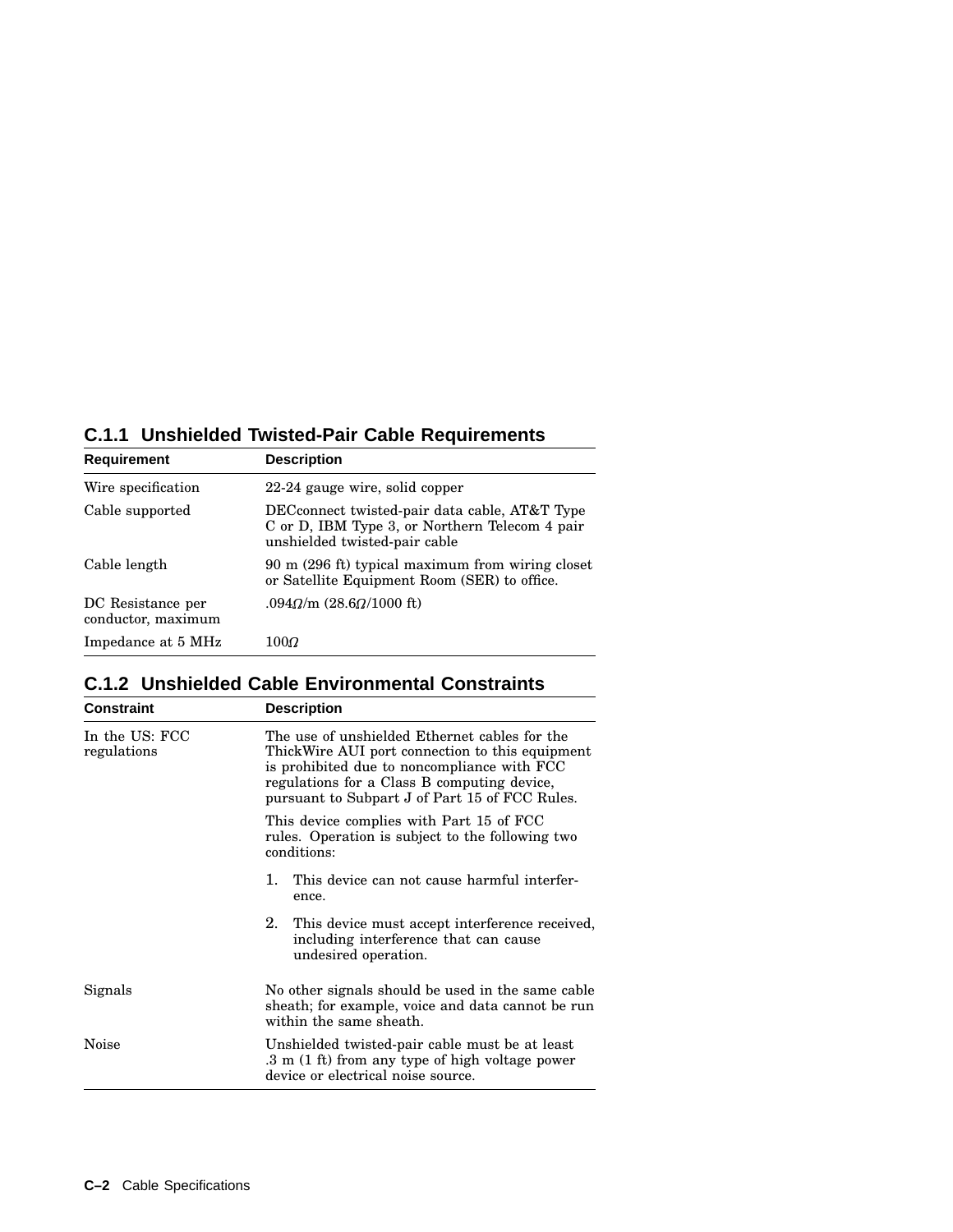#### **C.1.3 Shielded Twisted-Pair Cable Constraints**

Your *Turbo*/TP board is packaged with a country-specific cable (either PN BN26L or PN BN26N with cross-over) for countries that require a shielded twisted-pair cable.